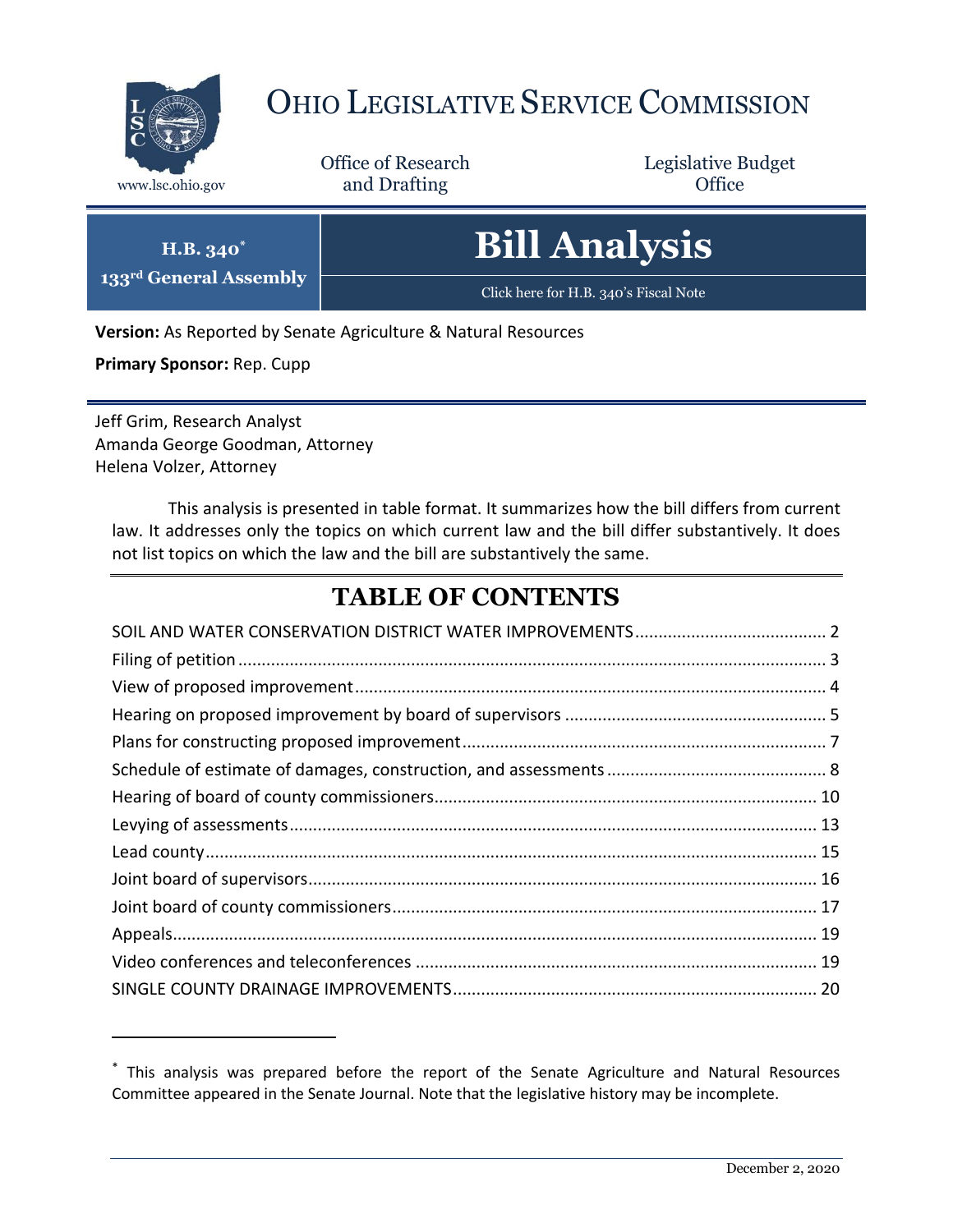#### **SOIL AND WATER CONSERVATION DISTRICT WATER IMPROVEMENTS**

<span id="page-1-0"></span>Under current law, as part of its duties and responsibilities, a soil and water conservation district has the power to oversee the construction, maintenance, and operation of improvements for natural resource conservation and development and flood prevention, and the conservation, development, and disposal of water within the district. There is a specific process for proposing and approving an improvement. That process includes:

- 1. The filing of a petition for the improvement by a property owner with the board of supervisors of the district;
- 2. A scheduled view of the proposed improvement;
- 3. The preparation of a preliminary report by a board of supervisors regarding the proposed improvement;
- 4. A hearing by the board of supervisors on the proposed improvement;
- 5. Estimates of the costs of the improvement and benefits to property owners;
- 6. After approval by the board of supervisors, a project survey and design for the improvement;
- 7. A schedule of damages, costs, and assessments;
- 8. A hearing by the board of county commissioners;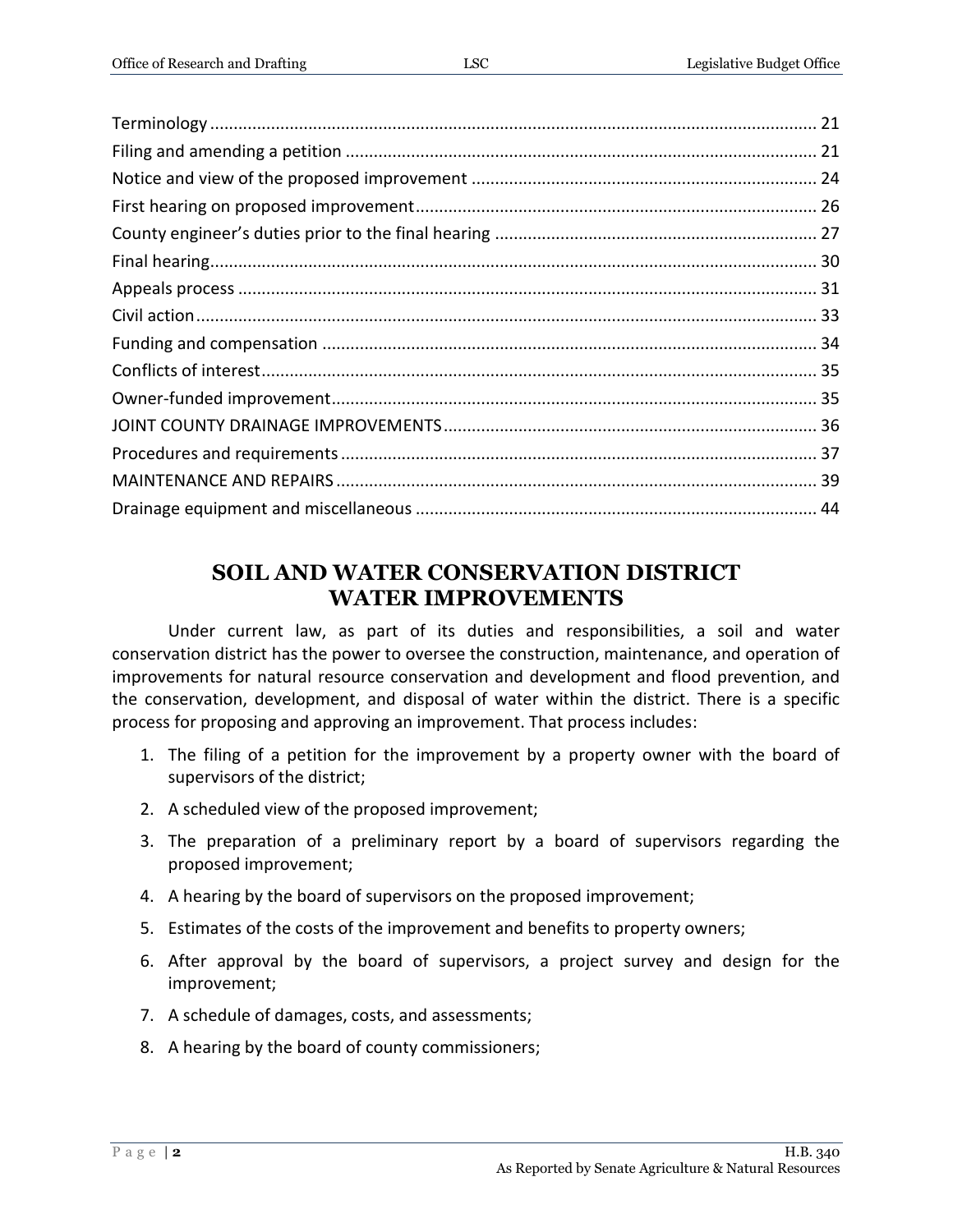- 9. Approval or disapproval by the board of county commissioners; and
- 10. Imposition of assessments and execution of the improvement.<sup>1</sup>

The bill retains the basic legal structure for approving and implementing an improvement. However, it makes numerous changes to the specific procedures that underlie that structure. Below is a discussion of the bill's changes to the procedures and structure.

#### <span id="page-2-0"></span>**Filing of petition**

| <b>Current law</b>                                                                                                                                                                                                                                                       | H.B. 340                                                                                                                                                                                                                                                                                     |  |
|--------------------------------------------------------------------------------------------------------------------------------------------------------------------------------------------------------------------------------------------------------------------------|----------------------------------------------------------------------------------------------------------------------------------------------------------------------------------------------------------------------------------------------------------------------------------------------|--|
| Filing of petition with board of soil and water conservation district                                                                                                                                                                                                    |                                                                                                                                                                                                                                                                                              |  |
| Authorizes an owner of land (hereafter owner)<br>that is located in a soil and water conservation<br>district to file a petition with the board of<br>supervisors of the district requesting the<br>construction of a conservation work of<br>improvement (R.C. 940.19). | Same, but also requires the owner, prior to filing a<br>petition for the improvement (hereafter petition),<br>to consult with the district to discuss the proposed<br>drainage improvement; and to determine the<br>proper forms and procedures for filing the petition<br>(R.C. 940.19(A)). |  |
| <b>Petition - information included</b>                                                                                                                                                                                                                                   |                                                                                                                                                                                                                                                                                              |  |
| No provision.                                                                                                                                                                                                                                                            | Requires a petition to include all of the following:                                                                                                                                                                                                                                         |  |
|                                                                                                                                                                                                                                                                          | 1. A statement of the nature of the work for which<br>the petition is filed, including removing<br>obstructions from a ditch;                                                                                                                                                                |  |
|                                                                                                                                                                                                                                                                          | 2. A description, including location, of the course<br>and termini of the proposed improvement;                                                                                                                                                                                              |  |
|                                                                                                                                                                                                                                                                          | 3. A statement that the construction of the<br>improvement is necessary and will benefit the<br>petitioner; and                                                                                                                                                                              |  |
|                                                                                                                                                                                                                                                                          | 4. A statement that all costs of engineering,<br>construction, and future maintenance will be<br>assessed to the benefiting parcels of land<br>(R.C. 940.19(B)).                                                                                                                             |  |
| <b>Notification of petition rejection</b>                                                                                                                                                                                                                                |                                                                                                                                                                                                                                                                                              |  |
| If a board of supervisors rejects a petition, requires<br>the board to notify the petitioner of the reasons<br>for the rejection (R.C. 940.19).                                                                                                                          | Same, but requires the board to notify the<br>petitioner in writing (R.C. 940.19(D)(2)).                                                                                                                                                                                                     |  |

 $\overline{a}$ 

 $1$  R.C. Chapter 940.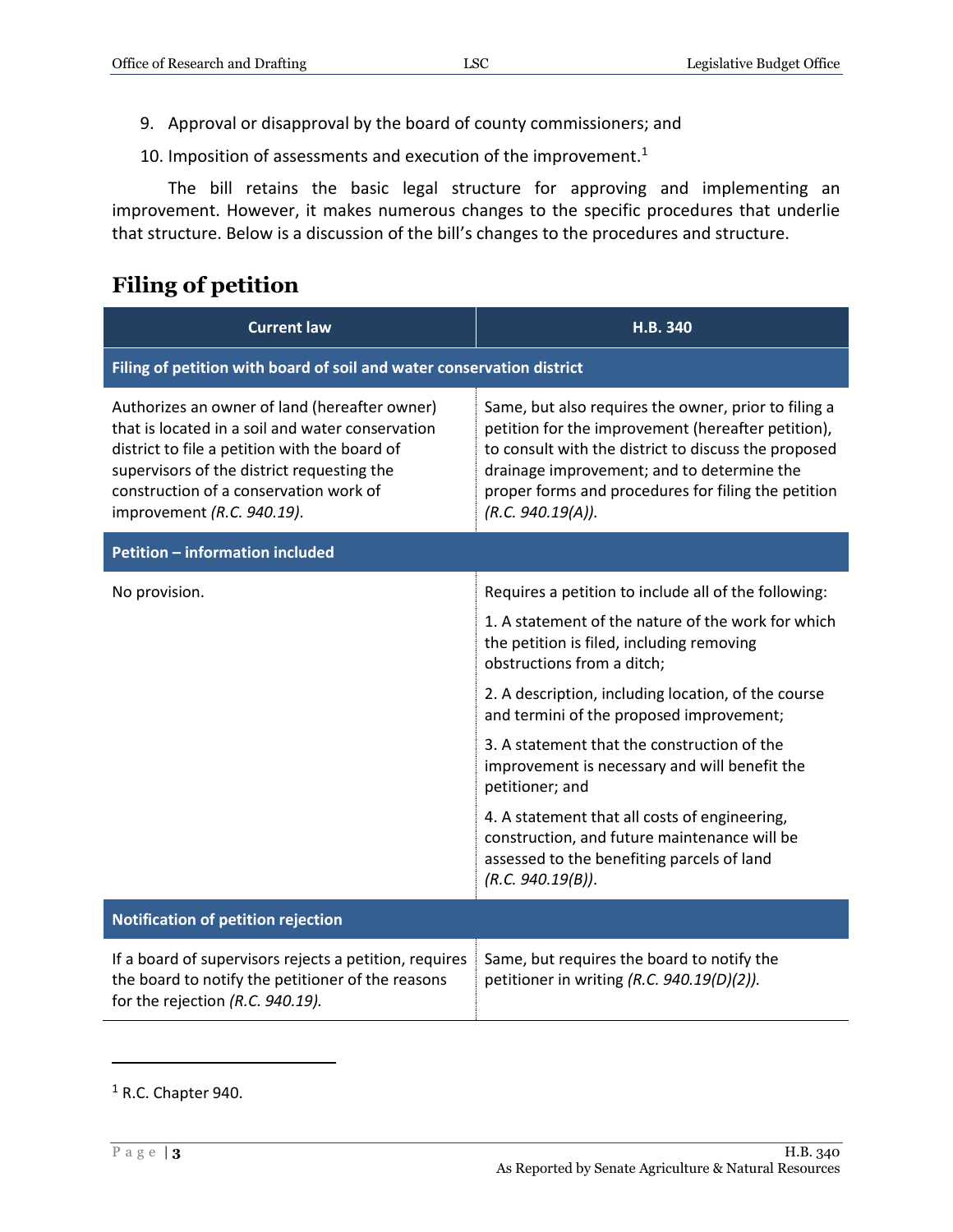# <span id="page-3-0"></span>**View of proposed improvement**

| <b>Current law</b>                                                                                                                                                                                                                                                                                    | H.B. 340                                                                                                                                                                                                                                                                                                                                                                                                                                                                                                                                                                                                                                                                                                                                                                                                                                                                                                                                                                                                                                                                                                                                                                                                           |
|-------------------------------------------------------------------------------------------------------------------------------------------------------------------------------------------------------------------------------------------------------------------------------------------------------|--------------------------------------------------------------------------------------------------------------------------------------------------------------------------------------------------------------------------------------------------------------------------------------------------------------------------------------------------------------------------------------------------------------------------------------------------------------------------------------------------------------------------------------------------------------------------------------------------------------------------------------------------------------------------------------------------------------------------------------------------------------------------------------------------------------------------------------------------------------------------------------------------------------------------------------------------------------------------------------------------------------------------------------------------------------------------------------------------------------------------------------------------------------------------------------------------------------------|
| View of proposed improvement                                                                                                                                                                                                                                                                          |                                                                                                                                                                                                                                                                                                                                                                                                                                                                                                                                                                                                                                                                                                                                                                                                                                                                                                                                                                                                                                                                                                                                                                                                                    |
| Requires the date for a view of the proposed<br>improvement to be between 25 and 90 days after<br>the date on which the petition was filed<br>(R.C. 940.19).                                                                                                                                          | Instead, requires the date for a view of the<br>proposed improvement to be between 30 and 90<br>days after the date on which the petition was<br>accepted (R.C. 940.19(E)(1)).                                                                                                                                                                                                                                                                                                                                                                                                                                                                                                                                                                                                                                                                                                                                                                                                                                                                                                                                                                                                                                     |
| <b>Notice of the view</b>                                                                                                                                                                                                                                                                             |                                                                                                                                                                                                                                                                                                                                                                                                                                                                                                                                                                                                                                                                                                                                                                                                                                                                                                                                                                                                                                                                                                                                                                                                                    |
| Requires the board of supervisors, at least 20 days<br>prior to the date established for the view, to send<br>the notice of the view to the owners within the<br>area to be benefited by the proposed<br>improvement, the board of county commissioners,<br>and the county engineer (R.C. 940.20(A)). | Same, but requires the notice to be sent 21 days<br>prior to the view (R.C. $940.20(A)$ ).                                                                                                                                                                                                                                                                                                                                                                                                                                                                                                                                                                                                                                                                                                                                                                                                                                                                                                                                                                                                                                                                                                                         |
| <b>Contents of notice</b>                                                                                                                                                                                                                                                                             |                                                                                                                                                                                                                                                                                                                                                                                                                                                                                                                                                                                                                                                                                                                                                                                                                                                                                                                                                                                                                                                                                                                                                                                                                    |
| No provision.                                                                                                                                                                                                                                                                                         | Requires the board to ensure that the notice of the<br>view contains all of the following:<br>1. The date, time, and location for the view and<br>the subsequent hearing;<br>2. A description of the proposed improvement and<br>its location as stated in the petition, a map<br>indicating the location of the proposed<br>improvement or information on where to access<br>the map, and an explanation of how to obtain<br>additional information or ask questions about the<br>proposed improvement;<br>3. A statement that all costs of engineering,<br>construction, and future maintenance will be<br>assessed to the benefiting parcels of land;<br>4. A statement that an owner may file, at least 21<br>days after the date of the view, an amendment to<br>the original petition that expands the length of the<br>proposed improvement, provided that the<br>amendment does not expand the area to be<br>benefited by the proposed improvement;<br>5. A statement that any owner receiving the notice<br>may comment on the proposed improvement in<br>writing before or in person at the hearing on the<br>petition (see "Hearing on proposed<br>improvement by board of supervisors,"<br>below); and |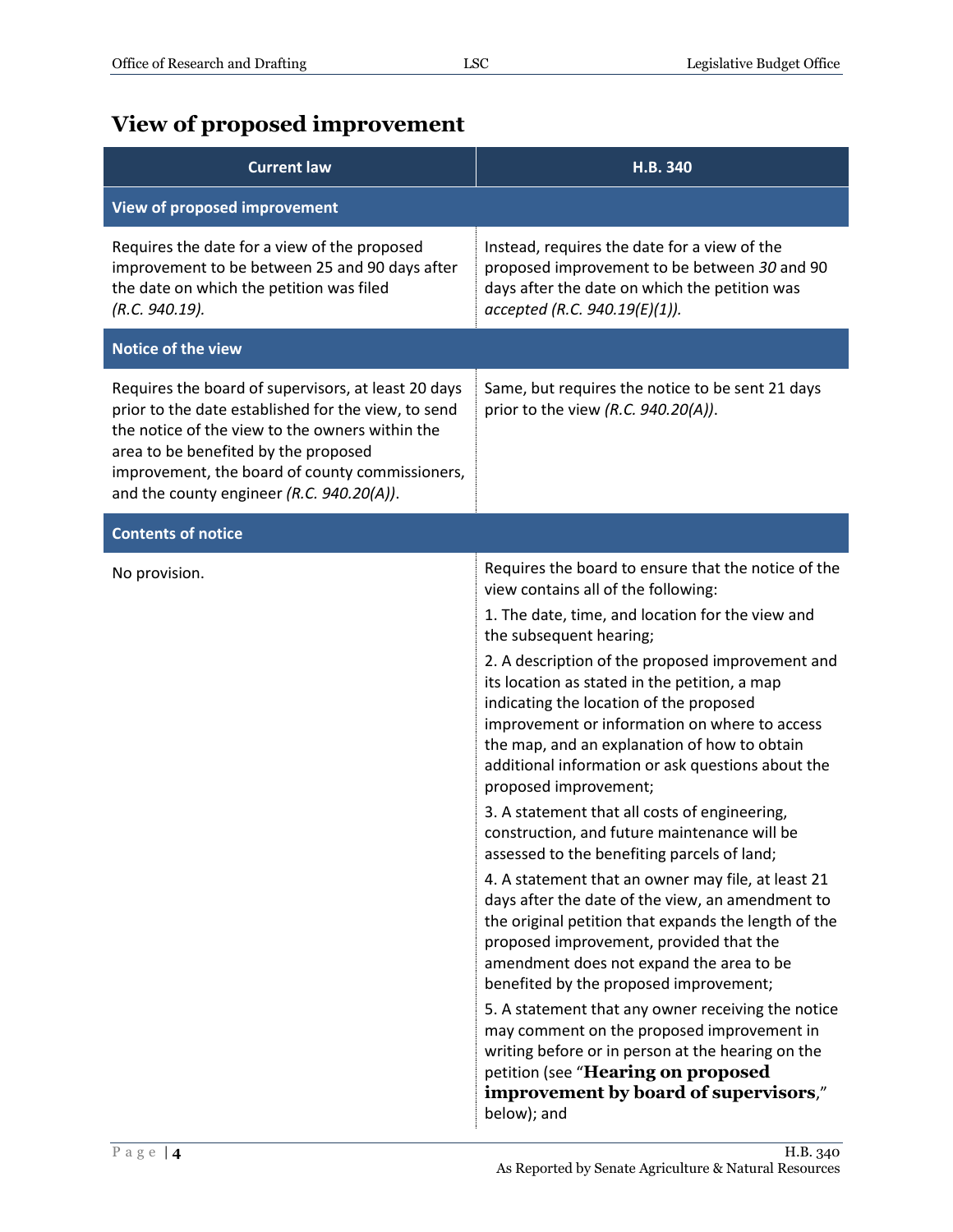| <b>Current law</b>                                                                                            | H.B. 340                                                                                                                                                                                                                                                                                                                                                                     |
|---------------------------------------------------------------------------------------------------------------|------------------------------------------------------------------------------------------------------------------------------------------------------------------------------------------------------------------------------------------------------------------------------------------------------------------------------------------------------------------------------|
|                                                                                                               | 6. The address at which to file an amendment to<br>the petition or submit written comments on the<br>proposed improvement (R.C. 940.20(A)).                                                                                                                                                                                                                                  |
| The view                                                                                                      |                                                                                                                                                                                                                                                                                                                                                                              |
| On the date of the view, requires the board to do<br>all of the following:                                    | Instead, on the date of the view, requires the<br>board or its designee to do all of the following:                                                                                                                                                                                                                                                                          |
| 1. Meet at a designated location near the<br>proposed improvement;                                            | 1. Present an overview of the proposed<br>improvement;                                                                                                                                                                                                                                                                                                                       |
| 2. Hear proof of the need for the proposed<br>improvement offered by any owner that is<br>affected by it; and | 2. In the presentation, use methods and means<br>that the board determines will adequately inform<br>those attending about the proposed                                                                                                                                                                                                                                      |
| 3. View the area in which the proposed<br>improvement is to be constructed (R.C. 940.21).                     | improvement's location and the drainage issues<br>intended to be addressed by the proposed<br>improvement; and                                                                                                                                                                                                                                                               |
|                                                                                                               | 3. Upon the request made at the view of a board<br>member or of an owner in the area to be<br>benefited by the proposed improvement, recess<br>the view and reconvene at a site along the<br>proposed improvement for the purpose of gaining<br>additional information about the drainage issue<br>intended to be addressed by the proposed<br>improvement (R.C. 940.21(B)). |

#### <span id="page-4-0"></span>**Hearing on proposed improvement by board of supervisors**

| <b>Current law</b>                                                                                                                                                                  | H.B. 340                                                                                                                     |  |
|-------------------------------------------------------------------------------------------------------------------------------------------------------------------------------------|------------------------------------------------------------------------------------------------------------------------------|--|
| <b>Establishment of hearing of proposed improvement</b>                                                                                                                             |                                                                                                                              |  |
| Requires the board of supervisors to hold a<br>hearing on the proposed improvement not later<br>than 90 days after the date of the view<br>(R.C. 940.19).                           | Instead, requires the board to hold the hearing<br>between 30 and 90 days after the date of the view<br>(R.C. 940.19(E)(2)). |  |
| Hearing $-$ objections                                                                                                                                                              |                                                                                                                              |  |
| Prior to the hearing on a proposed improvement,<br>authorizes owners affected by the proposed<br>improvement to file objections to the<br>improvement with the board (R.C. 940.23). | No provision.                                                                                                                |  |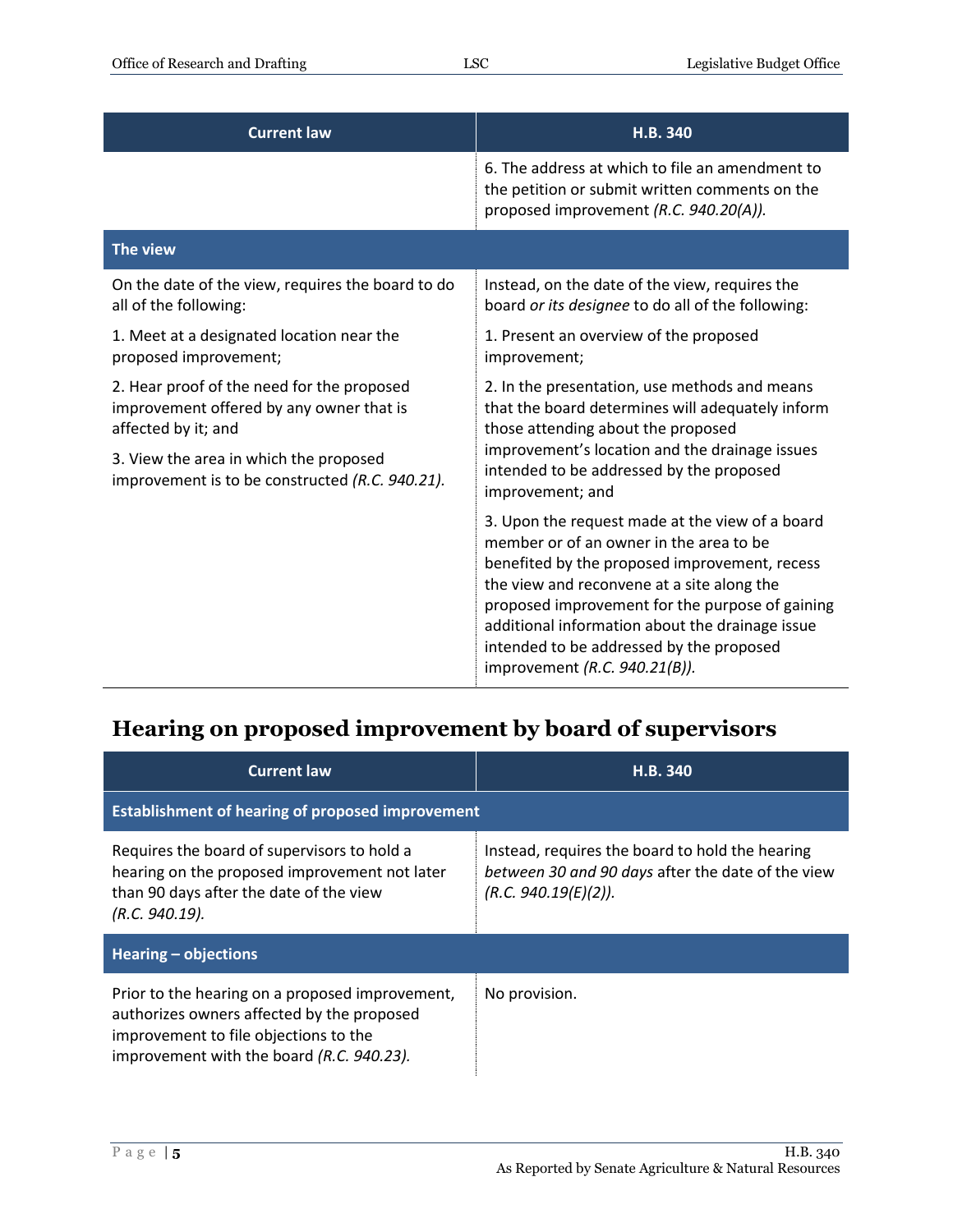| <b>Current law</b>                                                                                                                                                                                                                                          | H.B. 340                                                                                                                                                                                                                                                                                                 |  |
|-------------------------------------------------------------------------------------------------------------------------------------------------------------------------------------------------------------------------------------------------------------|----------------------------------------------------------------------------------------------------------------------------------------------------------------------------------------------------------------------------------------------------------------------------------------------------------|--|
| Adjournment of hearing - subsequent review                                                                                                                                                                                                                  |                                                                                                                                                                                                                                                                                                          |  |
| If modifications or alternatives to a proposed<br>improvement are proposed or discussed at the<br>hearing on the improvement, does both of the<br>following:                                                                                                | Instead, authorizes the board to recess and<br>continue the hearing on subsequent days as may<br>be reasonable to consider additional information<br>about the proposed improvement, but does not                                                                                                        |  |
| 1. Authorizes the board to adjourn the hearing for<br>a period of time that is necessary to conduct a<br>subsequent view of the proposed improvement in<br>light of the proposed changes;                                                                   | require another view (R.C. 940.23(B)).                                                                                                                                                                                                                                                                   |  |
| 2. If it appears that a subsequent view is<br>necessary, requires the board to establish a date,<br>time, and location for it and to notify, in the same<br>manner, the same persons that were required to<br>be notified of the first view. (R.C. 940.24.) |                                                                                                                                                                                                                                                                                                          |  |
| Hearing - vote of the board                                                                                                                                                                                                                                 |                                                                                                                                                                                                                                                                                                          |  |
| Authorizes the board, at the conclusion of the<br>hearing on a proposed improvement, to approve<br>the petition for the improvement (R.C. 940.25,<br>repealed).                                                                                             | Same, but specifically requires the board to vote<br>and requires the board, in making its decision, to<br>take into consideration all of the following:<br>1. The petition;                                                                                                                             |  |
|                                                                                                                                                                                                                                                             | 2. The preliminary report;                                                                                                                                                                                                                                                                               |  |
|                                                                                                                                                                                                                                                             | 3. Comments on the proposed improvement; and                                                                                                                                                                                                                                                             |  |
|                                                                                                                                                                                                                                                             | 4. The protection of environmentally significant<br>areas when those areas could be adversely<br>affected by the construction of the proposed<br>improvement and, if necessary, alternative plans<br>providing for that protection and for construction<br>of the proposed improvement (R.C. 940.23(C)). |  |
| Reasons for board to proceed with proposed improvement                                                                                                                                                                                                      |                                                                                                                                                                                                                                                                                                          |  |
| Allows the board to approve the petition if the board:<br>1. Is reasonably certain that the cost of the<br>proposed improvement will be less than the<br>benefits from it;                                                                                  | Similar, but no longer requires the board to<br>consider (4) and (5) (R.C. 940.23(D)).                                                                                                                                                                                                                   |  |
| 2. Finds that the improvement is necessary;                                                                                                                                                                                                                 |                                                                                                                                                                                                                                                                                                          |  |
| 3. Finds that the improvement will be conducive to<br>the public welfare;                                                                                                                                                                                   |                                                                                                                                                                                                                                                                                                          |  |
| 4. Finds that the improvement will improve water<br>management and development in the county in<br>which the district is located to the advantage of                                                                                                        |                                                                                                                                                                                                                                                                                                          |  |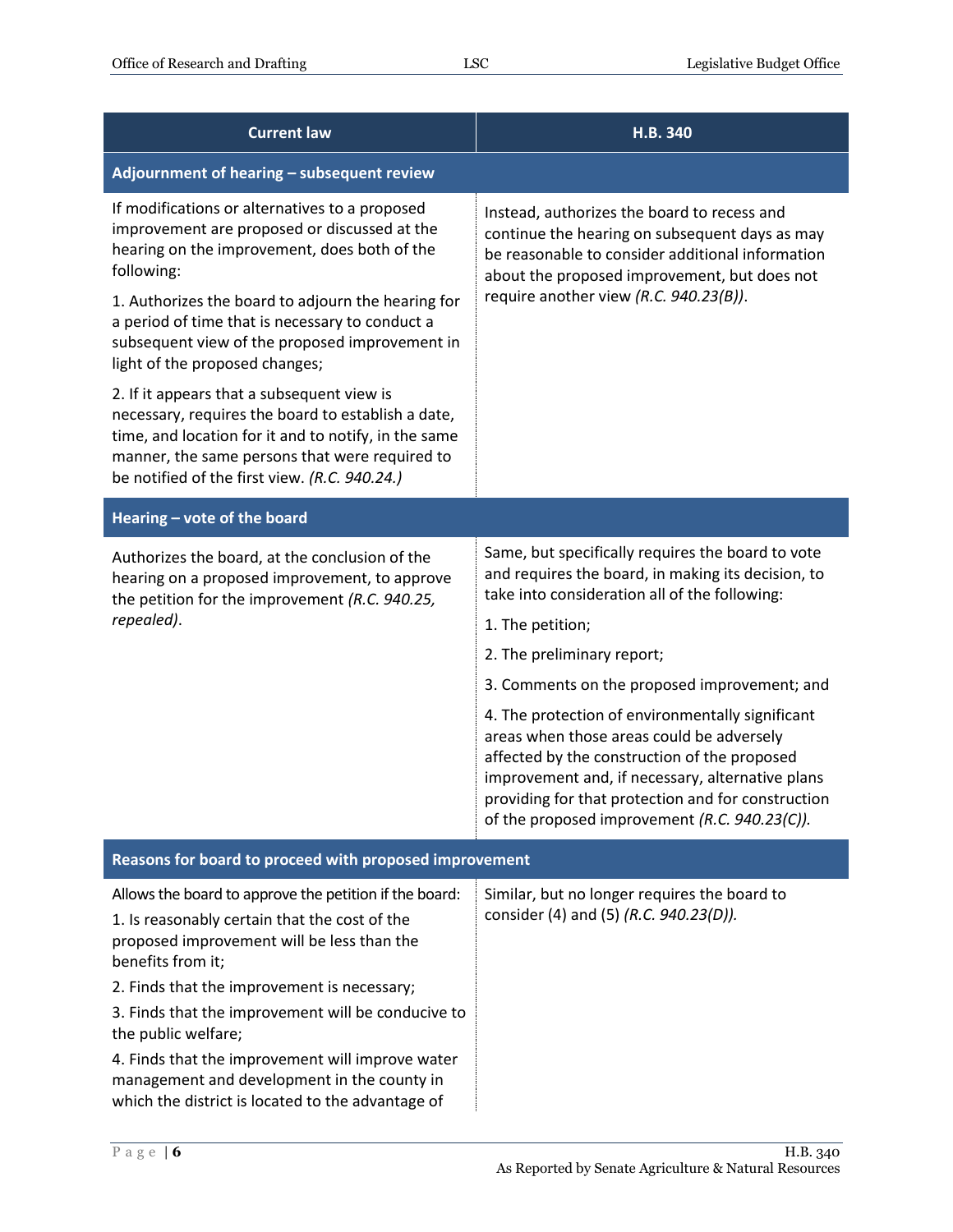| <b>Current law</b>                                                                                                                                                                                                                                                                                                                                                 | H.B. 340      |  |
|--------------------------------------------------------------------------------------------------------------------------------------------------------------------------------------------------------------------------------------------------------------------------------------------------------------------------------------------------------------------|---------------|--|
| lands located in it;<br>5. Finds that the improvement will aid lands in the<br>area by promoting the economical, industrial,<br>environmental, or social development of the area<br>(R.C. 940.25, repealed).                                                                                                                                                       |               |  |
| Establishment of date for completion of plans and specifications                                                                                                                                                                                                                                                                                                   |               |  |
| Upon approval of the petition, requires the board<br>to establish a date by which the board must<br>complete plans and specifications for the<br>improvement together with estimates of damages<br>from and costs for it (see "Plans for<br>constructing proposed improvement"<br>and "Schedule of estimate of damages,<br>construction, and assessments," below). | No provision. |  |
| Specifies that the date established must allow as<br>much time as is necessary for the preparation of<br>the plans, specifications, and estimates.                                                                                                                                                                                                                 | No provision. |  |
| Authorizes the board to extend the completion<br>date if necessary. (R.C. 940.25, repealed.)                                                                                                                                                                                                                                                                       | No provision. |  |

### <span id="page-6-0"></span>**Plans for constructing proposed improvement**

| <b>Current law</b>                                                                                                                                                                                                                                                                           | H.B. 340                                                                                                  |
|----------------------------------------------------------------------------------------------------------------------------------------------------------------------------------------------------------------------------------------------------------------------------------------------|-----------------------------------------------------------------------------------------------------------|
| Maps of proposed improvement area                                                                                                                                                                                                                                                            |                                                                                                           |
| Requires the board of supervisors or its designee<br>to prepare maps showing the location of the land<br>that is proposed to be assessed by a board of<br>county commissioners (see "Levying of<br>assessments," below) (R.C. 940.26).                                                       | No provision.                                                                                             |
| Plans – erosion and sediment control                                                                                                                                                                                                                                                         |                                                                                                           |
| For a proposed improvement that is a ditch or<br>other similar structure for the disposal of water,<br>requires the board's plans for constructing the<br>improvement to include erosion and sediment<br>control by a sod or seeded strip, except where<br>suitable vegetative cover exists. | Same, but also allows other erosion and sediment<br>controls if suitable vegetative cover is not present. |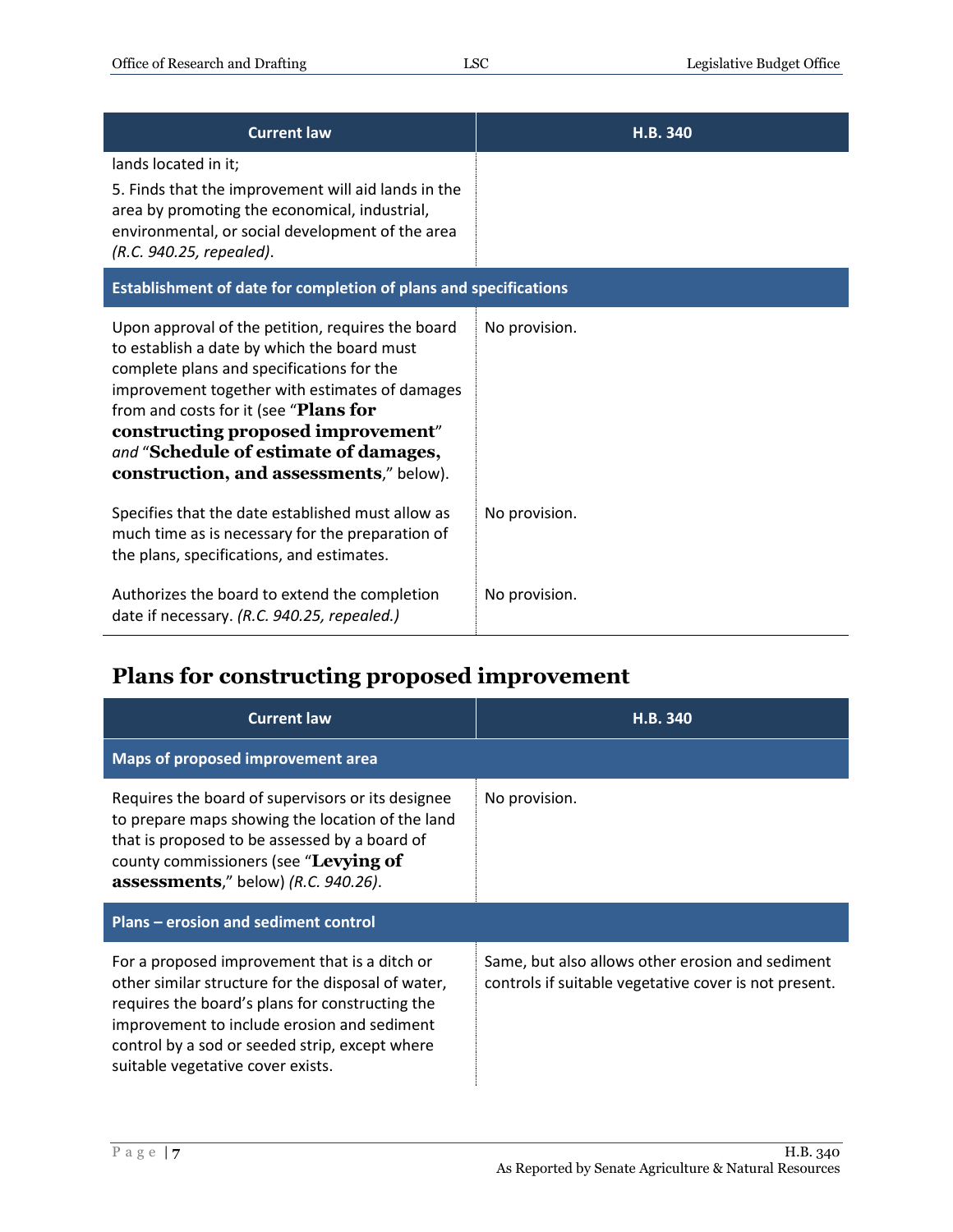| <b>Current law</b>                                                                                                                                      | H.B. 340                                                                                                                                                                                                |  |
|---------------------------------------------------------------------------------------------------------------------------------------------------------|---------------------------------------------------------------------------------------------------------------------------------------------------------------------------------------------------------|--|
| Requires each sod or seeded strip to be between<br>four and 15 feet wide.                                                                               | Instead, requires the sod or seeded strip to be<br>between ten and 15 feet wide.                                                                                                                        |  |
| Requires sod or seeded strips in excess of four feet<br>to be removed from the taxable valuation of<br>property. (R.C. 940.26.)                         | Instead, specifies that the county auditor must<br>remove the total acreage of sod or seeded strips<br>or other such controls from taxable valuation of<br>property. (R.C. 940.24(C)(2).)               |  |
| Removal or adjustment of structures in construction                                                                                                     |                                                                                                                                                                                                         |  |
| Requires the board or its designee to make note of<br>all structures that will be removed or adjusted in<br>constructing the improvement (R.C. 940.26). | Instead, requires the board or its designee to<br>include in the plans an <i>analysis</i> of all structures<br>that will be removed or adjusted in constructing<br>the improvement $(R.C. 940.24(D))$ . |  |

#### <span id="page-7-0"></span>**Schedule of estimate of damages, construction, and assessments**

| <b>Current law</b>                                                                                                                                                                                                                                                                                                                                                                                      | H.B. 340                                                                                                                                                               |  |
|---------------------------------------------------------------------------------------------------------------------------------------------------------------------------------------------------------------------------------------------------------------------------------------------------------------------------------------------------------------------------------------------------------|------------------------------------------------------------------------------------------------------------------------------------------------------------------------|--|
| <b>Schedule of damages</b>                                                                                                                                                                                                                                                                                                                                                                              |                                                                                                                                                                        |  |
| Requires the board of supervisors or its designee,<br>as part of the estimate of the total cost of<br>constructing a proposed improvement, to prepare<br>a schedule of damages of the value of land or<br>other property that must be taken and the<br>damages to be sustained by an owner as a result<br>of the construction and subsequent maintenance<br>of the improvement (R.C. 940.27, repealed). | Same, but requires only the board to prepare the<br>schedule of damages, thus does not allow the<br>board to appoint a designee to prepare it<br>(R.C. 940.25(A)).     |  |
| <b>Total estimate of construction costs</b>                                                                                                                                                                                                                                                                                                                                                             |                                                                                                                                                                        |  |
| Requires the board of supervisors or its designee<br>to make an estimate of the total cost of the<br>proposed improvement, including construction<br>costs, estimated costs of damages to owners, and<br>any expenses incurred in the investigations and<br>notifications related to the proposed improvement<br>(R.C. 940.26 and 940.28, repealed).                                                    | Same, but also includes any expenses incurred in<br>consulting services (R.C. 940.26(C)).                                                                              |  |
| <b>Schedule of estimated assessments</b>                                                                                                                                                                                                                                                                                                                                                                |                                                                                                                                                                        |  |
| Requires a board of county commissioners or its<br>designee, after the board's approval of<br>construction of a proposed improvement, to<br>prepare a schedule of estimated assessments on                                                                                                                                                                                                              | Instead, requires the board of supervisors of a soil<br>and water conservation district or its designee to<br>prepare the schedule of assessments<br>(R.C. 940.27(A)). |  |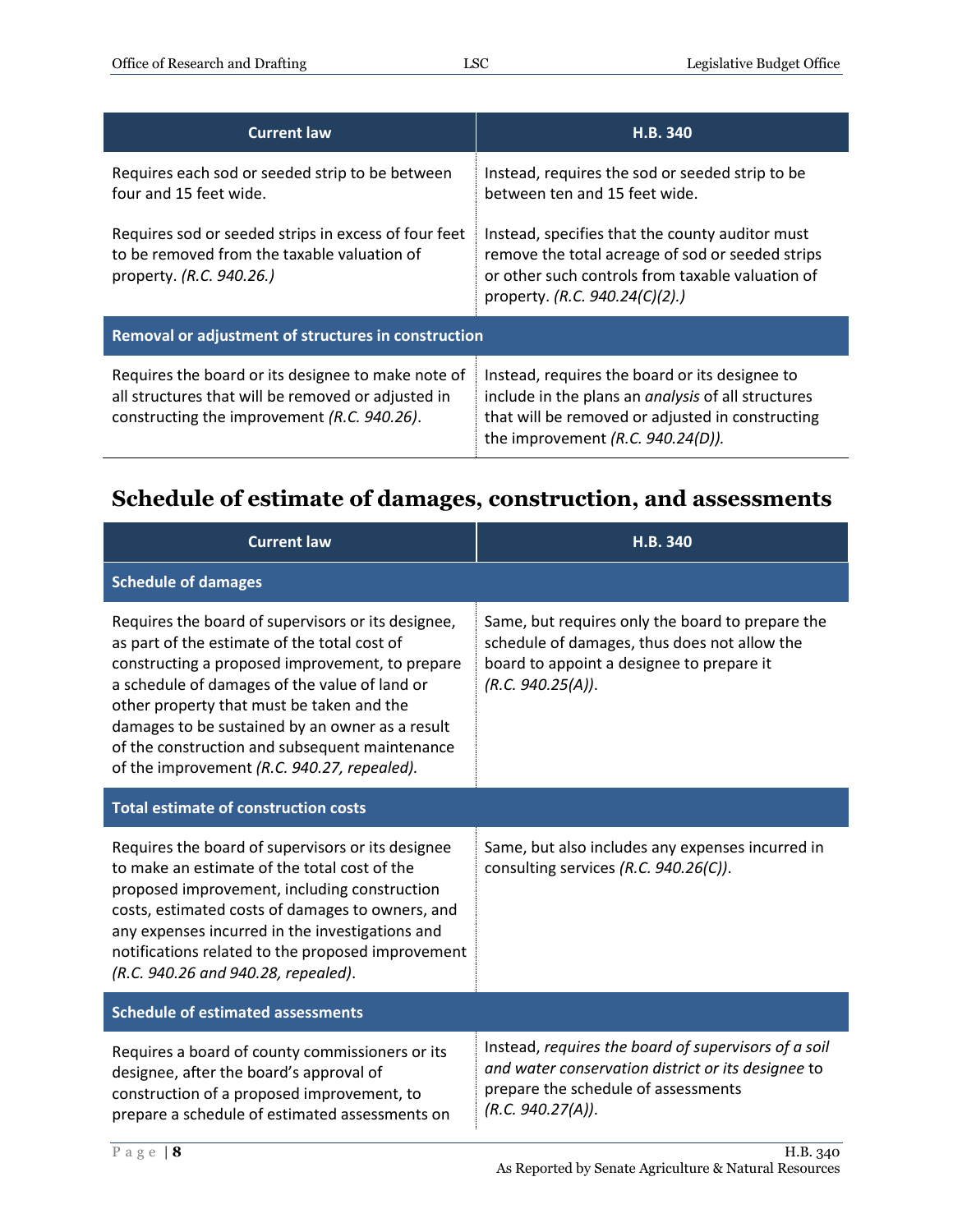| <b>Current law</b>                                                                                                                                                                                                                                | H.B. 340                                                                                                                                                                                                                                   |
|---------------------------------------------------------------------------------------------------------------------------------------------------------------------------------------------------------------------------------------------------|--------------------------------------------------------------------------------------------------------------------------------------------------------------------------------------------------------------------------------------------|
| property within the area that is to be benefited by<br>the improvement (R.C. 940.30, repealed)                                                                                                                                                    |                                                                                                                                                                                                                                            |
| For purposes of property descriptions that must be<br>included with a schedule of estimated<br>assessments, requires the board of county<br>commissioners to obtain the descriptions from the<br>county's tax duplicates (R.C. 940.30, repealed). | Requires the board of supervisors to obtain the<br>descriptions from the county recorder's office;<br>and, for purposes of the description, prohibits the<br>county recorder from requiring a metes and<br>bounds survey (R.C. 940.27(A)). |
| Requires the board of county commissioners or its<br>designee, in determining the estimated<br>assessment on a parcel of land, to use information<br>concerning the proposed improvement that was<br>submitted to the board of supervisors (the   | Similar, but also requires the board of supervisors<br>or its designee, in determining the estimated<br>assessment on a parcel of land, to consider, and<br>incorporate when applicable, the following factors<br>in the calculations:     |
| information includes plans for the proposed<br>improvement, including surveys, maps, and                                                                                                                                                          | 1. Acreage of the parcel;                                                                                                                                                                                                                  |
| specifications, together with schedules of                                                                                                                                                                                                        | 2. Volume of water produced by the parcel;                                                                                                                                                                                                 |
| damages, cost estimates, and any related reports<br>that the supervisors or their designee prepared)                                                                                                                                              | 3. Distance of the parcel from the proposed<br>improvement;                                                                                                                                                                                |
| (R.C. 940.30, repealed).                                                                                                                                                                                                                          | 4. Percentage of the proposed improvement to be<br>used by the parcel;                                                                                                                                                                     |
|                                                                                                                                                                                                                                                   | 5. The construction of works that are determined<br>to solely benefit the particular parcel;                                                                                                                                               |
|                                                                                                                                                                                                                                                   | 6. Soil types of the parcel;                                                                                                                                                                                                               |
|                                                                                                                                                                                                                                                   | 7. The county auditor's land value or current<br>agricultural use value, if applicable, of the parcel;                                                                                                                                     |
|                                                                                                                                                                                                                                                   | 8. Existing drainage infrastructure that can be<br>incorporated into the proposed improvement and<br>associated cost savings;                                                                                                              |
|                                                                                                                                                                                                                                                   | 9. Any other factors pertinent to the proposed<br>improvement and the watershed that will be<br>affected by the proposed improvement; and                                                                                                  |
|                                                                                                                                                                                                                                                   | 10. Any benefits as defined in the law governing<br>single county ditches $(R.C. 940.27(B)(2)).$                                                                                                                                           |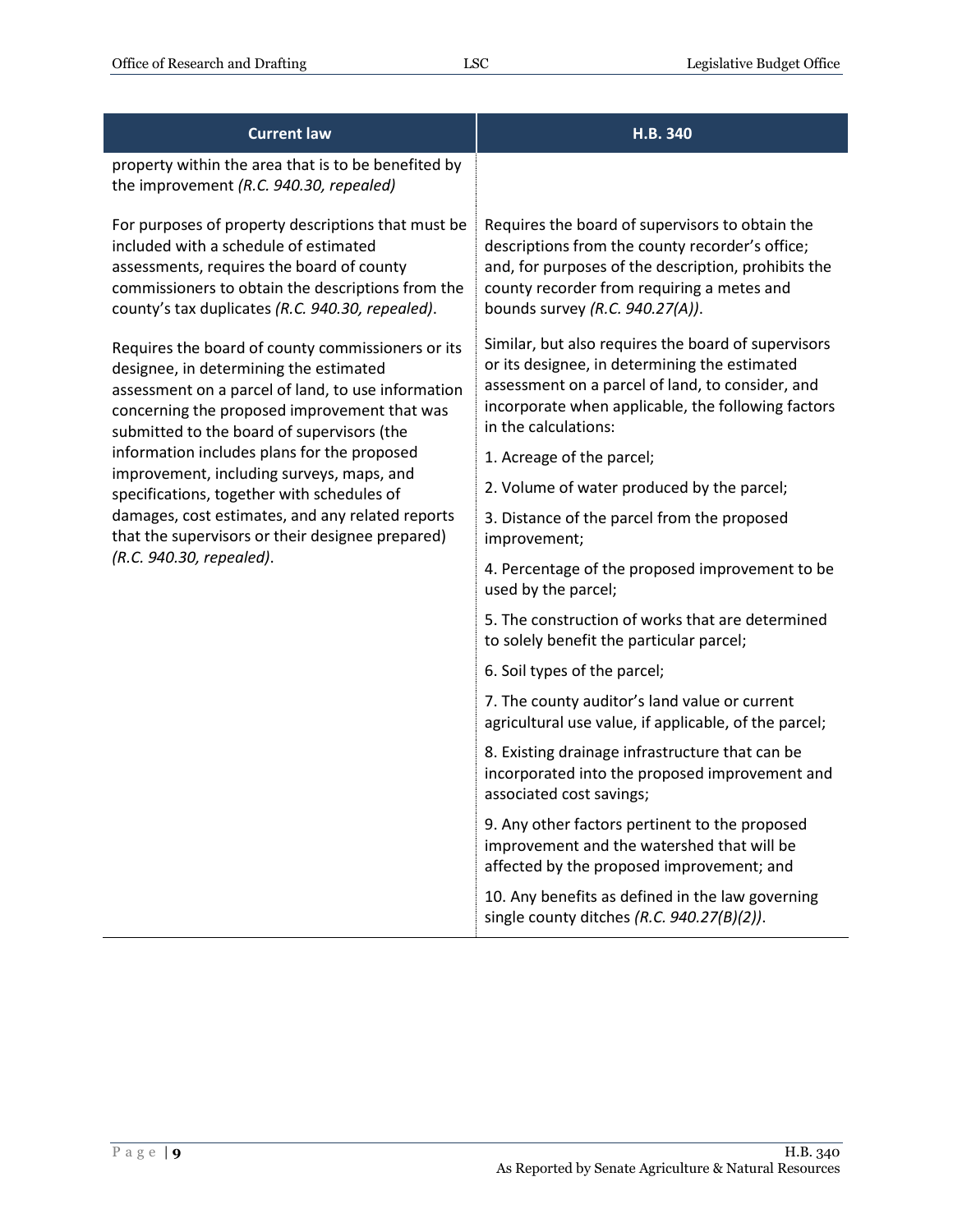#### <span id="page-9-0"></span>**Hearing of board of county commissioners**

| <b>Current law</b>                                                                                                                                                                                                                                                                   | H.B. 340                                                                                                                                                                                                                                                     |
|--------------------------------------------------------------------------------------------------------------------------------------------------------------------------------------------------------------------------------------------------------------------------------------|--------------------------------------------------------------------------------------------------------------------------------------------------------------------------------------------------------------------------------------------------------------|
| Approval by board of county commissioners                                                                                                                                                                                                                                            |                                                                                                                                                                                                                                                              |
| Requires the board of county commissioners, after<br>receiving from the board of supervisors an<br>approved proposed improvement with supporting<br>documentation, to approve or disapprove the<br>improvement within 60 days of receipt<br>(presumably at a hearing) (R.C. 940.29). | Same, but specifically requires a hearing, does not<br>specify a deadline for approval or disapproval of<br>the improvement, and requires the board of<br>county commissioners to establish the date, time,<br>and location of the hearing (R.C. 940.31(A)). |
| <b>Notice of hearing</b>                                                                                                                                                                                                                                                             |                                                                                                                                                                                                                                                              |
| No provision.                                                                                                                                                                                                                                                                        | Requires the clerk of the board of county<br>commissioners, at least 21 days before the<br>hearing, to do both of the following:                                                                                                                             |
|                                                                                                                                                                                                                                                                                      | 1. Send a written notice of the hearing by certified<br>mail to all owners that are adjacent to the<br>proposed improvement;                                                                                                                                 |
|                                                                                                                                                                                                                                                                                      | 2. Send the notice by certified or first class mail to<br>all other owners within the area to be benefited by<br>the proposed improvement, the board of<br>supervisors of the appropriate soil and water<br>conservation district, and the county engineer.  |
| No provision.                                                                                                                                                                                                                                                                        | Requires the clerk to include all of the following in<br>the notice:                                                                                                                                                                                         |
|                                                                                                                                                                                                                                                                                      | 1. The date, time, and location of the hearing;                                                                                                                                                                                                              |
|                                                                                                                                                                                                                                                                                      | 2. A description of any easement on the owner's<br>property that is necessary for purposes of the<br>improvement;                                                                                                                                            |
|                                                                                                                                                                                                                                                                                      | 3. An owner's estimated assessment;                                                                                                                                                                                                                          |
|                                                                                                                                                                                                                                                                                      | 4. A statement that an owner may file comments<br>on the proposed improvement and exceptions to<br>the estimated assessment in writing before the<br>hearing or in person at the hearing; and                                                                |
|                                                                                                                                                                                                                                                                                      | 5. The address at which to submit written<br>comments on the proposed improvement and<br>exceptions to the estimated assessment<br>(R.C. 940.29(B)).                                                                                                         |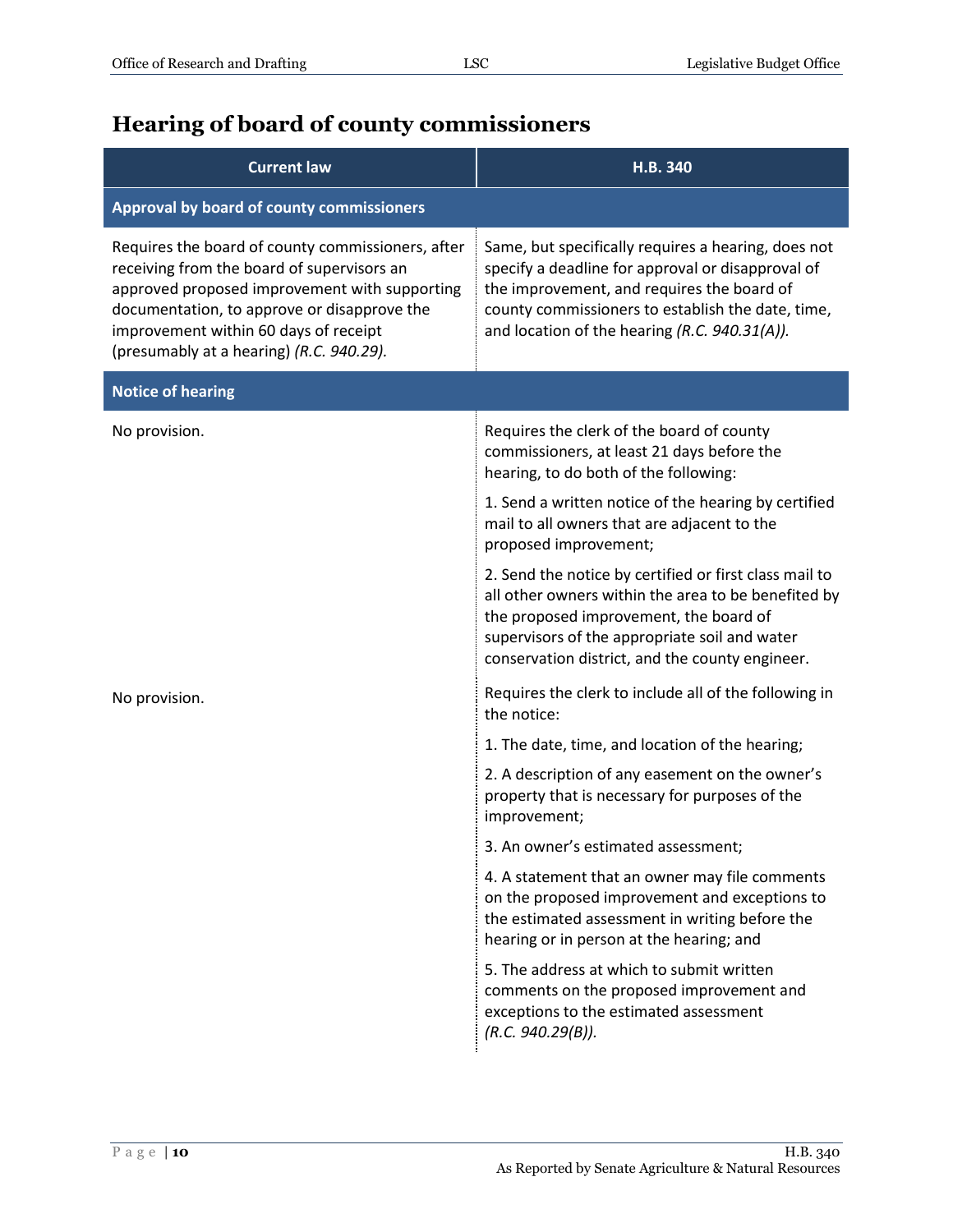| <b>Current law</b>                                                                                                                                                                            | H.B. 340                                                                                                                                                                                                                                                          |  |
|-----------------------------------------------------------------------------------------------------------------------------------------------------------------------------------------------|-------------------------------------------------------------------------------------------------------------------------------------------------------------------------------------------------------------------------------------------------------------------|--|
| Required elements of hearing and hearing continuation                                                                                                                                         |                                                                                                                                                                                                                                                                   |  |
| No provision.                                                                                                                                                                                 | Requires the board of county commissioners, on<br>the date established for the hearing, to conduct<br>the hearing by doing both of the following:                                                                                                                 |  |
|                                                                                                                                                                                               | 1. Presenting the project design, construction<br>plans, schedule of damages, cost estimates, and<br>estimated assessments for the proposed<br>improvement as submitted by the board of<br>supervisors of the applicable soil and water<br>conservation district; |  |
|                                                                                                                                                                                               | 2. Hearing any comments offered by any owner<br>regarding the estimated assessments and<br>proposed improvement (R.C. 940.30(A)).                                                                                                                                 |  |
| No provision.                                                                                                                                                                                 | Authorizes the board, if necessary, to adjourn and<br>continue the hearing on subsequent days as may<br>be reasonable to:                                                                                                                                         |  |
|                                                                                                                                                                                               | 1. Consider additional information about the<br>proposed improvement;                                                                                                                                                                                             |  |
|                                                                                                                                                                                               | 2. Make changes that will better accomplish the<br>purpose and object of the proposed improvement; or                                                                                                                                                             |  |
|                                                                                                                                                                                               | 3. Allow all interested owners to have an<br>opportunity to comment on the proposed<br>improvement (R.C. 940.30(B)).                                                                                                                                              |  |
| Board of county commissioners - vote                                                                                                                                                          |                                                                                                                                                                                                                                                                   |  |
| Requires the board, when considering whether to<br>approve or disapprove construction of an                                                                                                   | Instead, authorizes the board to approve the<br>petition if the board is reasonably certain that:                                                                                                                                                                 |  |
| improvement, to consider all of the following:<br>1. The cost of location and construction;                                                                                                   | 1. The benefits of the proposed improvement<br>outweigh the costs;                                                                                                                                                                                                |  |
| 2. The compensation for land or other property                                                                                                                                                | 2. The proposed improvement is necessary;                                                                                                                                                                                                                         |  |
| that must be taken;<br>3. The benefits to the public welfare;                                                                                                                                 | 3. The proposed improvement will be conducive to<br>the public welfare;                                                                                                                                                                                           |  |
| 4. The benefits to land, public corporations, and                                                                                                                                             | 4. The proposed route and mode of construction                                                                                                                                                                                                                    |  |
| the state needing the improvement;                                                                                                                                                            | of the improvement will improve water<br>management and development in the county in                                                                                                                                                                              |  |
| 5. In the case of an improvement involving the<br>drainage of water, the effect on land below the<br>improvement that may be caused by constructing<br>the improvement and the sufficiency or | which the district is located to the advantage of<br>lands located in it; and                                                                                                                                                                                     |  |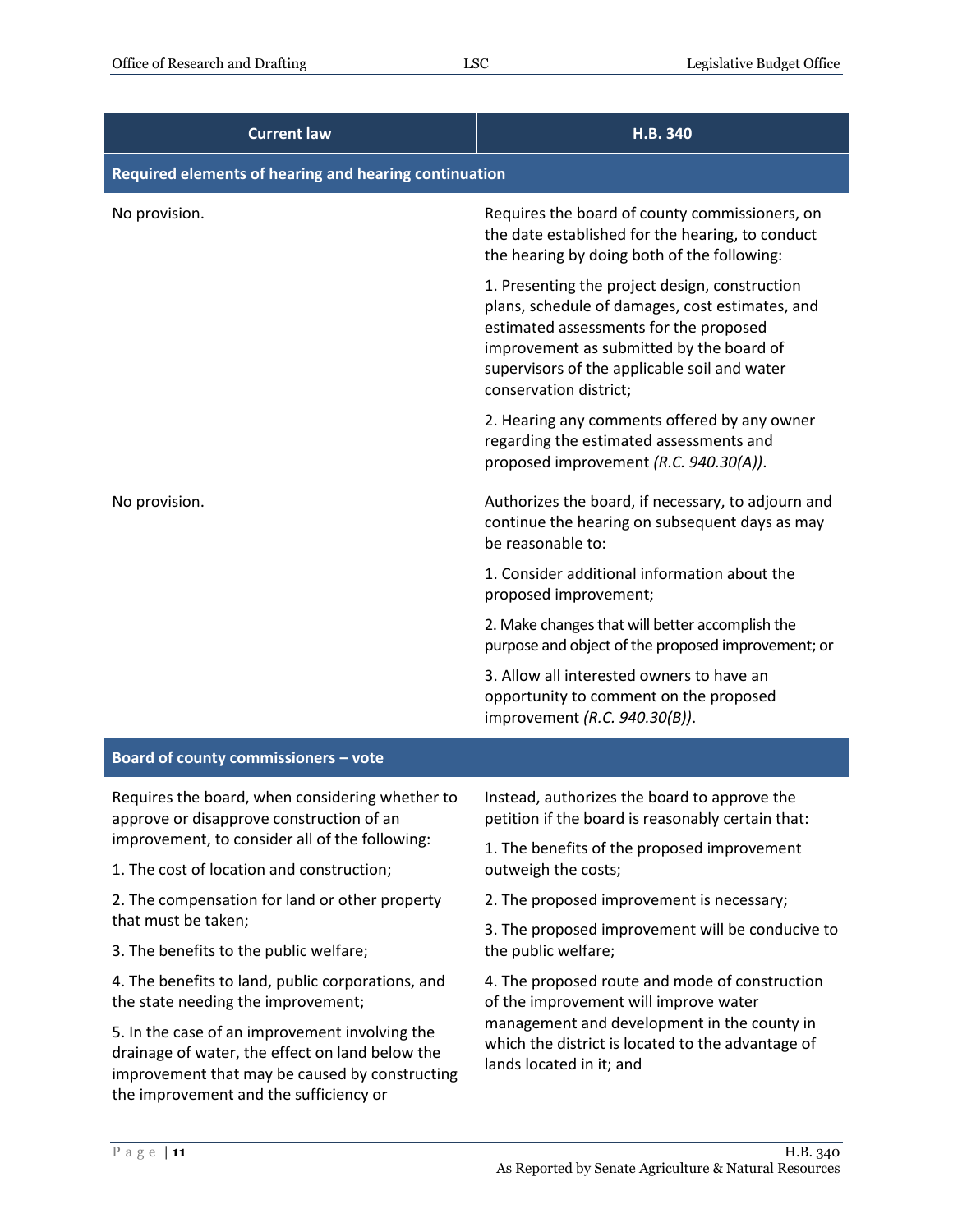| <b>Current law</b>                                                                                                                                                                                                                   | H.B. 340                                                                                                                                                                                                                                                                              |
|--------------------------------------------------------------------------------------------------------------------------------------------------------------------------------------------------------------------------------------|---------------------------------------------------------------------------------------------------------------------------------------------------------------------------------------------------------------------------------------------------------------------------------------|
| insufficiency of the outlet that receives flow from<br>the improvement; and<br>6. Any other proper matter that will assist the<br>board in approving or disapproving construction of<br>the improvement (R.C. 940.29 (A) to $(F)$ ). | 5. The proposed improvement will aid lands in the<br>area by promoting the economic, environmental,<br>or social development of the area (R.C. 940.31(B)).                                                                                                                            |
| Duties of the county engineer                                                                                                                                                                                                        |                                                                                                                                                                                                                                                                                       |
| Requires the county engineer, if the board<br>approves construction of an improvement, to file<br>with the county recorder both of the following:                                                                                    | Instead, requires the county engineer, if the board<br>approves a petition, to file with the county<br>recorder all of the following:                                                                                                                                                 |
| 1. A property plat showing the general location of<br>the improvement; and                                                                                                                                                           | 1. A property plat showing the owners of record<br>and parcel numbers along the improvement;                                                                                                                                                                                          |
| 2. A statement describing the dimensions of any<br>permanent easement that is necessary for<br>maintenance of the improvement (R.C. 940.29).                                                                                         | 2. The location of the improvement;                                                                                                                                                                                                                                                   |
|                                                                                                                                                                                                                                      | 3. The width of any permanent easement that is<br>necessary for maintenance of the improvement;<br>and                                                                                                                                                                                |
|                                                                                                                                                                                                                                      | 4. An affidavit listing the owners of record,<br>complete property descriptions, and parcel<br>numbers subject to the permanent easement. (The<br>engineer must note the property plat in the<br>affidavit.)                                                                          |
| No provision.                                                                                                                                                                                                                        | Additionally, requires the county engineer to<br>include the permanent easement in the county's<br>geographic information systems or other mapping<br>system, if available. (R.C. 940.31(D).)                                                                                         |
| Board of supervisors - revision after disapproval                                                                                                                                                                                    |                                                                                                                                                                                                                                                                                       |
| No provision.                                                                                                                                                                                                                        | If a board of county commissioners does not<br>approve a petition for a proposed improvement,<br>authorizes the applicable board of supervisors to<br>revise and submit the revision to the board of<br>county commissioners for reconsideration of the<br>petition (R.C. 940.31(F)). |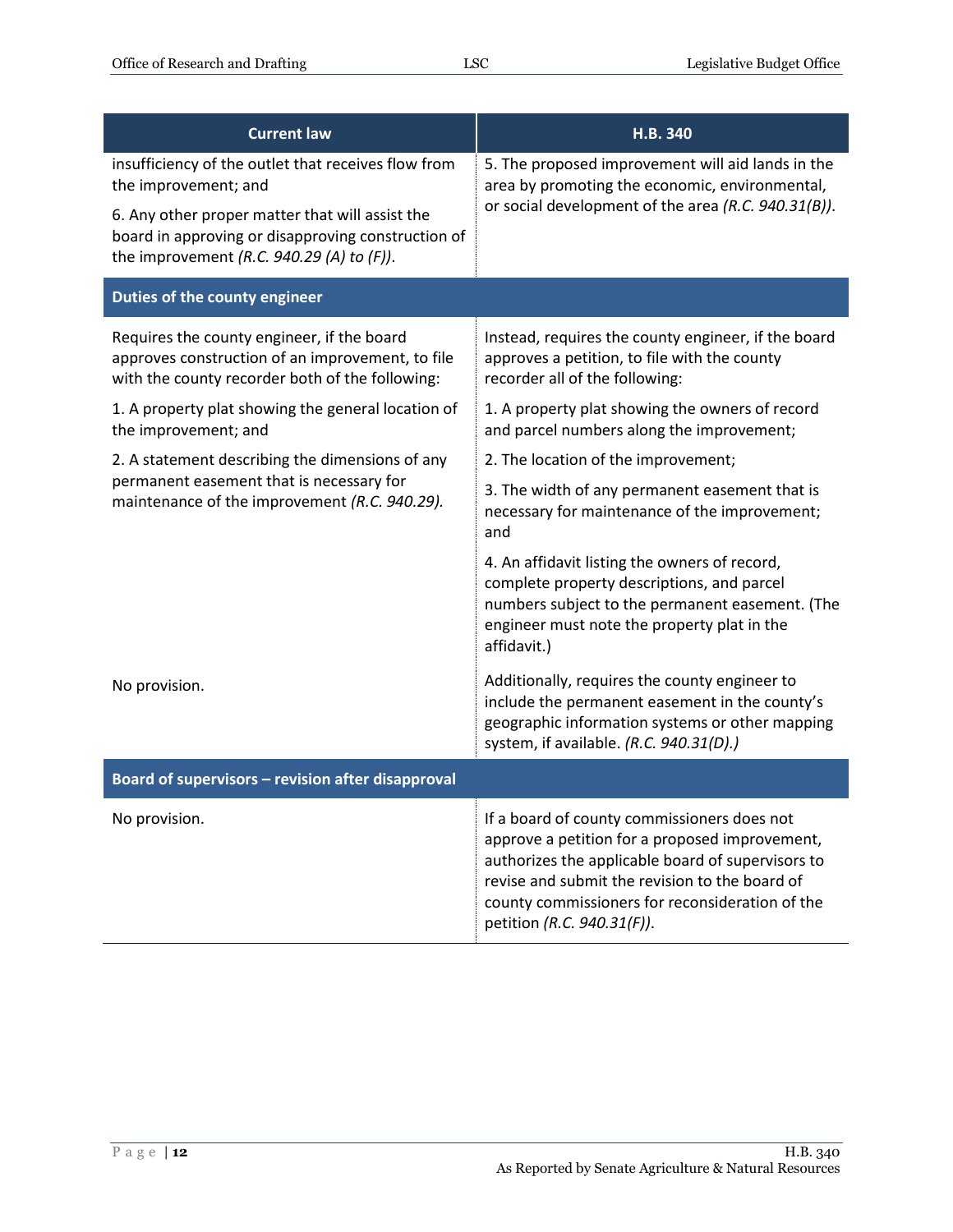# <span id="page-12-0"></span>**Levying of assessments**

| <b>Current law</b>                                                                                                                                                                                                                                                                                                                                                                                                                                                                   | H.B. 340                                                                                                                                                                                                |
|--------------------------------------------------------------------------------------------------------------------------------------------------------------------------------------------------------------------------------------------------------------------------------------------------------------------------------------------------------------------------------------------------------------------------------------------------------------------------------------|---------------------------------------------------------------------------------------------------------------------------------------------------------------------------------------------------------|
| Levying of assessments - adoption of resolution                                                                                                                                                                                                                                                                                                                                                                                                                                      |                                                                                                                                                                                                         |
| Authorizes the board of county commissioners,<br>after receipt of an approved proposed<br>improvement with supporting documentation<br>from the board of supervisors of a soil and water<br>conservation district, to adopt a resolution levying<br>on the property within the area to be benefited by<br>an improvement an assessment at a uniform or<br>varied rate (assessment based on the benefit to<br>the area as certified by the board of supervisors)<br>(R.C. 940.33(A)). | Instead, requires the board, if the board approves<br>a petition, to levy the assessment.                                                                                                               |
| No provision.                                                                                                                                                                                                                                                                                                                                                                                                                                                                        | Requires the board of county commissioners, in<br>adopting a resolution, to take into consideration<br>the estimated assessments prepared by the board<br>of supervisors (see above). (R.C. 940.32(A).) |
| <b>Assessments - consideration</b>                                                                                                                                                                                                                                                                                                                                                                                                                                                   |                                                                                                                                                                                                         |
| Requires the board of county commissioners to<br>direct the person or authority preparing<br>assessments to give:                                                                                                                                                                                                                                                                                                                                                                    | No provision.                                                                                                                                                                                           |
| 1. Primary consideration, in determining a parcel's<br>estimated assessments relating to the disposal of<br>water, to the potential increase in productivity<br>that the parcel may experience as a result of the<br>improvement; and<br>2. Consideration to the amount of water disposed                                                                                                                                                                                            |                                                                                                                                                                                                         |
| of, the location of the property relative to the<br>project, the value of the project to the watershed,<br>and benefits (R.C. 940.33(A)).                                                                                                                                                                                                                                                                                                                                            |                                                                                                                                                                                                         |
| <b>Assessments - public entities</b>                                                                                                                                                                                                                                                                                                                                                                                                                                                 |                                                                                                                                                                                                         |
| Requires the part of the assessment that is found<br>to benefit state, county, or township roads or<br>highways or municipal streets to be assessed<br>against the state, county, township, or municipal<br>corporation, respectively, payable from motor<br>vehicle revenues.                                                                                                                                                                                                       | No provision.                                                                                                                                                                                           |
| Requires the part of the assessment that is found<br>to benefit property owned by any public<br>corporation, any political subdivision of the state,                                                                                                                                                                                                                                                                                                                                 | No provision.                                                                                                                                                                                           |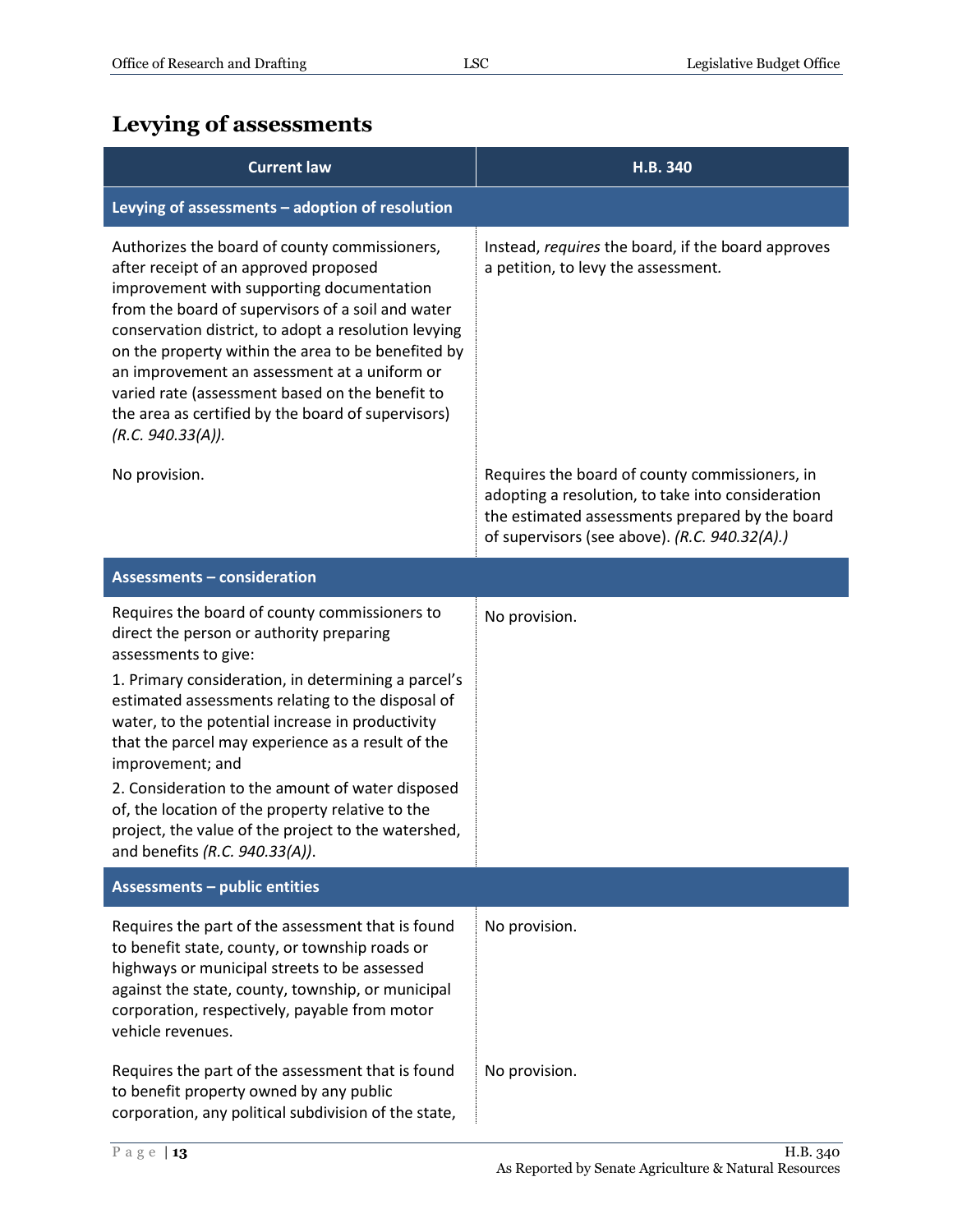| <b>Current law</b>                                                                                                                                                                                                                                                                                                                                                                                                  | H.B. 340                                                                                                                                                                                                                                                                                                                                                                                           |
|---------------------------------------------------------------------------------------------------------------------------------------------------------------------------------------------------------------------------------------------------------------------------------------------------------------------------------------------------------------------------------------------------------------------|----------------------------------------------------------------------------------------------------------------------------------------------------------------------------------------------------------------------------------------------------------------------------------------------------------------------------------------------------------------------------------------------------|
| or the state to be assessed against the public<br>corporation, the political subdivision, or the state<br>and payable out of the general funds or motor<br>vehicle revenues of the corporation, political<br>subdivision, or state, except as otherwise provided<br>by law. (R.C. 940.33(A).)                                                                                                                       |                                                                                                                                                                                                                                                                                                                                                                                                    |
| <b>Assessments - exemptions</b>                                                                                                                                                                                                                                                                                                                                                                                     |                                                                                                                                                                                                                                                                                                                                                                                                    |
| States that any land owned and managed by the<br>Department of Natural Resources for certain<br>purposes is exempt from assessments if the<br>Director of Natural Resources determines that the<br>land derives no benefit from the improvement.                                                                                                                                                                    | No provision, thus it appears that the Department-<br>owned land is not exempt from assessment.                                                                                                                                                                                                                                                                                                    |
| Establishes requirements and procedures for:                                                                                                                                                                                                                                                                                                                                                                        | No provision.                                                                                                                                                                                                                                                                                                                                                                                      |
| 1. Making a determination by the Director;                                                                                                                                                                                                                                                                                                                                                                          |                                                                                                                                                                                                                                                                                                                                                                                                    |
| 2. Notification of the board of county<br>commissioners of that determination; and                                                                                                                                                                                                                                                                                                                                  |                                                                                                                                                                                                                                                                                                                                                                                                    |
| 3. Appeal by the board of that determination.<br>(R.C.940.33(C).)                                                                                                                                                                                                                                                                                                                                                   |                                                                                                                                                                                                                                                                                                                                                                                                    |
|                                                                                                                                                                                                                                                                                                                                                                                                                     |                                                                                                                                                                                                                                                                                                                                                                                                    |
| Filing of objections - notice                                                                                                                                                                                                                                                                                                                                                                                       |                                                                                                                                                                                                                                                                                                                                                                                                    |
| After an owner files an objection to an<br>assessment, requires the board to proceed, within<br>30 days of the filing of an objection, to hold a final<br>hearing on the objections by fixing a date and<br>giving notice by first class mail to the objectors at<br>the address provided in filing the objection.<br>If any mailed notice is returned undelivered,<br>requires the board to give due notice to the | Same, but also requires the clerk of the board, at<br>least 14 days prior to the hearing date, to notify<br>each owner who filed an exception of the date and<br>time of the owner's exception hearing (hearings<br>may be combined if multiple owners file<br>objections) (R.C. 940.32(D)).<br>No provision, thus it appears the board is no<br>longer required to give notice via a newspaper of |
| objectors in a newspaper of general circulation in<br>the project area or as provided in the general laws<br>governing notice of publication for political<br>subdivisions, stating the time, place, and purpose<br>of the hearing. (R.C. 940.33(D)(2).)                                                                                                                                                            | general circulation.                                                                                                                                                                                                                                                                                                                                                                               |
| Final schedule of assessments - notice                                                                                                                                                                                                                                                                                                                                                                              |                                                                                                                                                                                                                                                                                                                                                                                                    |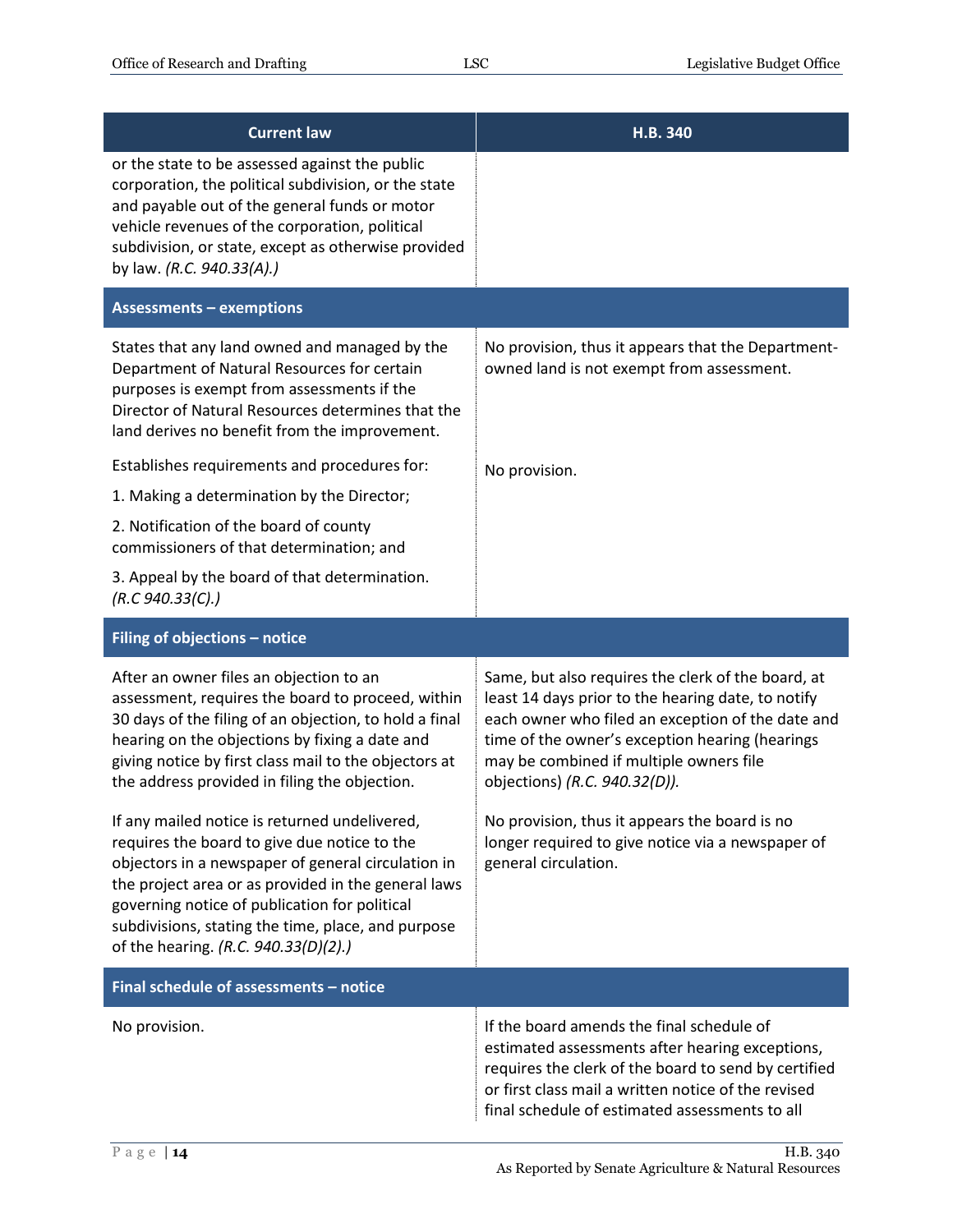| <b>Current law</b>                                                                                                                                                                     | H.B. 340                                                                                                                                                                                                           |
|----------------------------------------------------------------------------------------------------------------------------------------------------------------------------------------|--------------------------------------------------------------------------------------------------------------------------------------------------------------------------------------------------------------------|
|                                                                                                                                                                                        | owners within the area to be benefited by the<br>improvement.                                                                                                                                                      |
| No provision.                                                                                                                                                                          | Requires the notice to contain both of the<br>following:                                                                                                                                                           |
|                                                                                                                                                                                        | 1. The amount of the final estimated assessment<br>for the owner's property;                                                                                                                                       |
|                                                                                                                                                                                        | 2. A statement that an owner may appeal the final<br>estimated assessment to the applicable court of<br>common pleas within 21 days of the notice of final<br>estimated assessment. (R.C. $940.32(D)(1)$ and (2).) |
| <b>Assessments - appeal</b>                                                                                                                                                            |                                                                                                                                                                                                                    |
| Authorizes any owner whose objection is not<br>allowed to appeal within 30 days to the court of<br>common pleas of the county in which the property<br>is located (R.C. 940.33(D)(3)). | Instead, authorizes an appeal within 21 days of the<br>notice of final estimated assessment<br>(R.C. 940.32(D)(2)).                                                                                                |

# <span id="page-14-0"></span>**Lead county**

| <b>Current law</b> | H.B. 340                                                                                                                                                                                                                                                                                                                                                                                                    |
|--------------------|-------------------------------------------------------------------------------------------------------------------------------------------------------------------------------------------------------------------------------------------------------------------------------------------------------------------------------------------------------------------------------------------------------------|
| <b>Lead county</b> |                                                                                                                                                                                                                                                                                                                                                                                                             |
| No provision.      | Defines "lead county," for purposes of the law<br>governing joint boards of soil and water<br>conservation districts and joint boards of county<br>commissioners, as the county in which the<br>majority of the initial length of a proposed<br>improvement would be located, as set forth in a<br>petition, when the proposed improvement would<br>be located in two or more counties<br>(R.C. 940.01(O)). |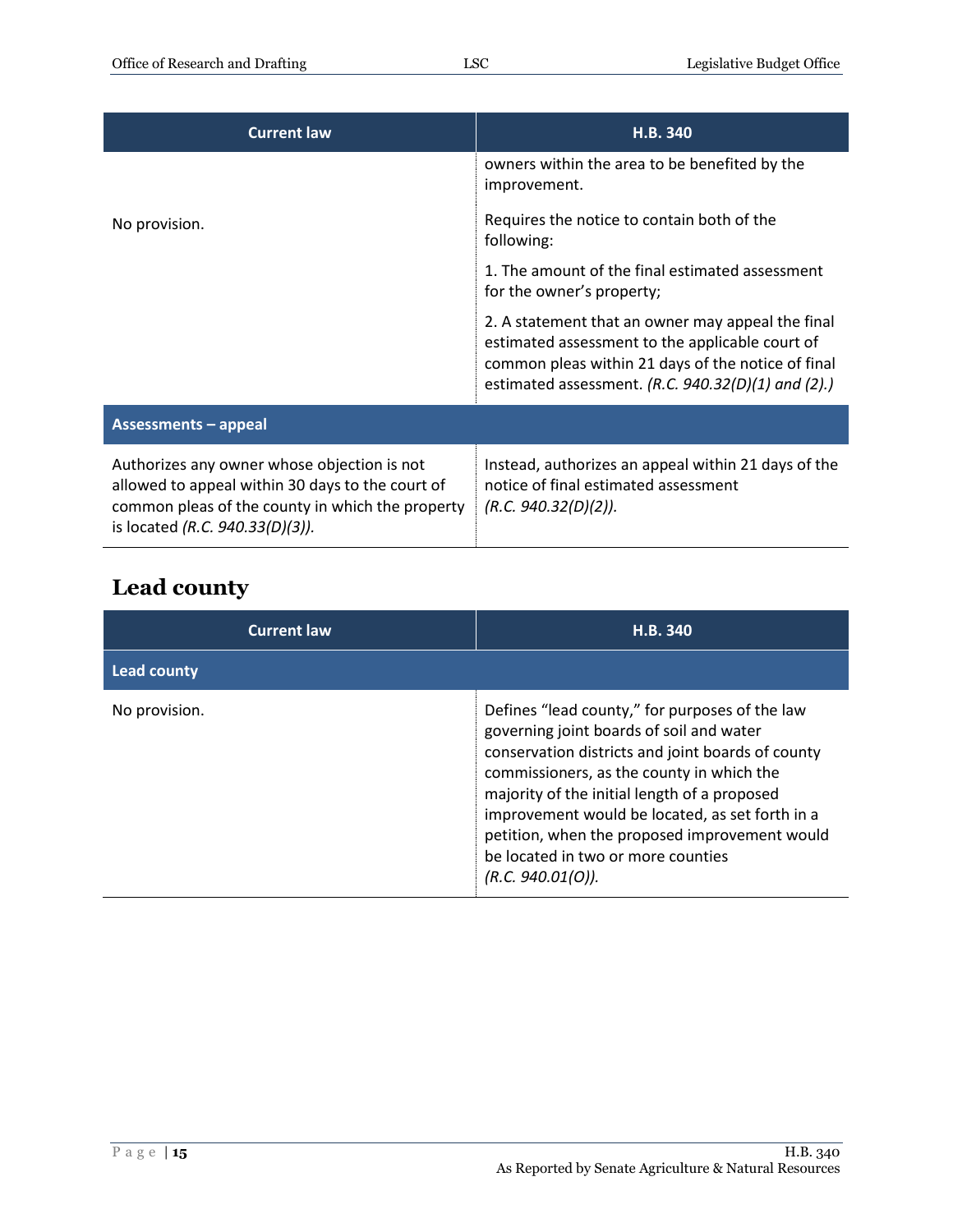#### <span id="page-15-0"></span>**Joint board of supervisors**

| <b>Current law</b>                                                                                                                                                                                                                                                                                                                                                                      | H.B. 340                                                                                                                                                                                                                                                                                                                                                                                                                                                                                                                                                                                                                                                                                                                                                          |
|-----------------------------------------------------------------------------------------------------------------------------------------------------------------------------------------------------------------------------------------------------------------------------------------------------------------------------------------------------------------------------------------|-------------------------------------------------------------------------------------------------------------------------------------------------------------------------------------------------------------------------------------------------------------------------------------------------------------------------------------------------------------------------------------------------------------------------------------------------------------------------------------------------------------------------------------------------------------------------------------------------------------------------------------------------------------------------------------------------------------------------------------------------------------------|
| <b>Formation</b>                                                                                                                                                                                                                                                                                                                                                                        |                                                                                                                                                                                                                                                                                                                                                                                                                                                                                                                                                                                                                                                                                                                                                                   |
| Authorizes the board of supervisors of two or<br>more adjoining soil and water conservation<br>districts, with approval of the Ohio Soil and Water<br>Conservation Commission, to form a joint board of<br>supervisors for the purpose of construction,<br>maintenance, and operation of a work of<br>improvement located or to be located in the<br>districts (R.C. 940.18, repealed). | Instead, on receiving a petition for a proposed<br>improvement that would be located in two or<br>more adjoining districts, requires the board of<br>supervisors of the adjoining districts, with the<br>approval of the Commission, to create a joint<br>board (R.C. 940.34(A)).                                                                                                                                                                                                                                                                                                                                                                                                                                                                                 |
| If the number of members on a joint board would<br>be even, requires an additional supervisor to be<br>designated from the district in which it appears<br>that the highest amount of taxes or assessment for<br>benefits for the improvement is to be made<br>(R.C. 940.18, repealed).                                                                                                 | Instead, in such a case, requires an additional<br>member to be designated from the lead county<br>(R.C. 940.34(A)).                                                                                                                                                                                                                                                                                                                                                                                                                                                                                                                                                                                                                                              |
| <b>Duties and responsibilities</b>                                                                                                                                                                                                                                                                                                                                                      |                                                                                                                                                                                                                                                                                                                                                                                                                                                                                                                                                                                                                                                                                                                                                                   |
| Authorizes a joint board of supervisors to exercise<br>the same powers given to a single board of a soil<br>and water conservation district (R.C. 940.18,<br>repealed).                                                                                                                                                                                                                 | Same, but adds the following conditions to that<br>authority:<br>1. For purposes of making a preliminary<br>determination to accept or reject a petition,<br>requires the joint board to make the<br>determination within 60 days of the approval of<br>the creation of the joint board; and<br>2. For purposes of a petition, requires the joint<br>board to do both of the following:<br>--Send the petition and accompanying information<br>to the board of county commissioners of the lead<br>county; and<br>--Send notification of the need for the creation of a<br>joint board of county commissioners (see below)<br>to the board of county commissioners of each<br>county in the area to be benefited by the proposed<br>improvement (R.C. 940.34(B)). |
| <b>Administrative officers</b>                                                                                                                                                                                                                                                                                                                                                          |                                                                                                                                                                                                                                                                                                                                                                                                                                                                                                                                                                                                                                                                                                                                                                   |
| Requires the joint board of supervisors to<br>designate the clerk of courts of one of the counties<br>as clerk of the joint board; and requires the county                                                                                                                                                                                                                              | On the creation of a joint board of supervisors,<br>requires the elected officials in the lead county,<br>including the engineer, recorder, auditor,                                                                                                                                                                                                                                                                                                                                                                                                                                                                                                                                                                                                              |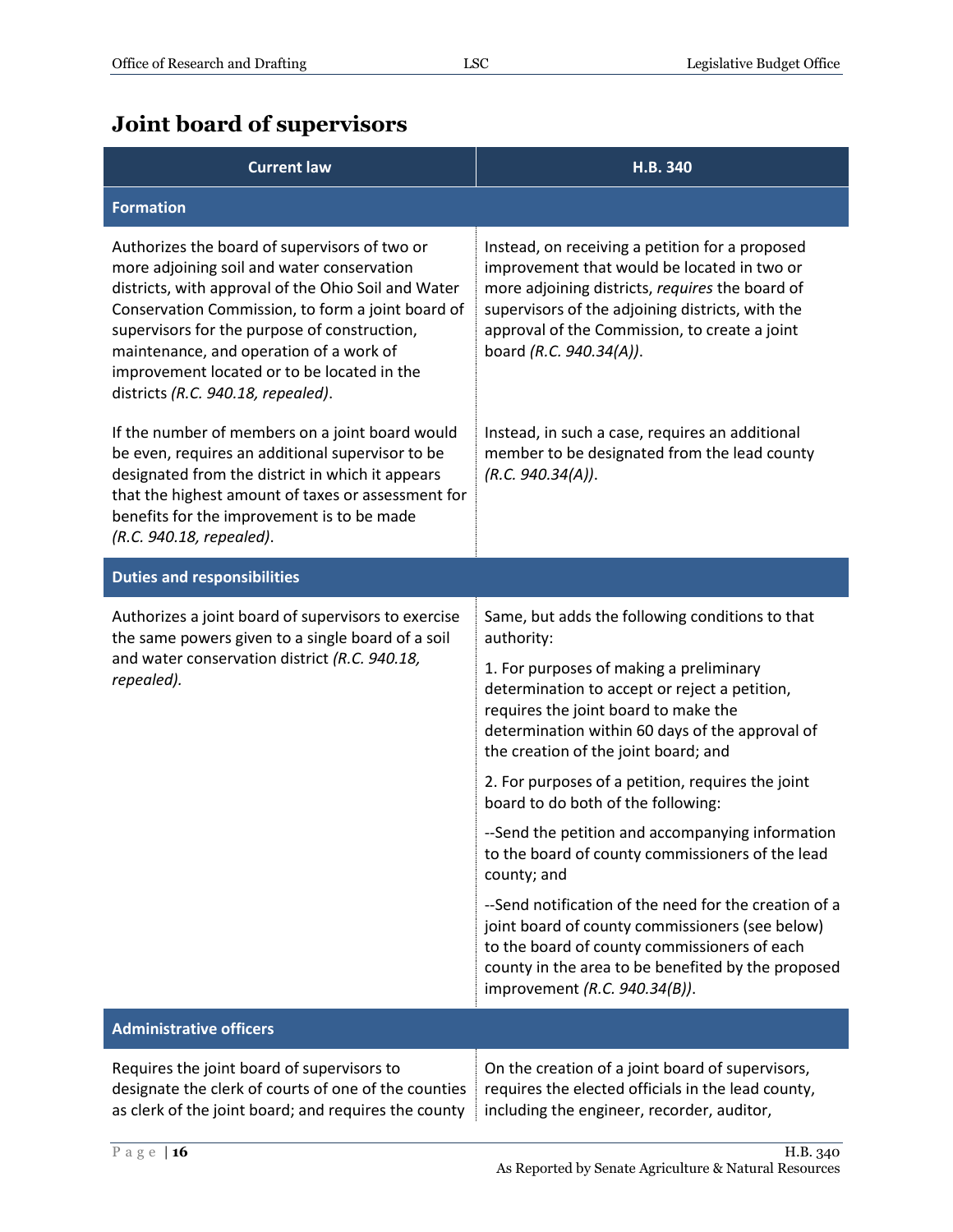| <b>Current law</b>                                                                                                                                                                                                                                     | H.B. 340                                                                                                                                                                                                                                                                       |
|--------------------------------------------------------------------------------------------------------------------------------------------------------------------------------------------------------------------------------------------------------|--------------------------------------------------------------------------------------------------------------------------------------------------------------------------------------------------------------------------------------------------------------------------------|
| auditor and county treasurer of one of the<br>counties represented by a joint board of county<br>commissioners, as designated by the joint board,<br>to become ex officio fiscal agents of all the<br>participating counties (R.C. 940.31 and 940.32). | prosecutor, treasurer, judges, and clerk of the<br>board of county commissioners, to serve as the<br>administrative officers for the joint board of<br>supervisors (R.C. 940.34(C)).                                                                                           |
| No provision.                                                                                                                                                                                                                                          | States that the prosecuting attorney of a lead<br>county that is represented on a joint board of<br>supervisors is the legal advisor of the joint board in<br>all civil actions brought by or against the joint<br>board.                                                      |
| No provision.                                                                                                                                                                                                                                          | Requires the prosecuting attorney to conduct all<br>such actions in the prosecuting attorney's official<br>capacity and authorizes the joint board to employ<br>other attorneys as may be necessary or desirable<br>in the operations of the joint board.<br>(R.C. 940.13(B)). |

# <span id="page-16-0"></span>**Joint board of county commissioners**

| <b>Current law</b>                                                                                                                                                                                                                                                                                                              | H.B. 340                                                                                                                                                                                                                                                                                                                                                                                                                                                      |
|---------------------------------------------------------------------------------------------------------------------------------------------------------------------------------------------------------------------------------------------------------------------------------------------------------------------------------|---------------------------------------------------------------------------------------------------------------------------------------------------------------------------------------------------------------------------------------------------------------------------------------------------------------------------------------------------------------------------------------------------------------------------------------------------------------|
| <b>Formation</b>                                                                                                                                                                                                                                                                                                                |                                                                                                                                                                                                                                                                                                                                                                                                                                                               |
| States that the boards of county commissioners of<br>all the counties containing any of the territory<br>included in the project area, if all of those boards<br>have approved construction of an improvement,<br>are a joint board of county commissioners<br>(R.C. 940.31).<br>No provision.                                  | Similar, and specifies that if a proposed<br>improvement would affect more than one county,<br>requires the board of county commissioners from<br>each of the counties that would be affected by the<br>proposed improvement to meet on a date fixed by<br>the clerk of the board of county commissioners of<br>the lead county.<br>Requires the boards to meet in the lead county to<br>organize a joint board of county commissioners.<br>(R.C. 940.35(A).) |
| <b>Apportionment of costs</b>                                                                                                                                                                                                                                                                                                   |                                                                                                                                                                                                                                                                                                                                                                                                                                                               |
| Authorizes the joint board of county<br>commissioners to agree to apportion any cost of<br>the improvement, or expenses incurred in<br>connection with the improvement, not paid by<br>assessments or taxes levied for the improvement,<br>or funds other than county funds, among the<br>participating counties (R.C. 940.31). | No provision.                                                                                                                                                                                                                                                                                                                                                                                                                                                 |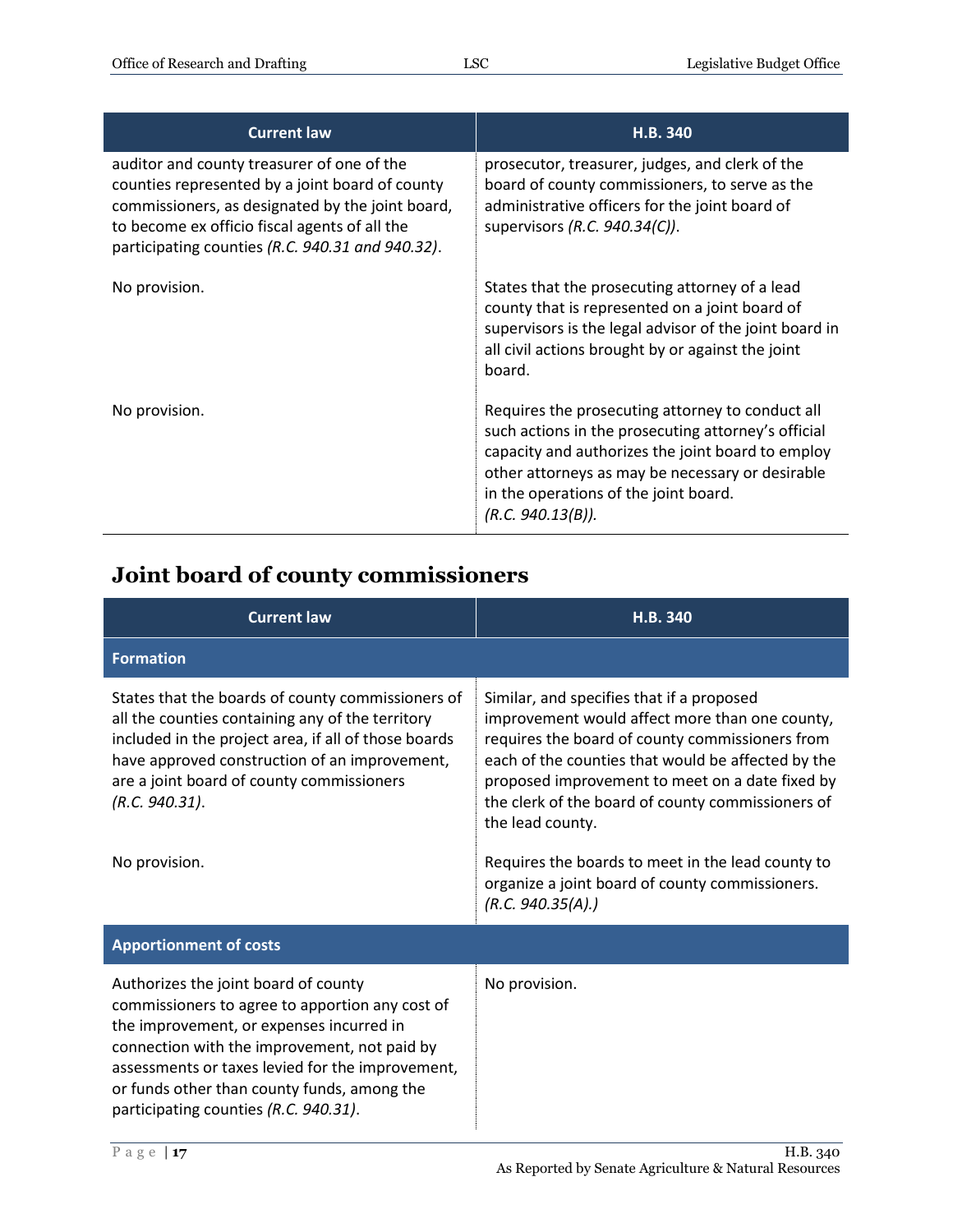| <b>Current law</b>                              | H.B. 340                                                                                                                                                                                                                                                                                                                              |
|-------------------------------------------------|---------------------------------------------------------------------------------------------------------------------------------------------------------------------------------------------------------------------------------------------------------------------------------------------------------------------------------------|
| <b>Responsibilities of the clerk</b>            |                                                                                                                                                                                                                                                                                                                                       |
| No provision.                                   | Requires the clerk of the board of county<br>commissioners of the lead county to do all of the<br>following:                                                                                                                                                                                                                          |
|                                                 | 1. Act as clerk and administrator of the joint board;                                                                                                                                                                                                                                                                                 |
|                                                 | 2. Enter the findings of the joint board in the<br>journal of the board of county commissioners of<br>the lead county;                                                                                                                                                                                                                |
|                                                 | 3. Make the final record of the improvement in the<br>lead county;                                                                                                                                                                                                                                                                    |
|                                                 | 4. Provide copies of all proceedings to the clerks of<br>the boards of all affected counties (R.C. 940.35(C)).                                                                                                                                                                                                                        |
| <b>Director of Natural Resources membership</b> |                                                                                                                                                                                                                                                                                                                                       |
| No provision.                                   | Requires the Director of Natural Resources to be<br>an ex officio member of the joint board and<br>authorizes the Director to participate, in person or<br>through a designated representative, in<br>deliberations and proceedings of the joint board.                                                                               |
|                                                 | Specifies all of the following regarding the<br>Director's participation on the joint board:                                                                                                                                                                                                                                          |
|                                                 | 1. The Director has no vote on any proceedings of<br>the joint board except in the case of a tie for or<br>against an improvement;                                                                                                                                                                                                    |
|                                                 | 2. If the Director or the Director's designee is not<br>present at the proceeding, the Director must<br>review the proceedings and cast the deciding vote<br>within 30 days of the proceeding. (A failure to cast<br>a vote for or against the improvement within 30<br>days constitutes an affirmative vote for the<br>improvement); |
|                                                 | 3. The clerk must record the final resolution of the<br>tie. (R.C. 940.35(E).)                                                                                                                                                                                                                                                        |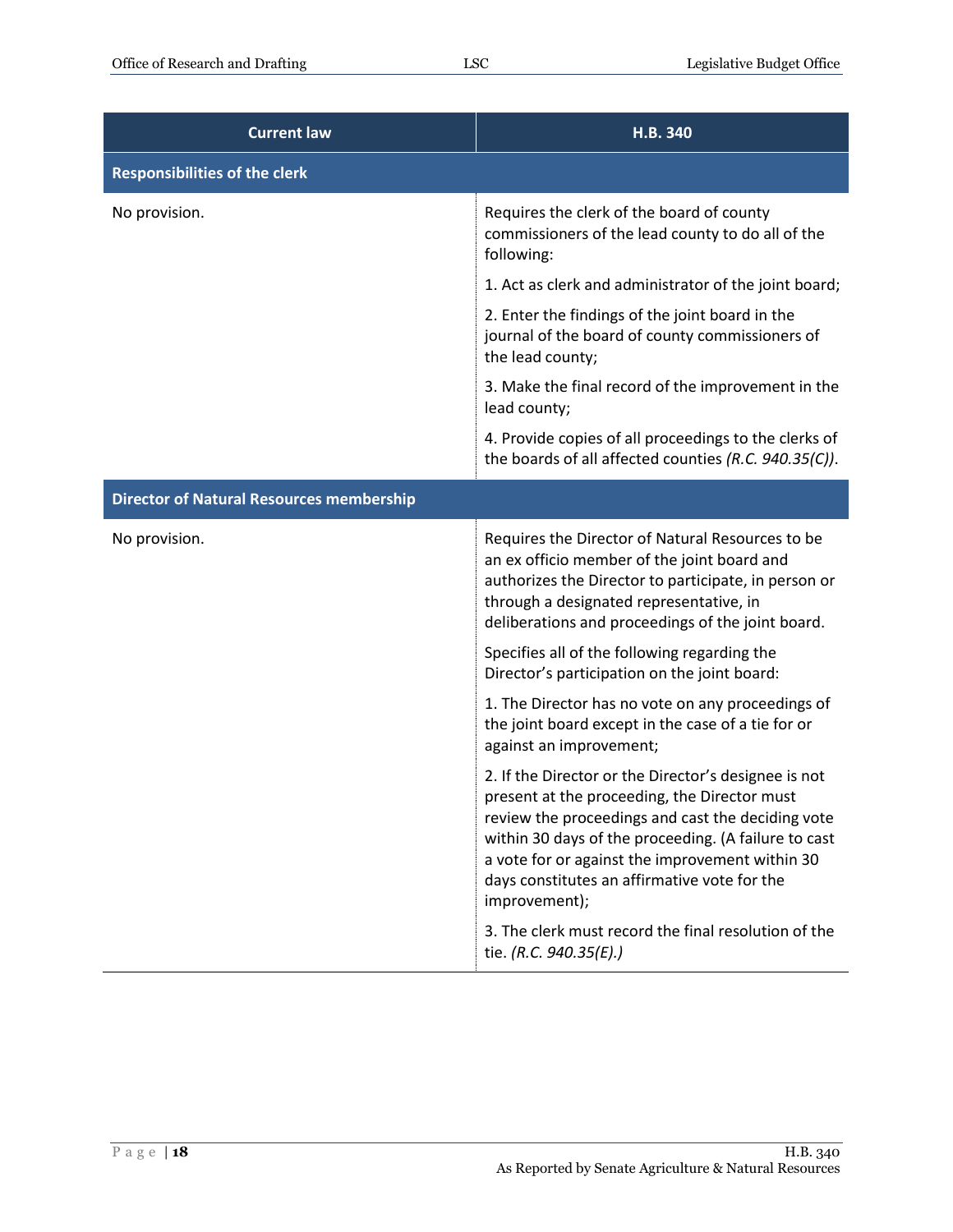# <span id="page-18-0"></span>**Appeals**

| <b>Current law</b>                                                                                                                                                                                    | H.B. 340                                                                                                                                                                                                                                              |
|-------------------------------------------------------------------------------------------------------------------------------------------------------------------------------------------------------|-------------------------------------------------------------------------------------------------------------------------------------------------------------------------------------------------------------------------------------------------------|
| <b>Appeals</b>                                                                                                                                                                                        |                                                                                                                                                                                                                                                       |
| As stated above, allows an owner to appeal the<br>amount of an assessment to the court of common<br>pleas of the county in which the property is<br>located (see "Levying of assessments,"<br>above). | Allows any affected owner to appeal to the<br>appropriate court of common pleas any action or<br>determination of a board of supervisors, joint<br>board of supervisors, board of county<br>commissioners, or joint board of county<br>commissioners. |
| No provision.                                                                                                                                                                                         | Requires the affected owner to make the appeal<br>within 30 days of the date of the action or<br>determination and authorizes the appeal to be<br>based on any of the following questions:                                                            |
|                                                                                                                                                                                                       | 1. Is the improvement necessary?                                                                                                                                                                                                                      |
|                                                                                                                                                                                                       | 2. Will the improvement be conducive to the<br>public welfare?                                                                                                                                                                                        |
|                                                                                                                                                                                                       | 3. Is the cost of the improvement greater than the<br>benefits conferred?                                                                                                                                                                             |
|                                                                                                                                                                                                       | 4. Is the route, termini, or mode of construction<br>the best to accomplish the purpose of the<br>improvement?                                                                                                                                        |
|                                                                                                                                                                                                       | 5. Are the assessments levied according to<br>benefits?                                                                                                                                                                                               |
|                                                                                                                                                                                                       | 6. Is the award for compensation or damages just?<br>(R.C. 940.38.)                                                                                                                                                                                   |

### <span id="page-18-1"></span>**Video conferences and teleconferences**

| <b>Current law</b>                           | H.B. 340                                                                                                                                                                                     |
|----------------------------------------------|----------------------------------------------------------------------------------------------------------------------------------------------------------------------------------------------|
| <b>Video conferences and teleconferences</b> |                                                                                                                                                                                              |
| No provision.                                | Allows a board of supervisors or joint board of<br>supervisors, when practicable, to conduct<br>meetings by video conference or, if video<br>conference is not available, by teleconference. |
| No provision.                                | Requires the board or joint board to make<br>provisions for public attendance at any location<br>involved in a meeting conducted by video<br>conference or teleconference.                   |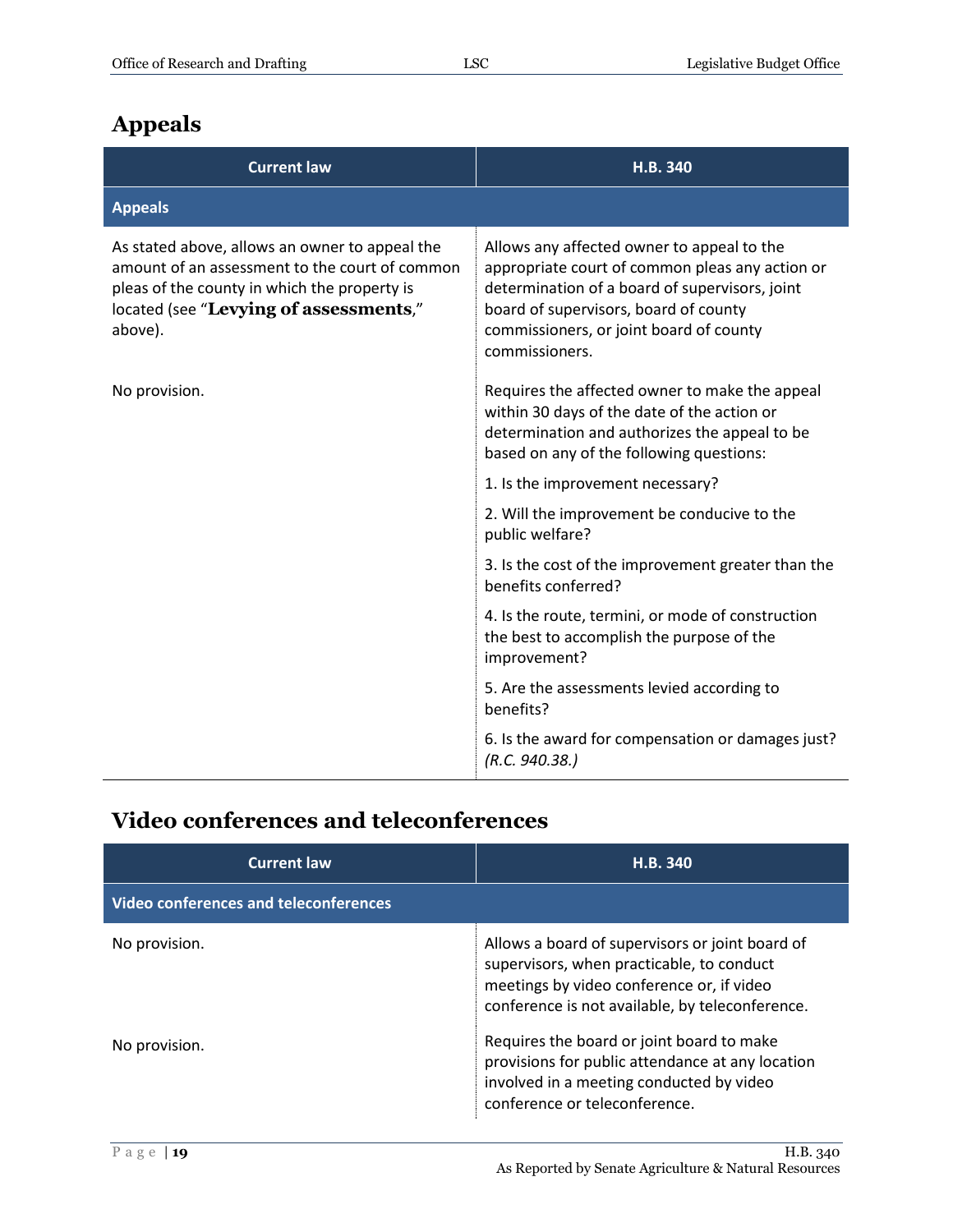| <b>Current law</b> | <b>H.B. 340</b>                                                                                                                                                                                                     |
|--------------------|---------------------------------------------------------------------------------------------------------------------------------------------------------------------------------------------------------------------|
| No provision.      | Specifies that the board's or joint board's main<br>office or board room is the primary meeting<br>location for the video conference or<br>teleconference, and subjects the meetings to the<br>Public Meetings Law. |
| No provision.      | Before convening a meeting, requires designated<br>staff to send a copy of meeting-related documents<br>to each board or joint board member.                                                                        |
| No provision.      | Requires the minutes of each meeting to specify<br>who was in attendance and in what manner the<br>meeting was conducted - teleconference,<br>videoconference, or in-person.                                        |
| No provision.      | Requires any vote taken in a meeting held by<br>teleconference that is not unanimous to be<br>recorded as a roll call vote.                                                                                         |
| No provision.      | States that nothing in the Public Meetings Law<br>prohibits a board or joint board from conducting a<br>meeting in a manner as authorized above.<br>(R.C. 940.39.)                                                  |

#### **SINGLE COUNTY DRAINAGE IMPROVEMENTS**

<span id="page-19-0"></span>Current law establishes a process by which a county may allow for the construction of a drainage improvement if a petition is made to the board of county commissioners and the board finds all of the following:

- The proposed improvement is necessary for disposal or removal of surplus water, controlled drainage of any land, irrigation, storage of water to regulate stream flow or preventing the overflow of any land in the county, or water conservation;
- The proposed improvement's construction will be conducive to the public welfare; and
- The cost of the proposed improvement will be less than the benefits conferred by its construction.<sup>2</sup>

The board must make those findings through a process, which includes:

- 1. Accepting petitions filed by landowners for a proposed drainage improvement;
- 2. Ensuring proper recordkeeping regarding the proposed improvement;

 $\overline{a}$ 

<sup>2</sup> R.C. 6131.02.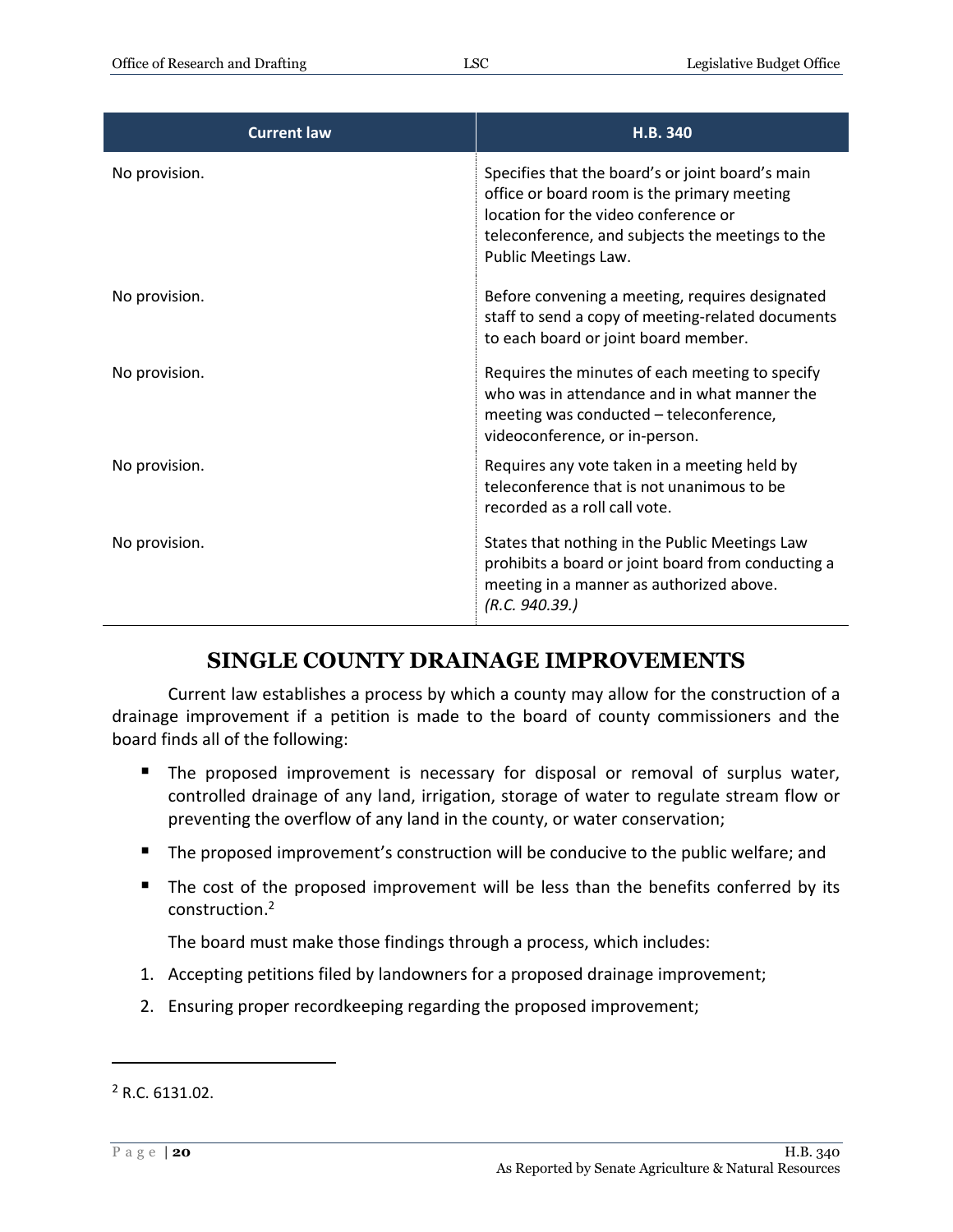- 3. Providing proper notice, and viewing the proposed improvement;
- 4. Holding hearings regarding the proposed improvement;
- 5. Voting on whether to approve the petition;
- 6. Ordering assessments to pay for the improvement; and
- 7. The hearing of appeals regarding the process in the court of common pleas. $3$

The bill retains the basic legal structure for approving and implementing a drainage improvement. However, it makes numerous changes to the specific procedures that underlie that structure. Below is a discussion of the bill's changes to the procedures and structure.

#### <span id="page-20-0"></span>**Terminology**

| <b>Current law</b>                                           | H.B. 340                                                                                                                          |
|--------------------------------------------------------------|-----------------------------------------------------------------------------------------------------------------------------------|
| Terminology                                                  |                                                                                                                                   |
| Uses the term "ditch" to describe a drainage<br>improvement. | Changes the term "ditch" to "drainage<br>improvement" throughout the law governing<br>those drainage improvements (Chapter 6131). |

#### <span id="page-20-1"></span>**Filing and amending a petition**

| <b>Current law</b>                                                                                                                                                                                                                                                                   | <b>H.B 340</b>                                                                                                                                                                                                                                                         |  |
|--------------------------------------------------------------------------------------------------------------------------------------------------------------------------------------------------------------------------------------------------------------------------------------|------------------------------------------------------------------------------------------------------------------------------------------------------------------------------------------------------------------------------------------------------------------------|--|
| Filing of petition with board of county commissioners                                                                                                                                                                                                                                |                                                                                                                                                                                                                                                                        |  |
| Authorizes an owner to file a petition with the<br>clerk of the board of county commissioners<br>requesting the construction of an improvement<br>(R.C. 6131.04).                                                                                                                    | Same, but also requires the owner, prior to filing a<br>petition, to consult with the appropriate county<br>engineer to discuss the proposed drainage<br>improvement and to determine the proper forms<br>and procedures for filing the petition<br>(R.C. 6131.04(A)). |  |
| Petition - information included                                                                                                                                                                                                                                                      |                                                                                                                                                                                                                                                                        |  |
| Requires a petition to include, in part, a list of the<br>names and addresses, where known, of all the<br>owners of the land that the petitioner or the<br>county engineer claims will be benefited or<br>damaged by the construction of the proposed<br>improvement (R.C. 6131.04). | Clarifies that the future benefits or damages<br>resulting from the proposed improvements are<br>determined by the county engineer<br>(R.C. 6131.04(B)(5)).                                                                                                            |  |

 $\overline{a}$ 

<sup>&</sup>lt;sup>3</sup> R.C. Chapter 6131.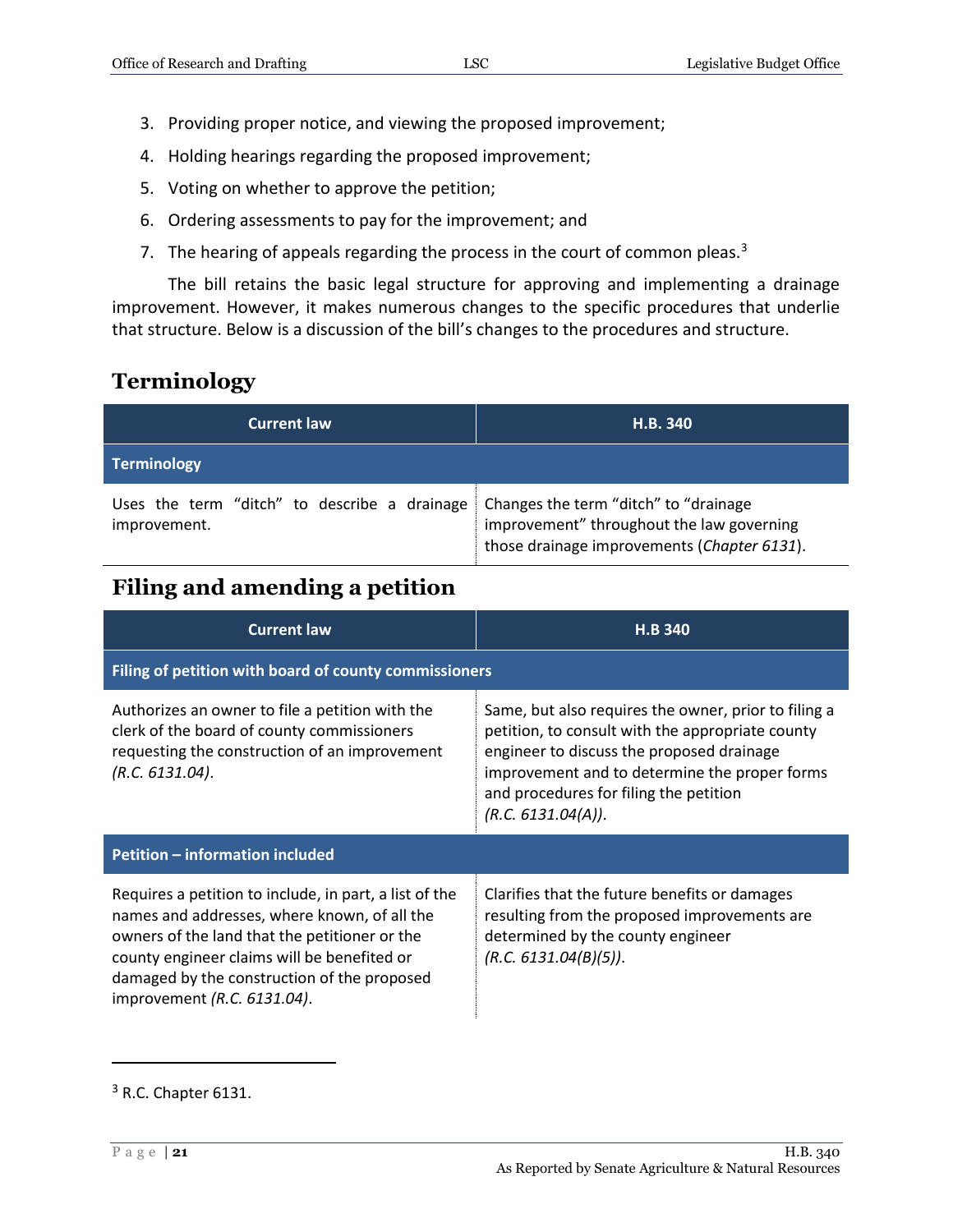| <b>Current law</b>                                                                                                                                                                                                                                                                                                                                                                 | H.B 340                                                                                                                                                                                                                                                                                                                                |
|------------------------------------------------------------------------------------------------------------------------------------------------------------------------------------------------------------------------------------------------------------------------------------------------------------------------------------------------------------------------------------|----------------------------------------------------------------------------------------------------------------------------------------------------------------------------------------------------------------------------------------------------------------------------------------------------------------------------------------|
| <b>Bonding requirements</b>                                                                                                                                                                                                                                                                                                                                                        |                                                                                                                                                                                                                                                                                                                                        |
| Requires a petitioner to file, with the petition, a bond<br>of \$500 plus an additional \$2 for each parcel of land<br>in excess of 200 benefited parcels (R.C. 6131.06).                                                                                                                                                                                                          | Increases the bond requirement to \$1,500 plus an<br>additional \$5 for each parcel of land in excess of<br>200 benefited parcels (R.C. 6131.06(A)).                                                                                                                                                                                   |
| Specifies that the bond is credited to the General<br>Drainage Improvement Fund to pay the cost of<br>notices, plus any other incidental expenses,<br>excluding the costs incurred by the county<br>engineer in making the engineer's preliminary<br>reports if the petition is not granted or if the<br>petition is dismissed (R.C. 6131.06).                                     | Instead, provides that the bond may also be<br>credited to a special fund created for the proposed<br>improvement, and specifies that the money must<br>be used to pay for all costs associated in preparing<br>for the view and first hearing if the petition is not<br>granted or if the petition is dismissed<br>(R.C. 6131.06(B)). |
| Specifies that if the board of county<br>commissioners, by resolution entered on its<br>journal, finds that any land owned by the county<br>or any highway under its supervision is in need of<br>drainage and the drainage will also specially<br>benefit other land, the board does not need to<br>post bond for the improvement in the court of<br>common pleas (R.C. 6131.62). | No provision (repealed).                                                                                                                                                                                                                                                                                                               |
| <b>Amending a petition</b>                                                                                                                                                                                                                                                                                                                                                         |                                                                                                                                                                                                                                                                                                                                        |
| Allows a benefiting owner to file a written<br>application for an amendment to a petition with<br>the clerk of the board of county commissioners,<br>provided the board allows the amendment<br>application (R.C. 6131.05).                                                                                                                                                        | States that a benefiting owner may file an<br>amendment to a petition only with regard to<br>expanding the length of the proposed<br>improvement, provided that the amendment does<br>not expand the area to be benefited by the<br>proposed improvement (R.C. 6131.05(A)).                                                            |
| No provision.                                                                                                                                                                                                                                                                                                                                                                      | States that if a benefiting owner seeks to expand<br>the area to be benefited or the number of parcels<br>to be benefited, the owner must file a new<br>petition (R.C. 6131.05(A)).                                                                                                                                                    |
| No provision.                                                                                                                                                                                                                                                                                                                                                                      | Specifies that the amendment must be filed within<br>21 days after the date of the view<br>(R.C. 6131.05(A)).                                                                                                                                                                                                                          |
| Permits a benefiting owner to also amend a<br>petition while the proceedings are pending on<br>appeal in the court of common pleas<br>(R.C. 6131.05).                                                                                                                                                                                                                              | No provision.                                                                                                                                                                                                                                                                                                                          |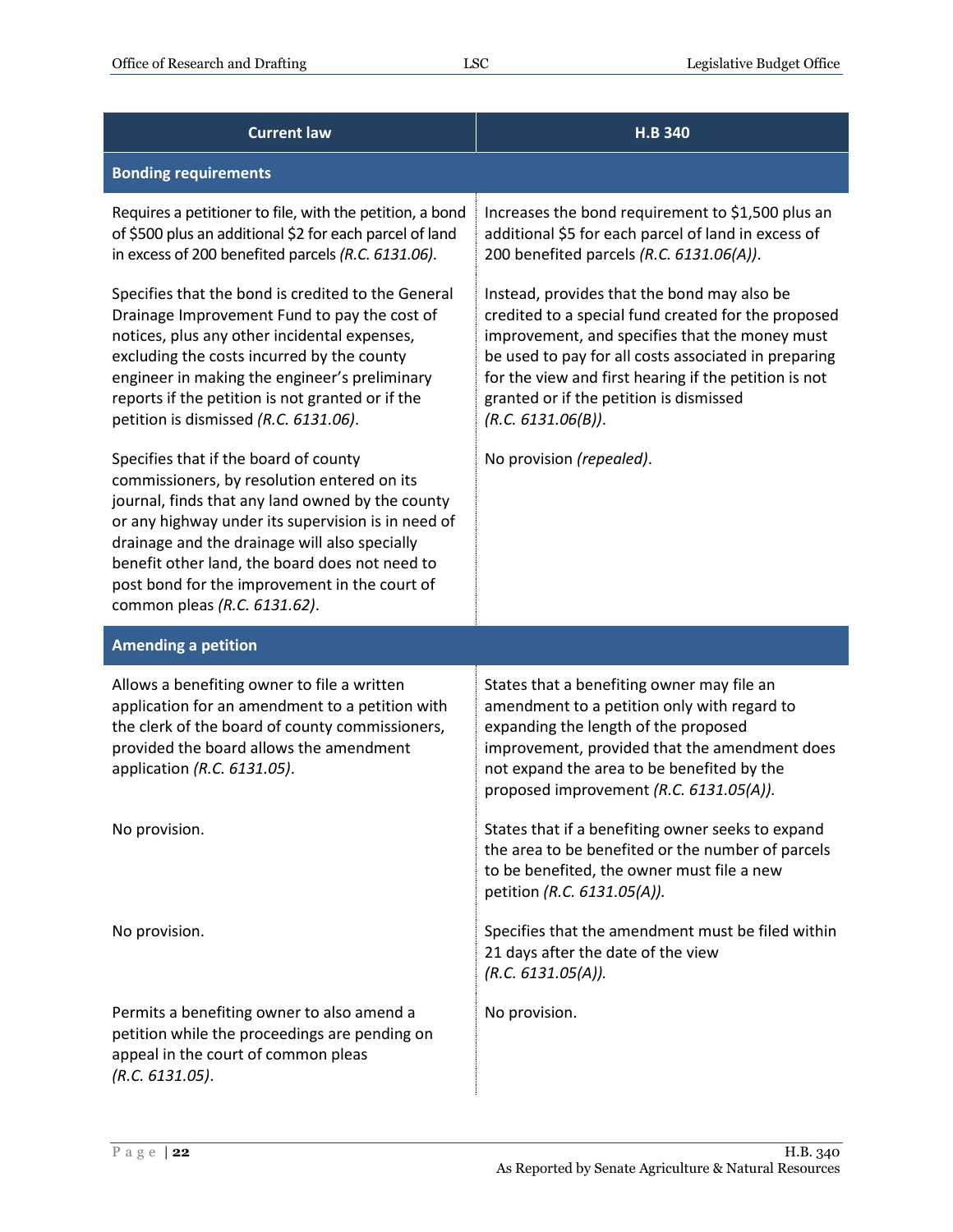| <b>Current law</b>                                                                                                                                                                                                                                                                      | <b>H.B 340</b>                                                                                                                                                                        |
|-----------------------------------------------------------------------------------------------------------------------------------------------------------------------------------------------------------------------------------------------------------------------------------------|---------------------------------------------------------------------------------------------------------------------------------------------------------------------------------------|
| <b>Comments to petition</b>                                                                                                                                                                                                                                                             |                                                                                                                                                                                       |
| Allows an owner who has not joined in the petition<br>and who is in favor of the petition to file an<br>application with the board of county<br>commissioners requesting that the improvement<br>be granted, and to include with the application the<br>owner's reasons (R.C. 6131.08). | Instead, allows such an owner to comment on the<br>petition with the board (R.C. 6131.08).                                                                                            |
| Allows an owner who has not joined in a petition<br>and who is not in favor of the petition to file<br>remonstrances against the granting of the<br>improvement, and to include with the application<br>reasons for not wanting the petition to be granted<br>(R.C. 6131.08).           | Same as above.                                                                                                                                                                        |
| No provision.                                                                                                                                                                                                                                                                           | Specifies that comments may be made in person at<br>the public hearings on the petition or filed in<br>writing with the clerk of the board of county<br>commissioners (R.C. 6131.08). |
| <b>Proposed improvement recordkeeping</b>                                                                                                                                                                                                                                               |                                                                                                                                                                                       |
| Requires the board of county commissioners to<br>maintain a permanent file containing a record of<br>the petition that includes all of the following:                                                                                                                                   | Instead, requires the clerk of the board to<br>maintain a file for the proposed improvement<br>containing a record of the petition that includes all<br>of the following:             |
| 1. Applications and remonstrances filed;<br>2. Orders made by the board;                                                                                                                                                                                                                | 1. Amendments;                                                                                                                                                                        |
| 3. Preliminary estimates and preliminary report of                                                                                                                                                                                                                                      | 2. Comments;                                                                                                                                                                          |
| the county engineer;                                                                                                                                                                                                                                                                    | 3. Notices;                                                                                                                                                                           |
| 4. Reports of review by the Director of Natural                                                                                                                                                                                                                                         | 4. Proceedings;                                                                                                                                                                       |
| Resources, the Director of Transportation, and the<br>directors of any conservancy district;                                                                                                                                                                                            | 5. Resolutions;                                                                                                                                                                       |
| 5. Reports of the engineer as to the construction<br>of the improvement; and                                                                                                                                                                                                            | 6. Orders; and<br>7. Any other record regarding the proposed                                                                                                                          |
| 6. Any other matter that is proper for the record<br>(R.C. 6131.57).                                                                                                                                                                                                                    | improvement that is filed with the board<br>(R.C. 6131.061(A)).                                                                                                                       |
| Also, requires the county engineer to maintain a<br>permanent file for the proposed improvement<br>containing all records described above<br>(R.C. 6131.57).                                                                                                                            | Requires the county engineer to maintain a file for<br>the improvement that contains all of the following:<br>1. A record of the petition;<br>2. Amendments to the petition;          |
|                                                                                                                                                                                                                                                                                         |                                                                                                                                                                                       |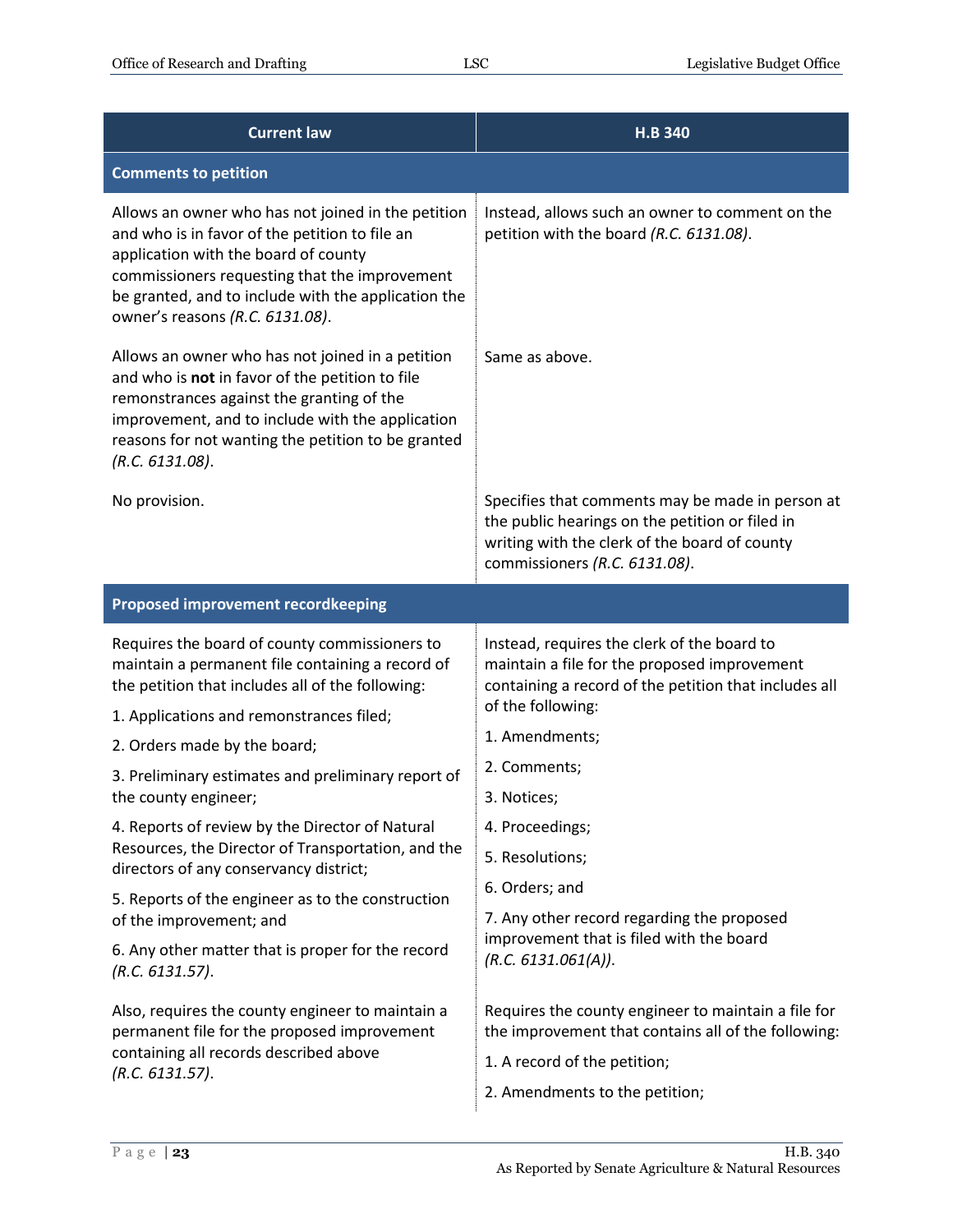| <b>Current law</b>                                                                                                                                                                                                                                                                                                                                                                        | <b>H.B 340</b>                                                                                                                                                                                                                                                                                                                                     |
|-------------------------------------------------------------------------------------------------------------------------------------------------------------------------------------------------------------------------------------------------------------------------------------------------------------------------------------------------------------------------------------------|----------------------------------------------------------------------------------------------------------------------------------------------------------------------------------------------------------------------------------------------------------------------------------------------------------------------------------------------------|
|                                                                                                                                                                                                                                                                                                                                                                                           | 3. All reports, estimates, surveys, maps, plans,<br>drawings, schedules, and other documents<br>prepared for the proposed improvement by the<br>engineer or the engineer's designee; and                                                                                                                                                           |
|                                                                                                                                                                                                                                                                                                                                                                                           | 4. Any reports of the Director of Natural<br>Resources, the Director of Transportation, and<br>directors of any conservancy districts<br>(R.C. 6131.061(B)).                                                                                                                                                                                       |
| Requires the county engineer to prepare a<br>preliminary estimate of the cost of the proposed<br>improvement and file that estimate at the first<br>hearing on the improvement, as a guide to the<br>board of county commissioners and the<br>petitioners (R.C. 6131.09).                                                                                                                 | Similar, but requires the county engineer to<br>prepare the preliminary report on the proposed<br>improvement on receipt of notice of the<br>filing of the improvement from the board<br>(R.C. 6131.09(A)).                                                                                                                                        |
| Requires the clerk of the board of county<br>commissioners, after the final hearing on the<br>petition, or after the final judgment, order, or<br>decree has been rendered after any appeal, to file<br>with the county engineer all maps, profiles, and<br>plans of the improvement, which is to be filed<br>together with an annual record of maintenance<br>and repair (R.C. 6131.57). | Requires the clerk of the board of county<br>commissioners to instead file or transfer the<br>records required to be kept (see above) to the<br>county engineer, which the county engineer must<br>maintain as a permanent project file, together<br>with an annual record of maintenance and repairs<br>for the improvement $(R.C. 6131.061(C)).$ |

#### <span id="page-23-0"></span>**Notice and view of the proposed improvement**

| <b>Current law</b>                                                                                                                                                                                     | H.B. 340                                                                                                            |  |
|--------------------------------------------------------------------------------------------------------------------------------------------------------------------------------------------------------|---------------------------------------------------------------------------------------------------------------------|--|
| <b>Establishing view date</b>                                                                                                                                                                          |                                                                                                                     |  |
| Requires the date for a view of the proposed<br>improvement to take place between 25 and 90<br>days after the date on which the petition was filed<br>(R.C. 6131.07).                                  | Instead, requires the view to occur between<br>30 and 120 days after the petition's filing<br>(R.C. 6131.07(B)(1)). |  |
| <b>Notice of improvement</b>                                                                                                                                                                           |                                                                                                                     |  |
| Requires the clerk of the board of county<br>commissioners, at least 20 days prior to the view,<br>to send a written notice to the owners named in<br>the petition and of legal record (R.C. 6131.07). | Similar, but requires the clerk to send the notice<br>21 days prior to the view (R.C. 6131.07(C)).                  |  |
| Requires the clerk to include all of the following in<br>the notice:                                                                                                                                   | Same, but also requires the clerk to include the<br>following in the notice:                                        |  |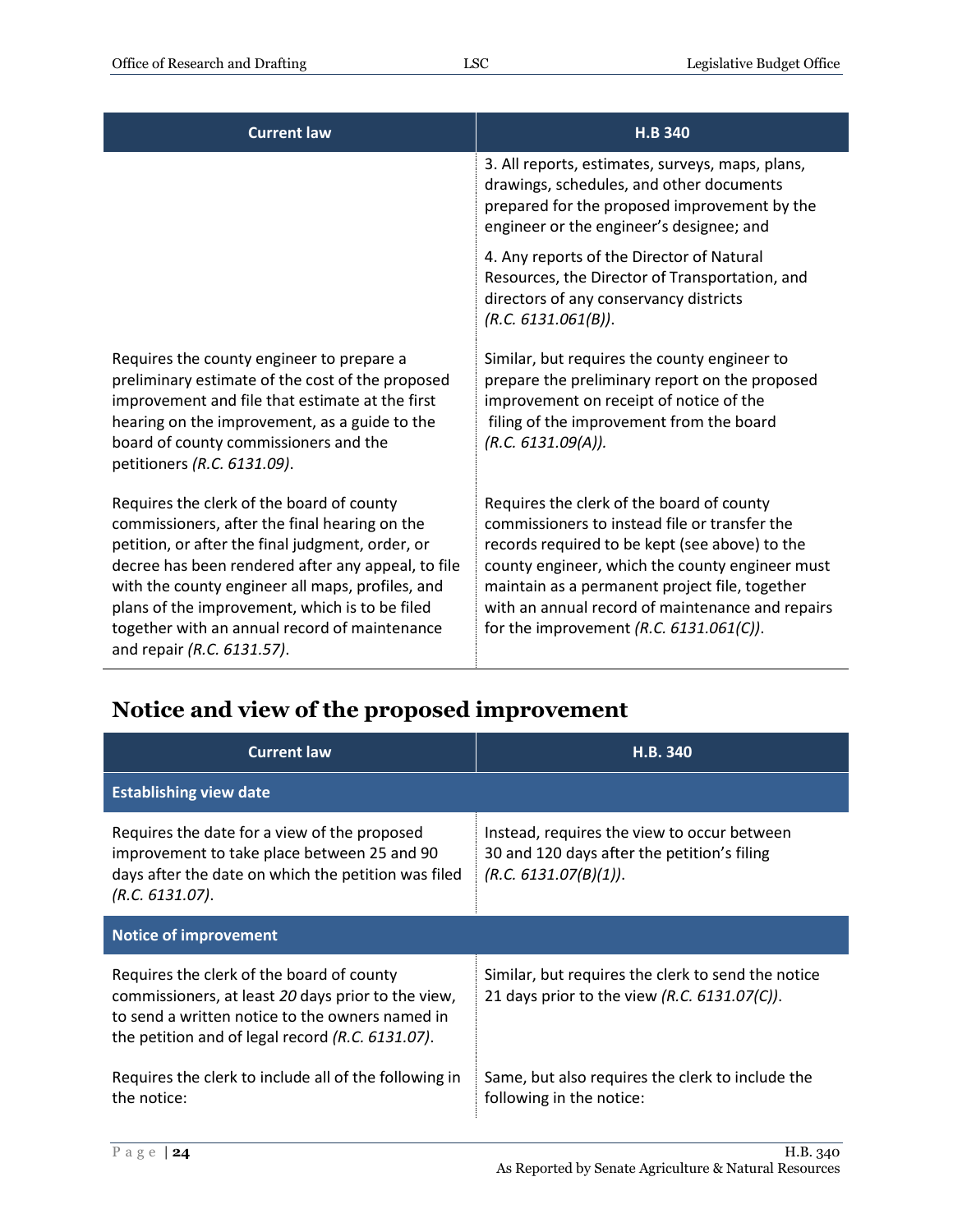| <b>Current law</b>                                                                                                                                                                                                                                                                                  | H.B. 340                                                                                                                                                                                                                                                                                                                    |
|-----------------------------------------------------------------------------------------------------------------------------------------------------------------------------------------------------------------------------------------------------------------------------------------------------|-----------------------------------------------------------------------------------------------------------------------------------------------------------------------------------------------------------------------------------------------------------------------------------------------------------------------------|
| 1. The pendency, substance, and prayer of the<br>petition;<br>2. A statement that all costs of engineering,<br>construction, and future maintenance will be<br>assessed to the benefiting parcels of land; and<br>3. The date, time, and location for the view and<br>first hearing (R.C. 6131.07). | 1. A description of the proposed improvement and<br>its location as stated in the petition, a map<br>indicating the location of the proposed<br>improvement or information on where to access<br>the map, and an explanation of how to access<br>additional information or ask questions about the<br>proposed improvement; |
|                                                                                                                                                                                                                                                                                                     | 2. A statement that the owner may file, not more<br>than 21 days after the view date, an amendment<br>to the petition that expands the length of the<br>proposed improvement, provided that the<br>amendment does not expand the area to be<br>benefited by the proposed improvement;                                       |
|                                                                                                                                                                                                                                                                                                     | 3. A statement that an owner receiving the notice<br>may comment on the proposed improvement in<br>writing before or in person at the public hearings<br>on the petition; and                                                                                                                                               |
|                                                                                                                                                                                                                                                                                                     | 4. The address at which to file an amendment to<br>the petition or submit written comments on the<br>proposed amendment or the petition<br>$(R.C. 6131.07(C)(2)$ to (6)).                                                                                                                                                   |
| Requires the clerk to send notice by first class mail<br>or certified mail, return receipt requested to all<br>owners (R.C. 6137.07).                                                                                                                                                               | Instead, requires the clerk to send notice by<br>certified mail to all owners that are adjacent to the<br>proposed improvement, and to all other owners<br>by first class or certified mail (R.C. 6137.07(D)).                                                                                                              |
| The view                                                                                                                                                                                                                                                                                            |                                                                                                                                                                                                                                                                                                                             |
| On the date of the view, requires the board and<br>the county engineer to do both of the following:<br>1. Meet at the designated place near the proposed                                                                                                                                            | Instead, on the date of the view, requires the<br>county engineer or a designated representative to<br>do both of the following:                                                                                                                                                                                            |
| improvement; and                                                                                                                                                                                                                                                                                    | 1. Present an overview of the proposed<br>improvement; and                                                                                                                                                                                                                                                                  |
| 2. Go over and along the line of the proposed<br>improvement and each branch, lateral, or spur<br>mentioned in the petition (R.C. 6131.10).                                                                                                                                                         | 2. In that presentation, use methods and means<br>that the board determines will adequately inform<br>those attending the view about the proposed<br>improvement's location and the drainage issues<br>intended to be addressed by the proposed<br>improvement (R.C. 6131.10(A)).                                           |
| Authorizes the county engineer to adjourn the<br>view from day to day, or a longer period, until the<br>view is complete (R.C. 6131.10).                                                                                                                                                            | Specifies that when a request is made by a<br>commissioner or an owner in the area to be<br>benefited by the proposed improvement, the<br>board of county commissioners must recess the                                                                                                                                     |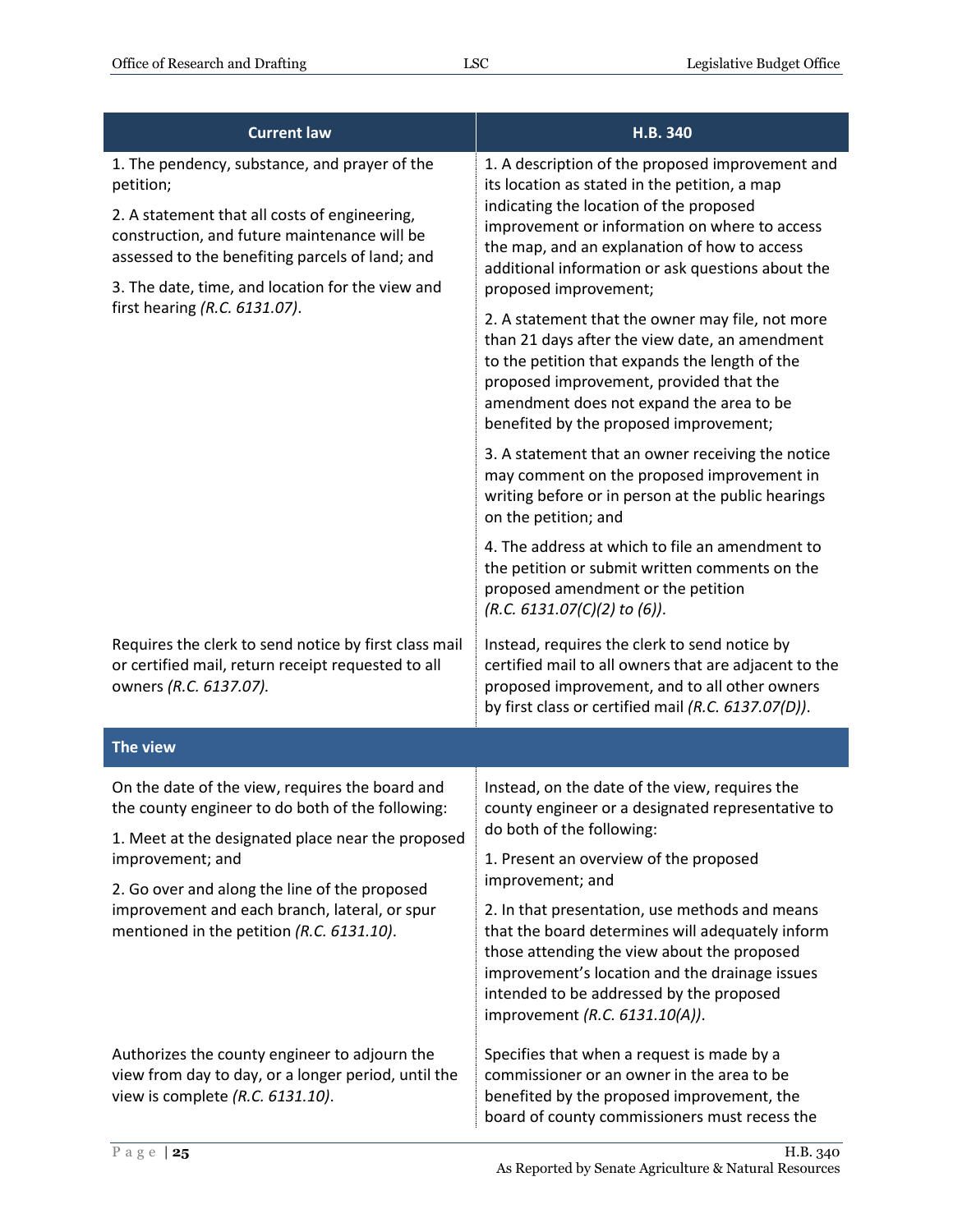| <b>Current law</b>                                                                                     | H.B. 340                                                                                                                                                                                                                   |
|--------------------------------------------------------------------------------------------------------|----------------------------------------------------------------------------------------------------------------------------------------------------------------------------------------------------------------------------|
|                                                                                                        | view and reconvene at a site along the proposed<br>improvement for the purpose of gaining additional<br>information about the drainage issue intended to<br>be addressed by the proposed improvement<br>(R.C. 6131.10(B)). |
| Allows additional views regarding proposed<br>changes to routes, branches, or spurs<br>(R.C. 6131.10). | No provision.                                                                                                                                                                                                              |

# <span id="page-25-0"></span>**First hearing on proposed improvement**

| <b>Current law</b>                                                                                                                                                                             | H.B. 340                                                                                                                                                                                         |
|------------------------------------------------------------------------------------------------------------------------------------------------------------------------------------------------|--------------------------------------------------------------------------------------------------------------------------------------------------------------------------------------------------|
| <b>Establishment of hearing of proposed improvement</b>                                                                                                                                        |                                                                                                                                                                                                  |
| Requires the board of county commissioners to<br>hold the first hearing on the proposed<br>improvement between 10 and 90 days after the<br>date of the view (R.C. 6131.07).                    | Instead requires the first hearing to occur between<br>30 and 90 days after the view (R.C. 6131.07(B)(2)).                                                                                       |
| <b>First hearing</b>                                                                                                                                                                           |                                                                                                                                                                                                  |
| At the first hearing, requires the board of county<br>commissioners to:                                                                                                                        | Same, but also allows the board to adjourn to<br>consider additional information (R.C. 6131.101(B)).                                                                                             |
| 1. Hear the preliminary report;                                                                                                                                                                |                                                                                                                                                                                                  |
| 2. Hear evidence for or against the granting of the<br>improvement, or for or against any laterals,<br>branches, spurs, or change of route, course,<br>termini, or manner of construction; and |                                                                                                                                                                                                  |
| 3. Adjourn the hearing from day to day, or for a<br>longer time so all interested owners may be heard<br>(R.C. 6131.10).                                                                       |                                                                                                                                                                                                  |
| First hearing - vote                                                                                                                                                                           |                                                                                                                                                                                                  |
| Authorizes the board of county commissioners to<br>approve the petition if the board finds all of the<br>following:                                                                            | Generally the same, but requires the board to take<br>into consideration the petition, the preliminary<br>report, and comments on the proposed<br>improvement (R.C. 6131.101(C) and 6131.12(A)). |
| 1. That a proposed improvement is necessary;                                                                                                                                                   |                                                                                                                                                                                                  |
| 2. That the proposed improvement is conducive to<br>the public welfare; and                                                                                                                    |                                                                                                                                                                                                  |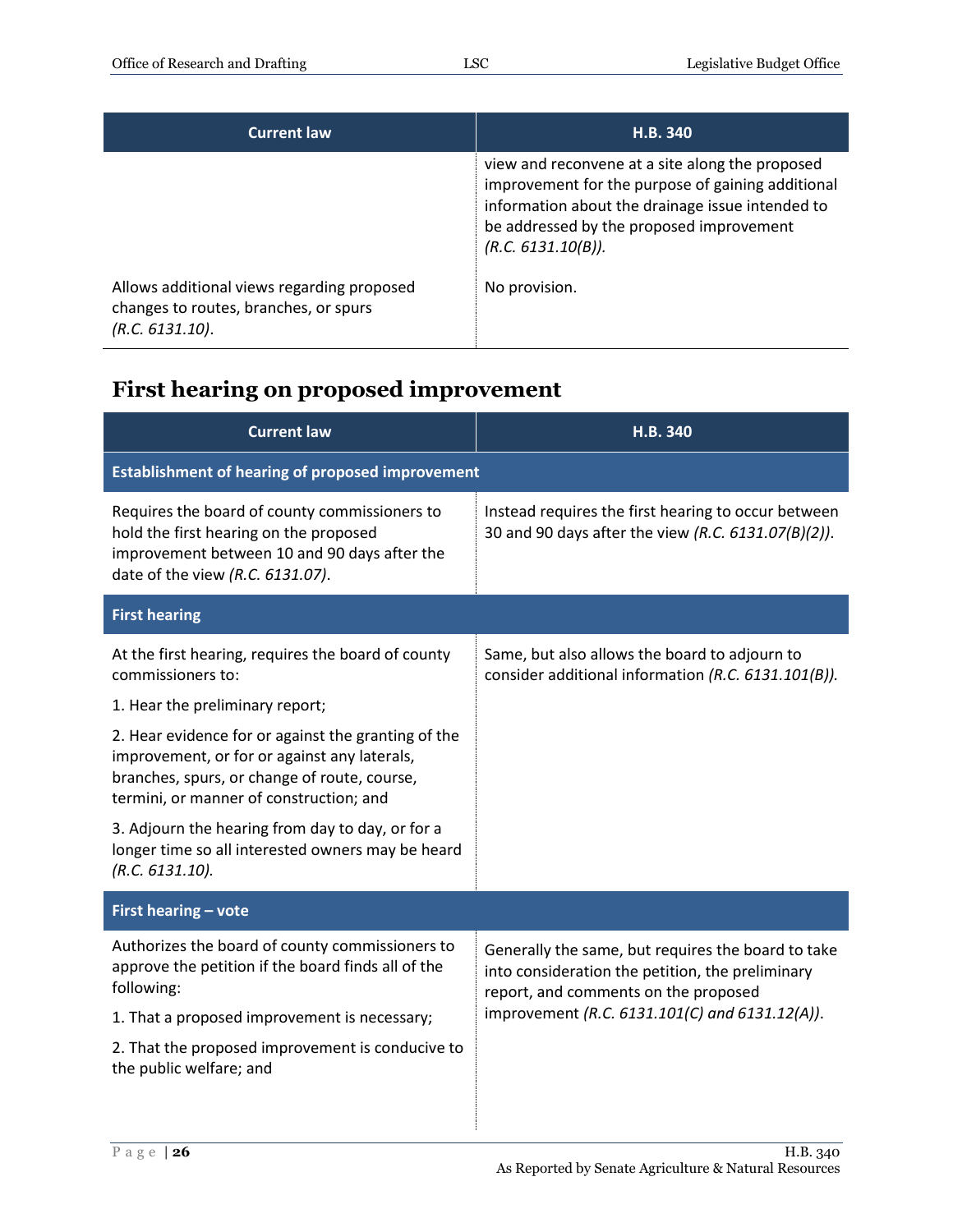| <b>Current law</b>                                                                                                                                                                                                                                                                              | H.B. 340                                                                                                                                                                                                                                                                                                                           |
|-------------------------------------------------------------------------------------------------------------------------------------------------------------------------------------------------------------------------------------------------------------------------------------------------|------------------------------------------------------------------------------------------------------------------------------------------------------------------------------------------------------------------------------------------------------------------------------------------------------------------------------------|
| 3. That it is reasonably certain the cost will be less<br>than the benefits (R.C. 6131.12).                                                                                                                                                                                                     |                                                                                                                                                                                                                                                                                                                                    |
| In granting the petition, requires the board to<br>ensure that the route of the improvement be<br>located so as to avoid running the improvement<br>diagonally across property and, where practicable,<br>follow property lines, section lines, and lines of<br>public highways (R.C. 6131.12). | Instead, requires the county engineer, as part of<br>the survey and design of the improvement, to<br>prepare specifications for the improvement's<br>route that avoids running the improvement<br>diagonally across property and to follow property<br>lines, section lines, and lines of public highways<br>(R.C. 6131.14(E)(1)). |

#### <span id="page-26-0"></span>**County engineer's duties prior to the final hearing**

| <b>Current law</b>                                                                                                         | H.B. 340                                                                                                                                                                                                 |
|----------------------------------------------------------------------------------------------------------------------------|----------------------------------------------------------------------------------------------------------------------------------------------------------------------------------------------------------|
| County engineer's duties - general                                                                                         |                                                                                                                                                                                                          |
| Requires the county engineer, when preparing for<br>the improvement, to do the following:                                  | Similar, but requires the county engineer to<br>prepare construction drawings of the                                                                                                                     |
| 1. Make the necessary surveys;                                                                                             | improvement and removes the requirement to                                                                                                                                                               |
| 2. Prepare plans for structures;                                                                                           | make profiles showing the cuttings and gradient<br>(R.C. 6131.14(B)(4)).                                                                                                                                 |
| 3. Create maps showing the location of the land<br>proposed to be assessed;                                                |                                                                                                                                                                                                          |
| 4. Make profiles showing the cuttings and<br>gradient; and                                                                 |                                                                                                                                                                                                          |
| 5. Prepare an estimate of the cost of the<br>improvement (R.C. 6131.14).                                                   |                                                                                                                                                                                                          |
| Requires the engineer to recommend the<br>maintenance district in which the improvement is<br>to be placed (R.C. 6131.14). | Instead, authorizes the engineer to recommend<br>the maintenance district (R.C. $6131.14(B)(5)$ ).                                                                                                       |
| No provision.                                                                                                              | Requires the engineer to prepare a schedule of<br>damages that includes both of the following:                                                                                                           |
|                                                                                                                            | 1. An estimate of the value of land or other<br>property necessary to be acquired through<br>purchase or voluntary transfer or appropriated,<br>and a description of that land or other property;<br>and |
|                                                                                                                            | 2. An estimate of the total damages to be<br>sustained by owners as a result of the construction<br>and subsequent maintenance of a proposed<br>improvement, along with the name and address of          |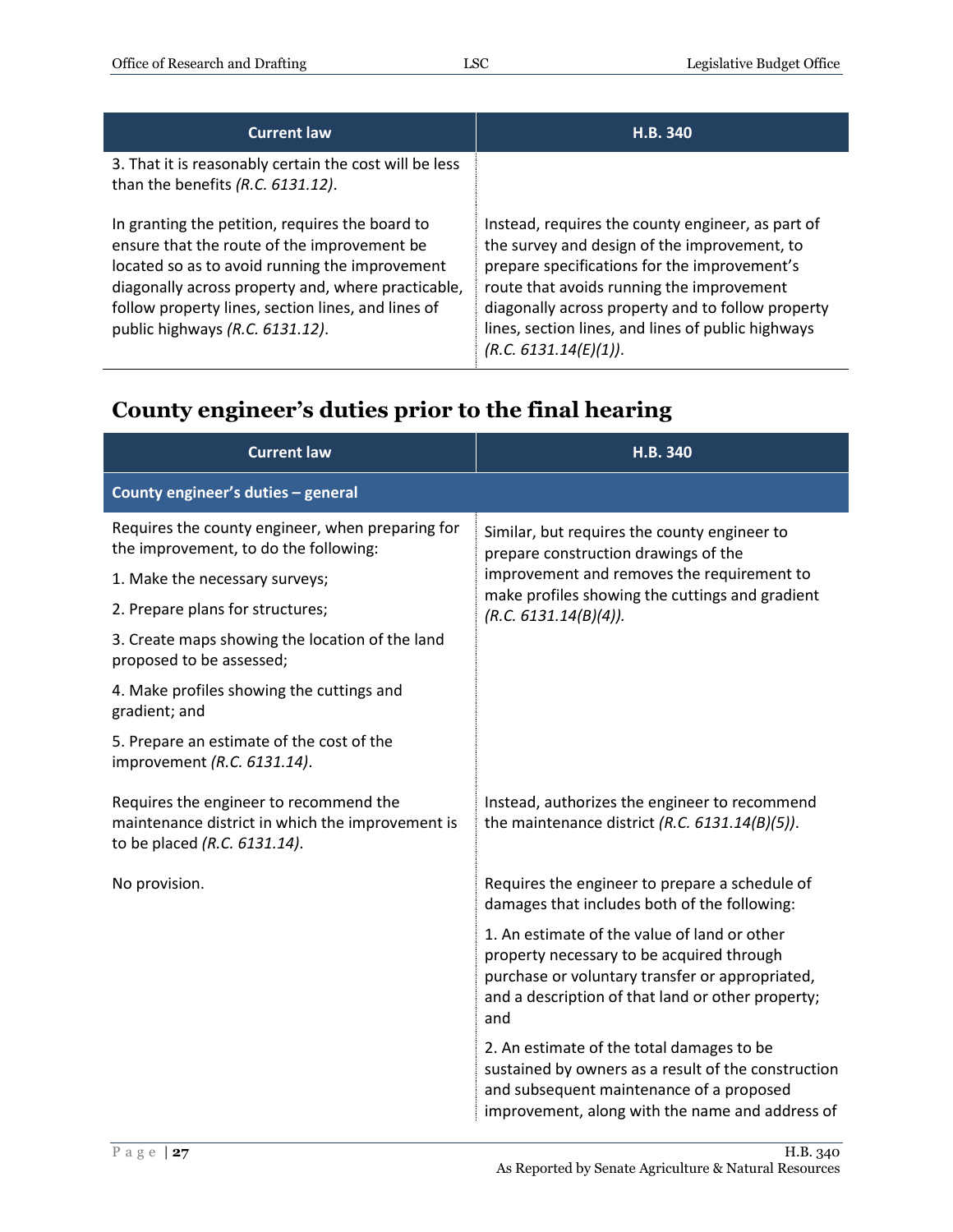| <b>Current law</b>                                                                                                                                                                                                                                                                     | H.B. 340                                                                                                                                                                                                                                                                                                   |
|----------------------------------------------------------------------------------------------------------------------------------------------------------------------------------------------------------------------------------------------------------------------------------------|------------------------------------------------------------------------------------------------------------------------------------------------------------------------------------------------------------------------------------------------------------------------------------------------------------|
|                                                                                                                                                                                                                                                                                        | each owner that is alleged to be damaged, the<br>amount of each owner's estimated damages, and<br>an explanation of each owner's injury<br>(R.C. 6131.14(B)(6)).                                                                                                                                           |
| Requires the engineer to specify a width of<br>temporary easement for construction purposes<br>that include spreading and leveling of spoil banks<br>(R.C. 6131.14).                                                                                                                   | Same, but adds that the temporary easement<br>cannot be more than 75 feet from the top of the<br>bank (R.C. 6131.14(E)(2)).                                                                                                                                                                                |
| Requires the engineer to do all of the following:                                                                                                                                                                                                                                      | Removes these specific provisions, but retains                                                                                                                                                                                                                                                             |
| 1. Set proper construction stakes and note the<br>intersection of the line of the improvement with<br>the apparent land boundaries of separate owners,<br>township and county lines, natural landmarks,<br>road crossings, or other lines or marks;                                    | language that requires the engineer to make a<br>plan of the work proposed to be done that shows<br>the grade, the depth, the excavating to be done,<br>the location of the permanent bench marks and<br>their actual elevation based on the most recent<br>U.S. Geological Survey data above or below the |
| 2. Take and note any necessary levels off the line<br>of the improvement to determine the area of the<br>land subject to drainage; and                                                                                                                                                 | base elevation used, and any other data that the<br>engineer believes will aid in retracing lines, levels,<br>or other features of the improvement                                                                                                                                                         |
| 3. Establish, at intervals of not less than one in<br>each mile, in the most practicable permanent<br>form, and in locations where destruction or<br>disturbance is improbable, bench marks from<br>which the original levels of the improvement can<br>be established (R.C. 6131.14). | (R.C. 6131.14(C)).                                                                                                                                                                                                                                                                                         |
| Requires the engineer to prepare specifications for<br>the construction of the improvement that provides<br>for erosion and sediment control through the<br>establishment of a sod or seeded strip between<br>four and 15 feet wide (R.C. 6131.14).                                    | Same, but requires the sod or seeded strip width<br>to be between ten and 15 feet wide<br>(R.C. 6131.14(E)(3)).                                                                                                                                                                                            |
| Requires the engineer to make estimates of the<br>cost of excavating and of the cost of material and<br>authorizes the engineer to divide the construction<br>of the improvement into construction areas as<br>considered expedient (R.C. 6131.14).                                    | Removes this requirement (R.C. 6131.14(F)).                                                                                                                                                                                                                                                                |
| Requires the county engineer, if the board agrees<br>with the project survey and design on a proposed<br>improvement, to file with the county recorder<br>both of the following:                                                                                                       | Instead, requires the county engineer, if the board<br>agrees with the project survey and design on a<br>proposed improvement, to file with the county<br>recorder all of the following:                                                                                                                   |
| 1. A property plat showing the general location of<br>the improvement; and                                                                                                                                                                                                             | 1. A property plat showing the owners of record<br>and parcel numbers along the improvement;                                                                                                                                                                                                               |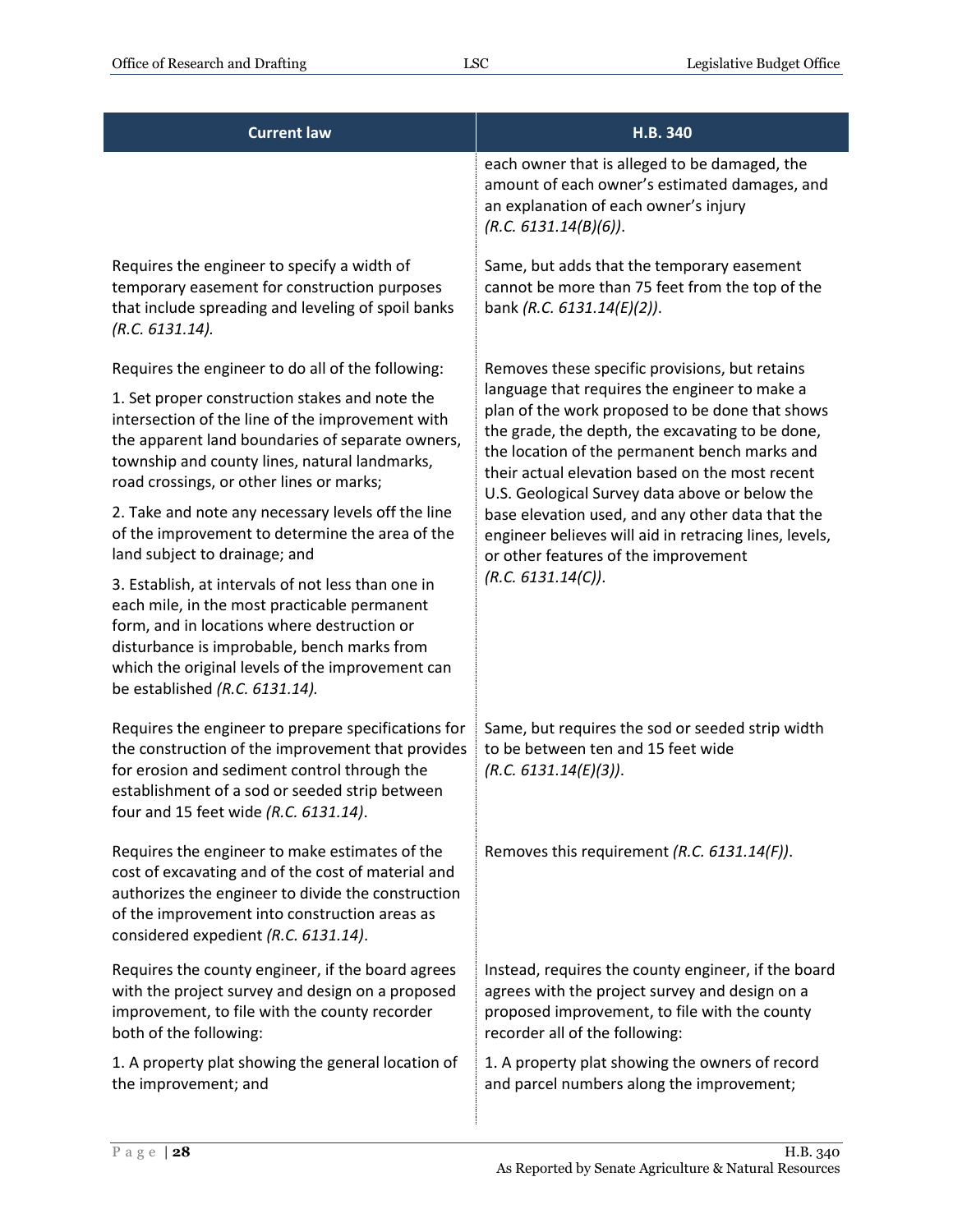| <b>Current law</b>                                                                                                                                                                                                                                                                                                                                                                                                                                                                                                                                                                                        | H.B. 340                                                                                                                                                                                                                                                                                                                                                                                                                                                                                                                                                                                                                                                     |
|-----------------------------------------------------------------------------------------------------------------------------------------------------------------------------------------------------------------------------------------------------------------------------------------------------------------------------------------------------------------------------------------------------------------------------------------------------------------------------------------------------------------------------------------------------------------------------------------------------------|--------------------------------------------------------------------------------------------------------------------------------------------------------------------------------------------------------------------------------------------------------------------------------------------------------------------------------------------------------------------------------------------------------------------------------------------------------------------------------------------------------------------------------------------------------------------------------------------------------------------------------------------------------------|
| 2. A statement describing the width of the<br>permanent easement that is necessary for<br>maintenance of the improvement (R.C. 6131.14).                                                                                                                                                                                                                                                                                                                                                                                                                                                                  | 2. The location of the improvement;                                                                                                                                                                                                                                                                                                                                                                                                                                                                                                                                                                                                                          |
|                                                                                                                                                                                                                                                                                                                                                                                                                                                                                                                                                                                                           | 3. A statement of the width of the permanent<br>easement that is necessary for maintenance of the<br>improvement; and                                                                                                                                                                                                                                                                                                                                                                                                                                                                                                                                        |
|                                                                                                                                                                                                                                                                                                                                                                                                                                                                                                                                                                                                           | 4. An affidavit listing the owners of record,<br>complete property descriptions, and parcel<br>numbers subject to the permanent easement. (The<br>engineer must note the property plat in the<br>affidavit.)                                                                                                                                                                                                                                                                                                                                                                                                                                                 |
| No provision.                                                                                                                                                                                                                                                                                                                                                                                                                                                                                                                                                                                             | Additionally, requires the county engineer to<br>include the permanent easement in the county's<br>geographic information systems or other mapping<br>system, if available. (R.C. 6131.14(J).)                                                                                                                                                                                                                                                                                                                                                                                                                                                               |
| County engineer's duties - assessments                                                                                                                                                                                                                                                                                                                                                                                                                                                                                                                                                                    |                                                                                                                                                                                                                                                                                                                                                                                                                                                                                                                                                                                                                                                              |
| Requires the county engineer to prepare a<br>schedule of assessments and when determining<br>the estimated drainage assessments for a parcel,<br>give primary consideration to the potential<br>increase in productivity that the parcel may<br>experience as a result of the improvement and<br>give consideration to the quantity of drainage<br>contributed, the relative location of the property<br>to the project, the portion of the project through<br>which the drainage from the parcel flows, the<br>value of the project to the watershed, and benefits<br>of the improvement (R.C. 6131.15). | Requires the county engineer to prepare a<br>schedule of assessments, but, when calculating<br>each estimated assessment, instead requires the<br>engineer to use the information compiled in the<br>engineer's estimate of the cost of the<br>improvement and the schedule of damages and to<br>consider the following factors:<br>1. Acreage of a parcel;<br>2. Volume of water produced by a parcel;<br>3. Remoteness of the parcel to the improvement;<br>4. Percentage of the improvement used by the<br>parcel;<br>5. Work determined to benefit that particular<br>parcel only and not the remainder of the parcels in<br>the watershed;<br>6. Soils; |
|                                                                                                                                                                                                                                                                                                                                                                                                                                                                                                                                                                                                           | 7. County auditor's land value or current<br>agricultural use value;                                                                                                                                                                                                                                                                                                                                                                                                                                                                                                                                                                                         |
|                                                                                                                                                                                                                                                                                                                                                                                                                                                                                                                                                                                                           | 8. Existing drainage infrastructure that can be<br>incorporated into the improvement and associated<br>cost savings;                                                                                                                                                                                                                                                                                                                                                                                                                                                                                                                                         |
|                                                                                                                                                                                                                                                                                                                                                                                                                                                                                                                                                                                                           | 9. Any other factors pertinent to that particular<br>petition and watershed; and                                                                                                                                                                                                                                                                                                                                                                                                                                                                                                                                                                             |
|                                                                                                                                                                                                                                                                                                                                                                                                                                                                                                                                                                                                           | 10. Any benefits of the improvement<br>(R.C. 6131.15(B)).                                                                                                                                                                                                                                                                                                                                                                                                                                                                                                                                                                                                    |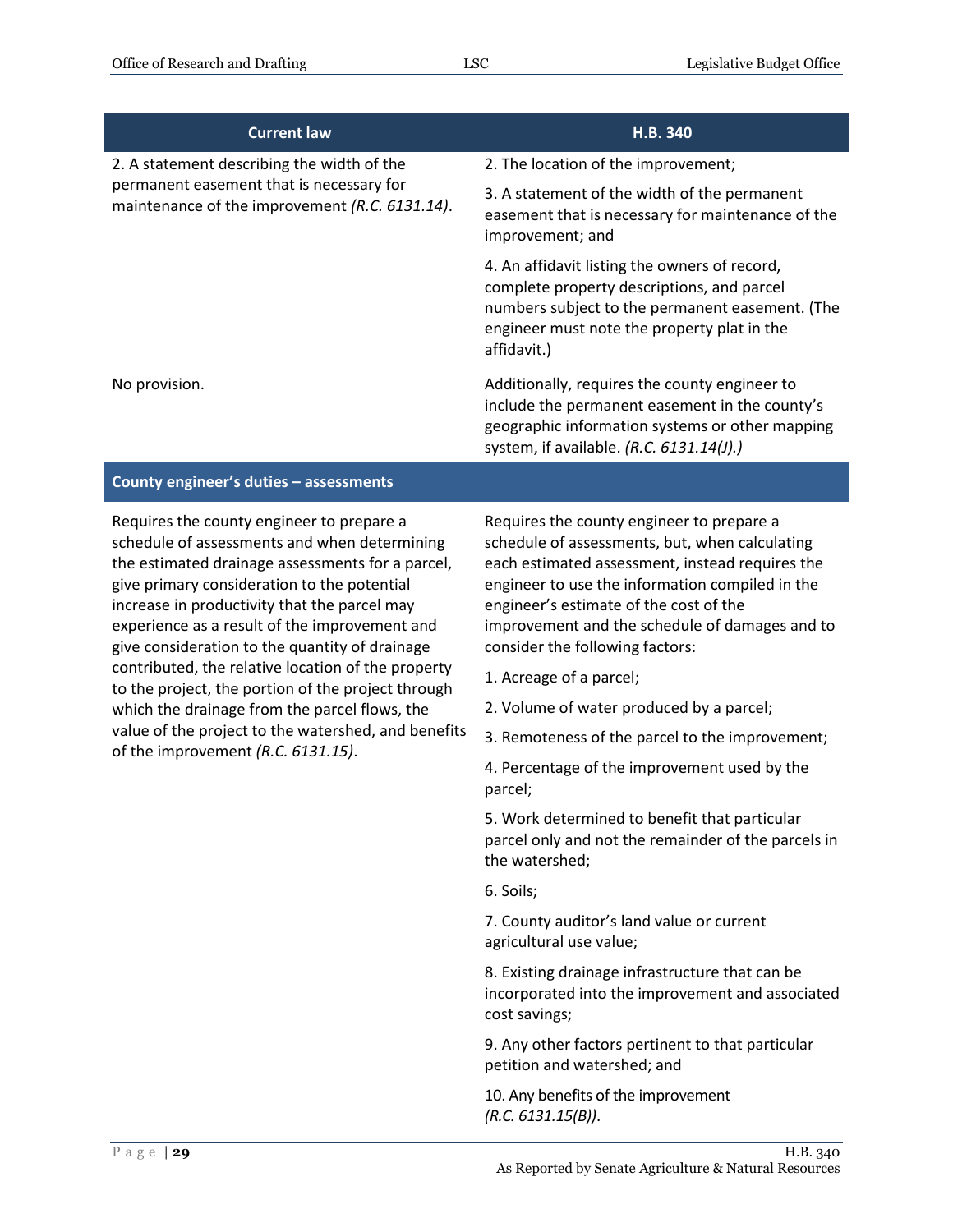| <b>Current law</b>                                                                                                        | H.B. 340                                                                                                                            |
|---------------------------------------------------------------------------------------------------------------------------|-------------------------------------------------------------------------------------------------------------------------------------|
| Requires the county engineer to do both of the                                                                            | Similar, but does all of the following:                                                                                             |
| following:<br>1. Include with the schedule of assessments, the                                                            | 1. Requires the county engineer to obtain the<br>owner's address from the county's tax duplicates;                                  |
| name and address of each owner and a description<br>of the land believed to benefit from the proposed<br>improvement; and | 2. Requires the engineer to obtain the description<br>from the county recorder's office; and                                        |
| 2. Obtain the name and description from county's<br>tax duplicates (R.C. 6131.15).                                        | 3. For purposes of the description, prohibits the<br>county recorder from requiring a metes and<br>bounds survey (R.C. 6131.15(A).) |

# <span id="page-29-0"></span>**Final hearing**

| <b>Current law</b>                                                                                                                                                                                                                                                                    | <b>H.B 340</b>                                                                                                                                                                                                                                                                                                |  |
|---------------------------------------------------------------------------------------------------------------------------------------------------------------------------------------------------------------------------------------------------------------------------------------|---------------------------------------------------------------------------------------------------------------------------------------------------------------------------------------------------------------------------------------------------------------------------------------------------------------|--|
| <b>Notice of final hearing</b>                                                                                                                                                                                                                                                        |                                                                                                                                                                                                                                                                                                               |  |
| Requires the clerk of the board of county<br>commissioners to immediately give notice, by<br>certified mail, return receipt requested, or by first<br>class mail to all owners whose names appear in<br>the county engineer's schedules of assessments<br>and damages (R.C. 6131.16). | Generally the same, but requires the clerk to<br>provide notice, at least 21 days prior to the final<br>hearing, by certified mail to all owners who are<br>adjacent to the proposed improvement, and by<br>certified or first class mail, to all others in the area<br>to be benefited (R.C. $6131.16(B)$ ). |  |
| <b>Filing damages prior to hearing</b>                                                                                                                                                                                                                                                |                                                                                                                                                                                                                                                                                                               |  |
| Allows an owner to file an exception to the county<br>engineer's schedule of assessments or a claim for<br>damages or compensation on or before the date of<br>the final hearing in the proceedings to construct<br>the improvement $(R.C. 6131.17)$ .                                | Same, except requires the owner to file the<br>exception not less than 5 days before the final<br>hearing (R.C. 6131.17).                                                                                                                                                                                     |  |
| <b>Compensation and damages</b>                                                                                                                                                                                                                                                       |                                                                                                                                                                                                                                                                                                               |  |
| Specifies that when the board of county<br>commissioners determines damages at the final<br>hearing, the board should also determine the fair<br>value of any land or any other property to be<br>taken for the proposed improvement<br>(R.C. 6131.19).                               | Same, but requires the board to determine the<br>value (not fair value) of land or other property<br>taken for the proposed improvement<br>(R.C. 6131.19(B)).                                                                                                                                                 |  |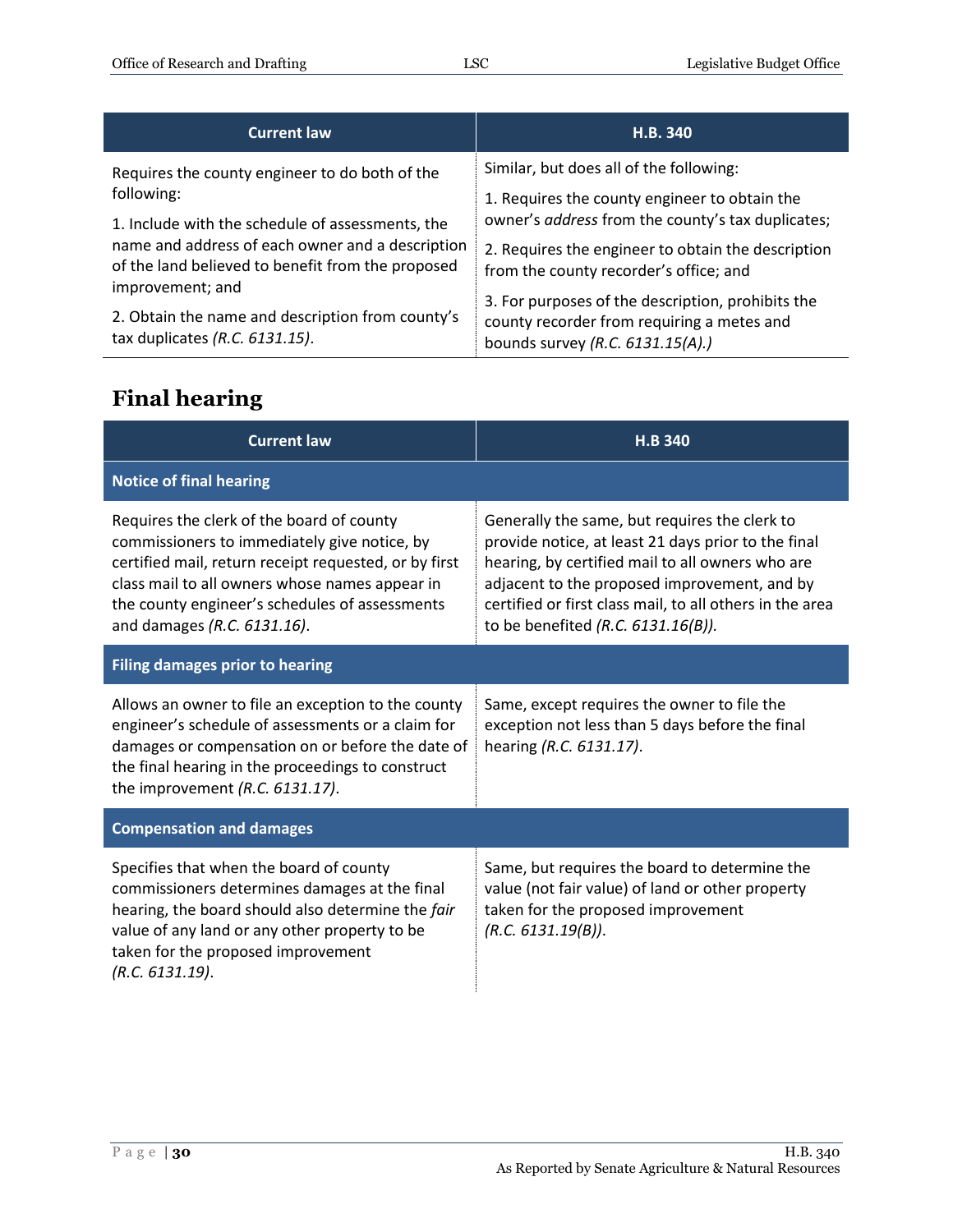| <b>Current law</b>                                                                                                                                                                                                                                                                                                                                             | <b>H.B 340</b>                                                                                                                                                                                                                                                                                                        |
|----------------------------------------------------------------------------------------------------------------------------------------------------------------------------------------------------------------------------------------------------------------------------------------------------------------------------------------------------------------|-----------------------------------------------------------------------------------------------------------------------------------------------------------------------------------------------------------------------------------------------------------------------------------------------------------------------|
| Requires the board of county commissioners,<br>when determining the amount of damages that an<br>owner is entitled, to enter its findings in its journal<br>and authorize the county auditor to issue warrants<br>upon the county treasurer to claimants for the<br>appropriate amounts before any work on the<br>proposed improvement is done (R.C. 6131.19). | Instead, specifies that if the board awards<br>additional compensation to any owner at the final<br>hearing, the board must order the county engineer<br>to prepare new assessments for the proposed<br>improvement and the clerk of the board must<br>notify all owners of the new assessments<br>(R.C. 6131.19(C)). |
| Specifies the following in regards to claims for<br>compensation or damages:<br>1. In all matters where the rights of the county are<br>affected, the prosecuting attorney represents the<br>county; and<br>2. In all matters where the rights of the state of<br>Ohio are affected, the Attorney General represents<br>the state (R.C. 6131.18).              | Repeals these provisions (however, Ohio law<br>dictates that the prosecuting attorney represent<br>the county and the Attorney General represent the<br>state in these types of claims) (R.C. 109.361 and<br>$309.09$ ).                                                                                              |
| <b>Ordering assessments</b>                                                                                                                                                                                                                                                                                                                                    |                                                                                                                                                                                                                                                                                                                       |
| Specifies that once the board of county<br>commissioners determines the assessment<br>amount for a proposed improvement, the board<br>must order the county engineer to receive bids -<br>the county engineer must receive the bids within<br>25 days after receiving the order (R.C. 6131.22).                                                                | Increases the time from 25 days to 30 days by<br>which the county engineer must receive bids<br>(R.C. 6131.22(C)(1)).                                                                                                                                                                                                 |

# <span id="page-30-0"></span>**Appeals process**

| <b>Current law</b>                                                                                                                                                                                                      | H.B. 340                                                                                                                                              |
|-------------------------------------------------------------------------------------------------------------------------------------------------------------------------------------------------------------------------|-------------------------------------------------------------------------------------------------------------------------------------------------------|
| Appealing board's order to court                                                                                                                                                                                        |                                                                                                                                                       |
| Specifies that an affected owner may appeal to the<br>court of common pleas within 21 days of the date<br>that any order was issued by the board of county<br>commissioners regarding an improvement<br>(R.C. 6131.25). | Increases the time that an affected owner has to<br>appeal the board's order to 30 days from the date<br>that the order was issued (R.C. 6131.25(A)). |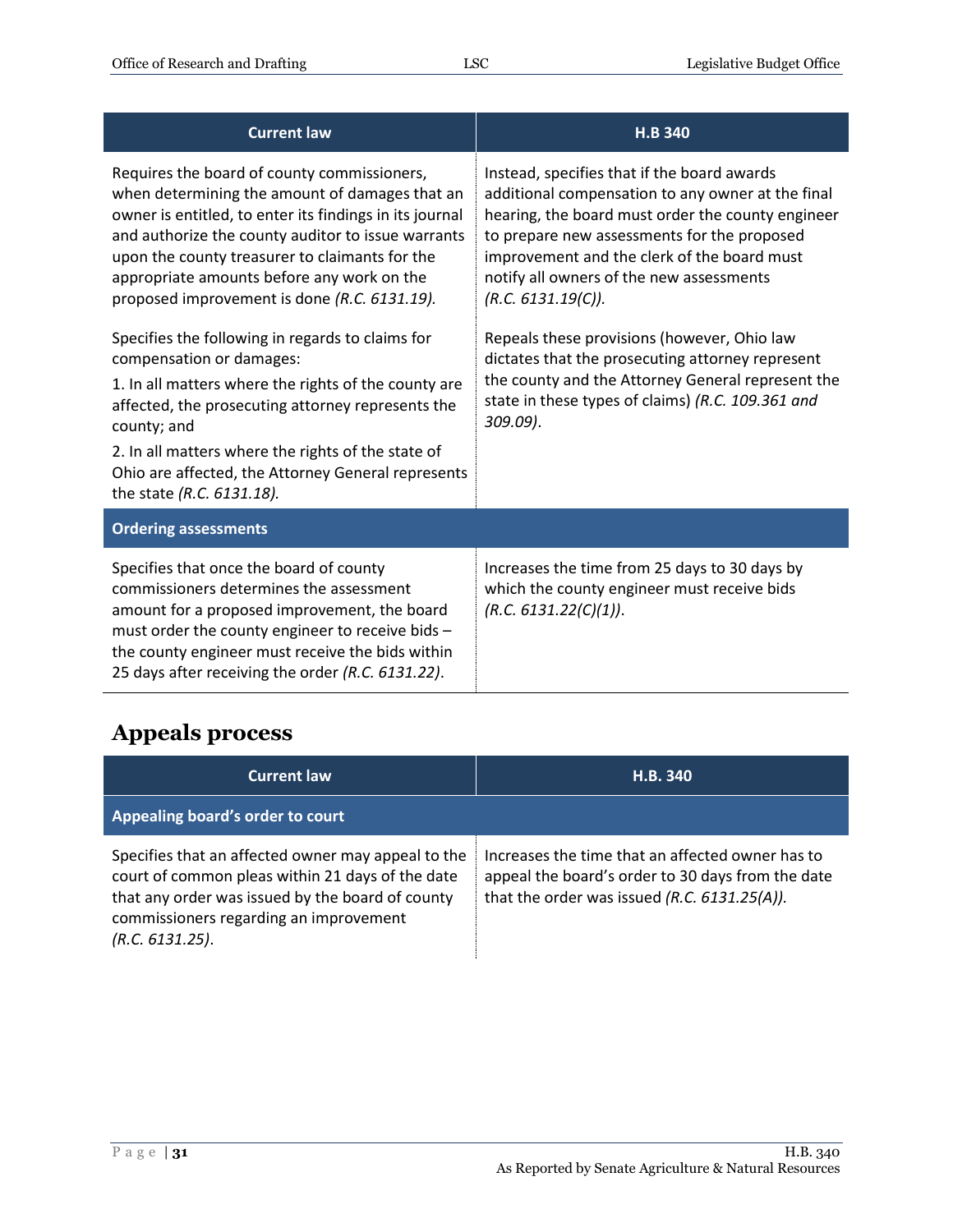| <b>Current law</b>                                                                                                                                                           | H.B. 340                                                                                                                                               |
|------------------------------------------------------------------------------------------------------------------------------------------------------------------------------|--------------------------------------------------------------------------------------------------------------------------------------------------------|
| <b>Appeal proceedings style</b>                                                                                                                                              |                                                                                                                                                        |
| Requires the proceedings on appeal in the court of<br>common pleas to be styled as follows:                                                                                  | No provision. (R.C. 6131.27).                                                                                                                          |
| "In the matter of the appeal in county ditch or<br>improvement No , petitioned for by."<br>(R.C. 6131.27).                                                                   |                                                                                                                                                        |
| <b>Bonding</b>                                                                                                                                                               |                                                                                                                                                        |
| Requires a landowner to do all of the following<br>when appealing a drainage improvement hearing<br>decision:                                                                | No provision (repealed).                                                                                                                               |
| 1. File an appeal bond of at least \$500, plus the<br>sum of \$2 for each parcel of land in excess of 200<br>benefited parcels;                                              |                                                                                                                                                        |
| 2. Pay all costs on appeal if the hearing decision is<br>sustained;                                                                                                          |                                                                                                                                                        |
| 3. File a statement of the decision or order<br>appealed from and of the claims of the owner in<br>ordinary and concise language; and                                        |                                                                                                                                                        |
| 4. Pay all necessary filing fees and other related<br>documents as the court may require<br>(R.C. 6131.26).                                                                  |                                                                                                                                                        |
| Separate filings by multiple owners                                                                                                                                          |                                                                                                                                                        |
| Authorizes several owners to appeal the orders in<br>the same improvement and file separate bonds<br>and separate statements stating the matters<br>appealed (R.C. 6131.28). | Same, but removes the requirement that the<br>owners file separate bonds and separate<br>statements stating the matters appealed<br>(R.C. 6131.28).    |
| <b>Appeals hearing</b>                                                                                                                                                       |                                                                                                                                                        |
| Specifies that the appeals hearing is conducted in<br>the same manner as are other civil hearings<br>(R.C. 6131.30).                                                         | Removes this specification (however, the appeals<br>process will still be conducted in accordance with<br>Ohio law and Ohio Rules of Civil Procedure). |
| <b>Board of arbitrators</b>                                                                                                                                                  |                                                                                                                                                        |
| Authorizes the court of common pleas to appoint a<br>board of arbitrators to assume the duties of the<br>judge in the appeals hearing (R.C. 6131.30).                        | No provision.                                                                                                                                          |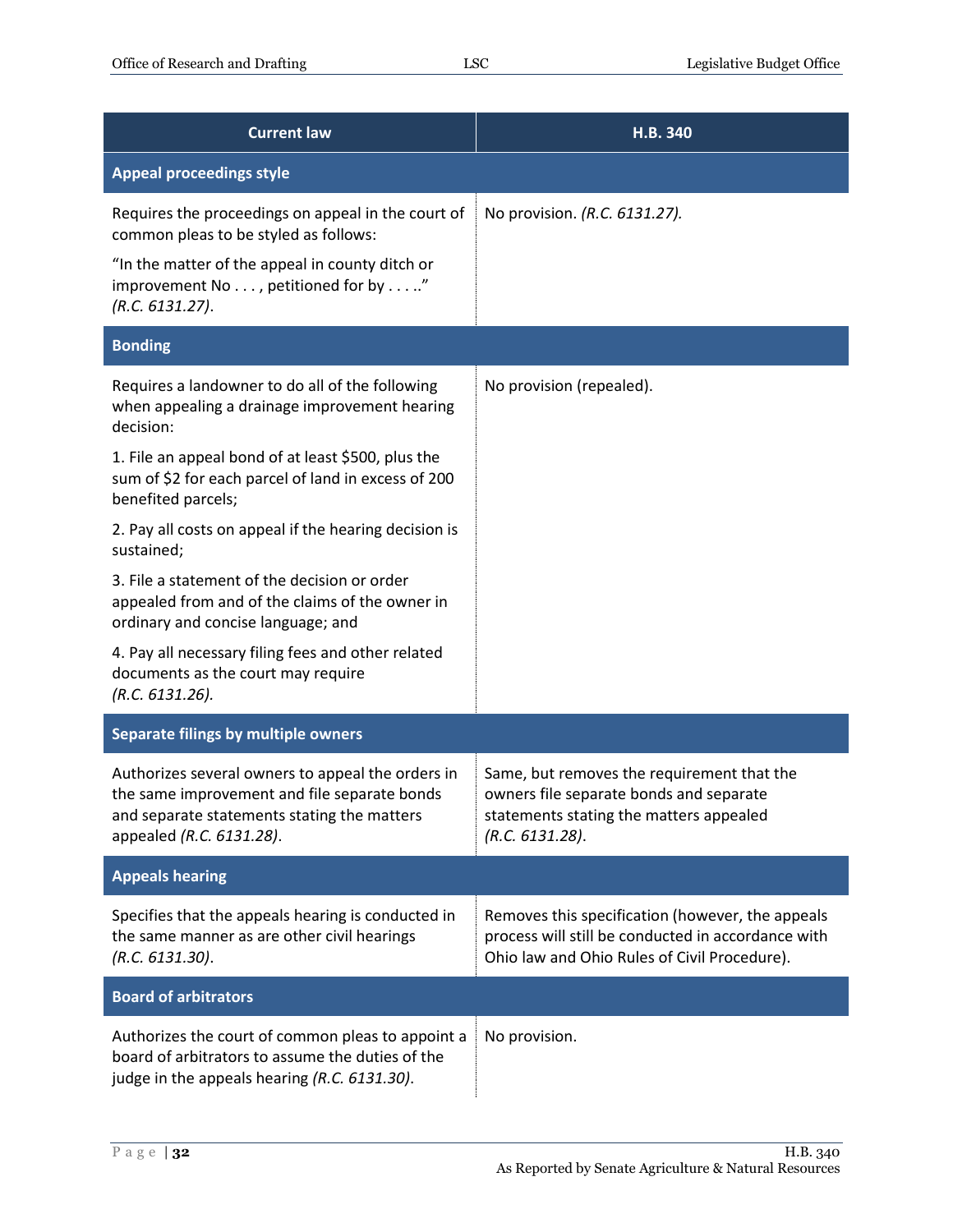| <b>Current law</b>                                                                              | <b>H.B. 340</b>                                                                                                                                                                              |
|-------------------------------------------------------------------------------------------------|----------------------------------------------------------------------------------------------------------------------------------------------------------------------------------------------|
| <b>Jury trial</b>                                                                               |                                                                                                                                                                                              |
| Includes specific procedures regarding a trial by<br>jury (R.C. 6131.32, 6131.33, and 6131.34). | Removes the specific procedures; retains the right<br>to a jury trial and Ohio Rules of Civil Procedure, as<br>well as relevant provisions of Ohio law, apply<br>(R.C. 6131.32 and 6131.33). |

#### <span id="page-32-0"></span>**Civil action**

| <b>Current law</b>                                                                                                                                                                                                                                                                                                                                                                                                           | <b>H.B 340</b>                                                                                                                                                      |
|------------------------------------------------------------------------------------------------------------------------------------------------------------------------------------------------------------------------------------------------------------------------------------------------------------------------------------------------------------------------------------------------------------------------------|---------------------------------------------------------------------------------------------------------------------------------------------------------------------|
| <b>Contractor failing to complete contract</b>                                                                                                                                                                                                                                                                                                                                                                               |                                                                                                                                                                     |
| If a contractor is not performing or completing<br>improvement work according to the contract,<br>requires the board of county commissioners to<br>give the contractor notice in writing of a hearing<br>on the matter at least ten days before that hearing<br>and, if after the hearing the contractor is found to<br>have breached the contract, allows the county<br>engineer to replace that contractor (R.C. 6131.44). | Repeals these procedures; however, Ohio law still<br>provides for remedies for breach of contract<br>(R.C. Chapters 1301 and 1302).                                 |
| <b>Civil action to recover damages</b>                                                                                                                                                                                                                                                                                                                                                                                       |                                                                                                                                                                     |
| Allows an owner who has suffered any loss or<br>damage by reason of the failure of a contractor to<br>perform in accordance with the contract, or by the<br>contractor's negligence in performing the contract<br>to bring suit against the contractor and the<br>contractor's bondsmen to recover damages that<br>are sustained (R.C. 6131.42).                                                                             | Removes this specific provision; however, Ohio law<br>provides a process for bringing a civil action for an<br>owner who suffers damages caused by a<br>contractor. |
| <b>Joinder</b>                                                                                                                                                                                                                                                                                                                                                                                                               |                                                                                                                                                                     |
| Allows two or more owners who are assessed for<br>the construction of the improvement to bring one<br>civil suit against the contractor and the<br>contractor's bondsmen to recover damages and<br>for the jury to award damages in one verdict<br>(R.C. 6131.42).                                                                                                                                                           | Removes this specific provision; however, the Ohio<br>Rules of Civil Procedure governs joinder of parties.                                                          |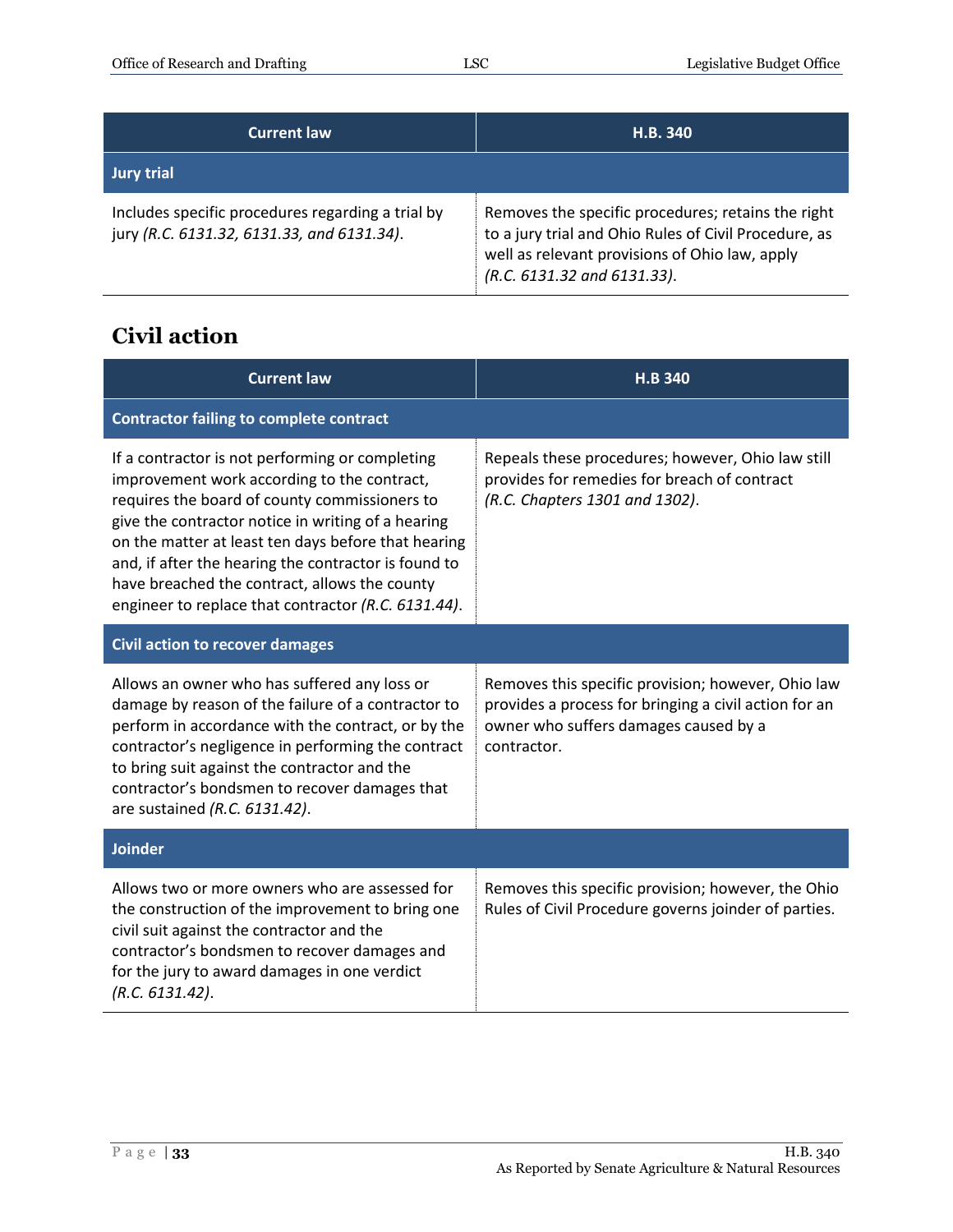# <span id="page-33-0"></span>**Funding and compensation**

| <b>Current law</b>                                                                                                                                                                                                        | H.B. 340                                                                                                                                                                                                                                                                                                                                                        |
|---------------------------------------------------------------------------------------------------------------------------------------------------------------------------------------------------------------------------|-----------------------------------------------------------------------------------------------------------------------------------------------------------------------------------------------------------------------------------------------------------------------------------------------------------------------------------------------------------------|
| <b>General Drainage Improvement Fund</b>                                                                                                                                                                                  |                                                                                                                                                                                                                                                                                                                                                                 |
| Requires the board of county commissioners of<br>each county to provide and establish the "General<br>Drainage Improvement Fund" to be used as a<br>sinking fund for all bonds issued for improvements<br>(R.C. 6131.50). | Authorizes, instead of requires, each county to<br>have a General Drainage Improvement Fund. As a<br>result, allows each county to establish other<br>special funds to deposit money to be used for<br>improvements and other costs (R.C. 6131.50) and<br>makes conforming changes (R.C. 6131.06, 6131.12,<br>6131.19, 6131.30, 6131.51, 6131.52, and 6131.60). |
| <b>Warrants</b>                                                                                                                                                                                                           |                                                                                                                                                                                                                                                                                                                                                                 |
| Prohibits warrants from being drawn to be paid<br>from the fund unless the fund contains a sufficient<br>amount not otherwise specifically appropriated to<br>pay them (R.C. 6131.51).                                    | Removes this prohibition.                                                                                                                                                                                                                                                                                                                                       |
| <b>Extra compensation for contractors</b>                                                                                                                                                                                 |                                                                                                                                                                                                                                                                                                                                                                 |
| Authorizes the board of county commissioners to<br>order extra compensation for nonbid work to be<br>done by a contractor, under the supervision of the<br>county engineer, if one of the following occurs:               | No provision.                                                                                                                                                                                                                                                                                                                                                   |
| 1. In the progress of the work on any improvement<br>there occurs bed rock, flowing sand, or other items<br>not noted in the engineer's report that must be<br>removed or controlled; or                                  |                                                                                                                                                                                                                                                                                                                                                                 |
| 2. In the progress of the work nonbid material or<br>labor, or both, is needed.                                                                                                                                           |                                                                                                                                                                                                                                                                                                                                                                 |
| Allows for pro rata reductions if the costs are less<br>than anticipated. (R.C. 6131.48.)                                                                                                                                 | No provision (repealed).                                                                                                                                                                                                                                                                                                                                        |
| Installment payments to contractor                                                                                                                                                                                        |                                                                                                                                                                                                                                                                                                                                                                 |
| Provides for installment payments to be paid to<br>the contractor as work on the improvement<br>progresses (R.C. 6131.49).                                                                                                | Repeals this provision (however Ohio law -<br>R.C. 151.13, 153.12, and 153.14 - still allows for<br>installment payments to contractors).                                                                                                                                                                                                                       |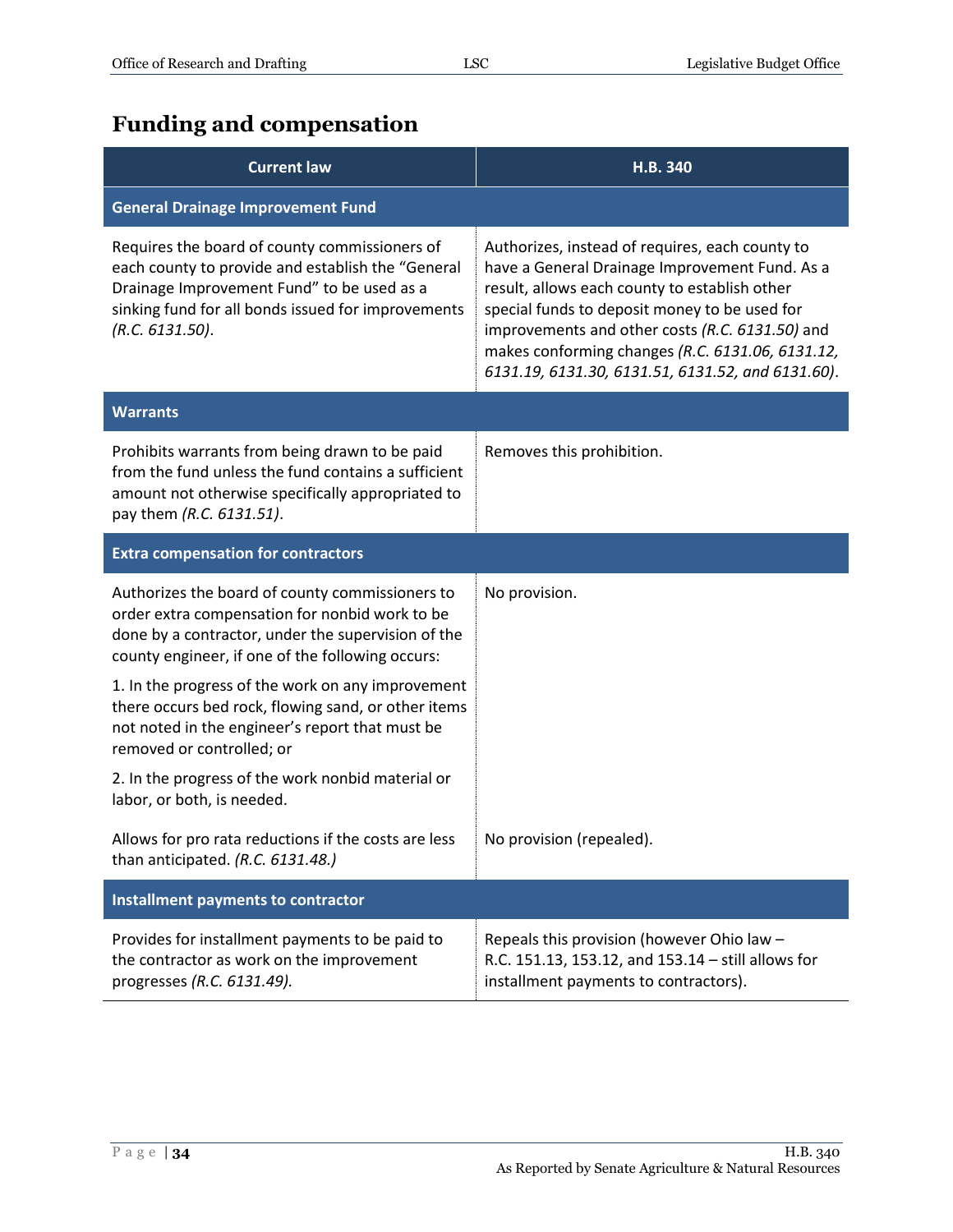#### <span id="page-34-0"></span>**Conflicts of interest**

| <b>Current law</b>                                                                                                                                                                                                                                                                                                                            | H.B. 340                                                                                                                                     |
|-----------------------------------------------------------------------------------------------------------------------------------------------------------------------------------------------------------------------------------------------------------------------------------------------------------------------------------------------|----------------------------------------------------------------------------------------------------------------------------------------------|
| <b>Procedures in case of conflict</b>                                                                                                                                                                                                                                                                                                         |                                                                                                                                              |
| Specifies that if one or more members of a board<br>of county commissioners are petitioners for an<br>improvement, the clerk of the board must notify<br>the court of common pleas judge who then<br>appoints disinterested owners of property in the<br>county to take the place of the board members<br>who are petitioners (R.C. 6131.60). | Same (R.C. 6131.60).                                                                                                                         |
| However, prohibits the appointees from being<br>related by blood or affinity to the interested<br>members (R.C. 6131.60).                                                                                                                                                                                                                     | No provision.                                                                                                                                |
| Requires the appointees to take an oath<br>(R.C. 6131.60).                                                                                                                                                                                                                                                                                    | No provision.                                                                                                                                |
| Requires the appointees to receive the same per<br>diem rate that the disqualified member receives<br>(R.C. 6131.60).                                                                                                                                                                                                                         | Authorizes, instead of requires, the appointee to<br>receive the same per diem rate that the<br>disqualified member receives (R.C. 6131.60). |

### <span id="page-34-1"></span>**Owner-funded improvement**

| <b>Current law</b>                                                                                                                                                                                                                                                                                                                                                                                                                                                         | H.B. 340                                                                         |
|----------------------------------------------------------------------------------------------------------------------------------------------------------------------------------------------------------------------------------------------------------------------------------------------------------------------------------------------------------------------------------------------------------------------------------------------------------------------------|----------------------------------------------------------------------------------|
| <b>Exception to owner-funded improvement</b>                                                                                                                                                                                                                                                                                                                                                                                                                               |                                                                                  |
| Allows one or more owners who are willing to<br>construct and pay the costs of a drainage<br>improvement to enter into a written agreement<br>for the construction of the improvement, with the<br>exception of an owner whose land is used for<br>agricultural purposes who desires to install tile by<br>extending or adding to the owner's own laterals or<br>desires to expel water into an open ditch on the<br>owner's land in the same watershed<br>(R.C. 6131.63). | Same, but removes the agricultural land owner<br>exception (R.C. $6131.63(A)$ ). |
| Professional engineer approval                                                                                                                                                                                                                                                                                                                                                                                                                                             |                                                                                  |
| Requires the plan for an owner-funded drainage<br>improvement to be approved by a professional<br>engineer (R.C. 6131.63).                                                                                                                                                                                                                                                                                                                                                 | No provision.                                                                    |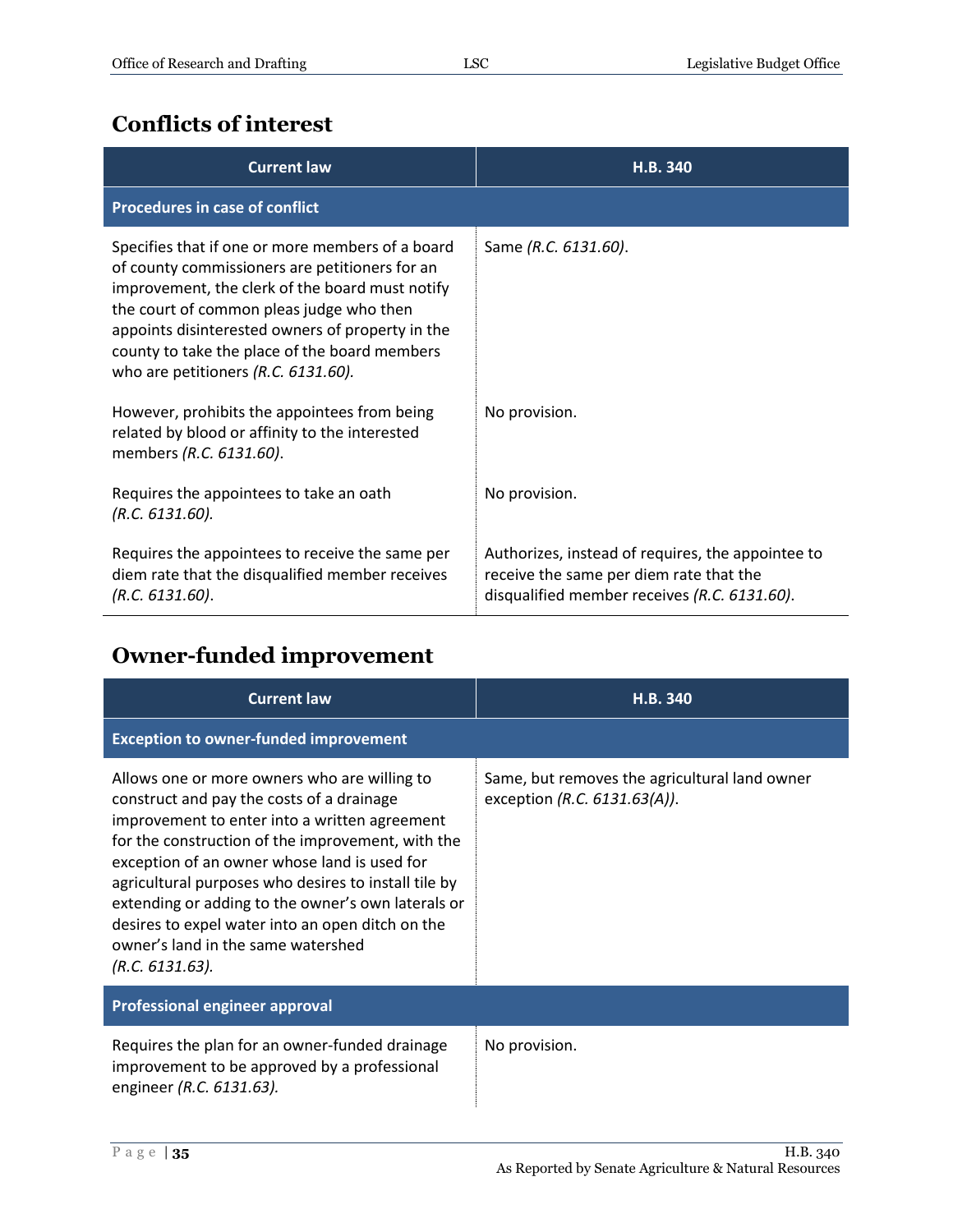| <b>Current law</b>                                                                                                                                                                                                                                                                                                                              | H.B. 340                                                                                                                                                                                          |
|-------------------------------------------------------------------------------------------------------------------------------------------------------------------------------------------------------------------------------------------------------------------------------------------------------------------------------------------------|---------------------------------------------------------------------------------------------------------------------------------------------------------------------------------------------------|
| <b>County engineer's review</b>                                                                                                                                                                                                                                                                                                                 |                                                                                                                                                                                                   |
| Requires the county engineer to file with the clerk<br>of the board of county commissioners, within 60<br>days, a report of the engineer's review with<br>recommendations for change, amendment, or<br>alteration of the agreement, plan, and schedules<br>that the engineer determines are necessary in the<br>public interest (R.C. 6131.63). | Same, except requires the county engineer to<br>submit all aspects of the review regardless of<br>whether the engineer determines they are<br>necessary in the public interest (R.C. 6131.63(E)). |

#### **JOINT COUNTY DRAINAGE IMPROVEMENTS**

<span id="page-35-0"></span>Current law establishes a process by which multiple counties may construct a drainage improvement after a petition is made to a joint board of county commissioners. The joint county process is similar to the process used for constructing a single county drainage improvement and includes the following:

- 1. Requiring the joint board to meet regarding the proposed drainage improvement;
- 2. Accepting petitions filed by landowners for a proposed improvement;
- 3. Ensuring proper recordkeeping regarding the proposed improvement;
- 4. Providing proper notice, and viewing the proposed improvement;
- 5. Holding hearings regarding the proposed improvement;
- 6. Voting on whether to approve the petition;
- 7. Ordering assessments to pay for the improvement;
- 8. Designating which county engineer will conduct the field work, make the survey, plans, and estimates and file required reports; and
- 9. The hearing of appeals regarding the process in the court of common pleas.<sup>4</sup>

Current law also establishes permanent maintenance assessment requirements and repair standards regarding joint county drainage improvements.<sup>5</sup>

The bill retains the basic process structure for approving and implementing a joint county drainage improvement, as well as the maintenance assessment requirements and repair standards. However, it makes numerous changes to the specifics of that process and those requirements and standards. Below is a discussion of the bill's changes to the process, requirements, and standards.

 $\overline{a}$ 

 $<sup>4</sup>$  R.C. Chapter 6133.</sup>

 $<sup>5</sup>$  R.C. Chapter 6137.</sup>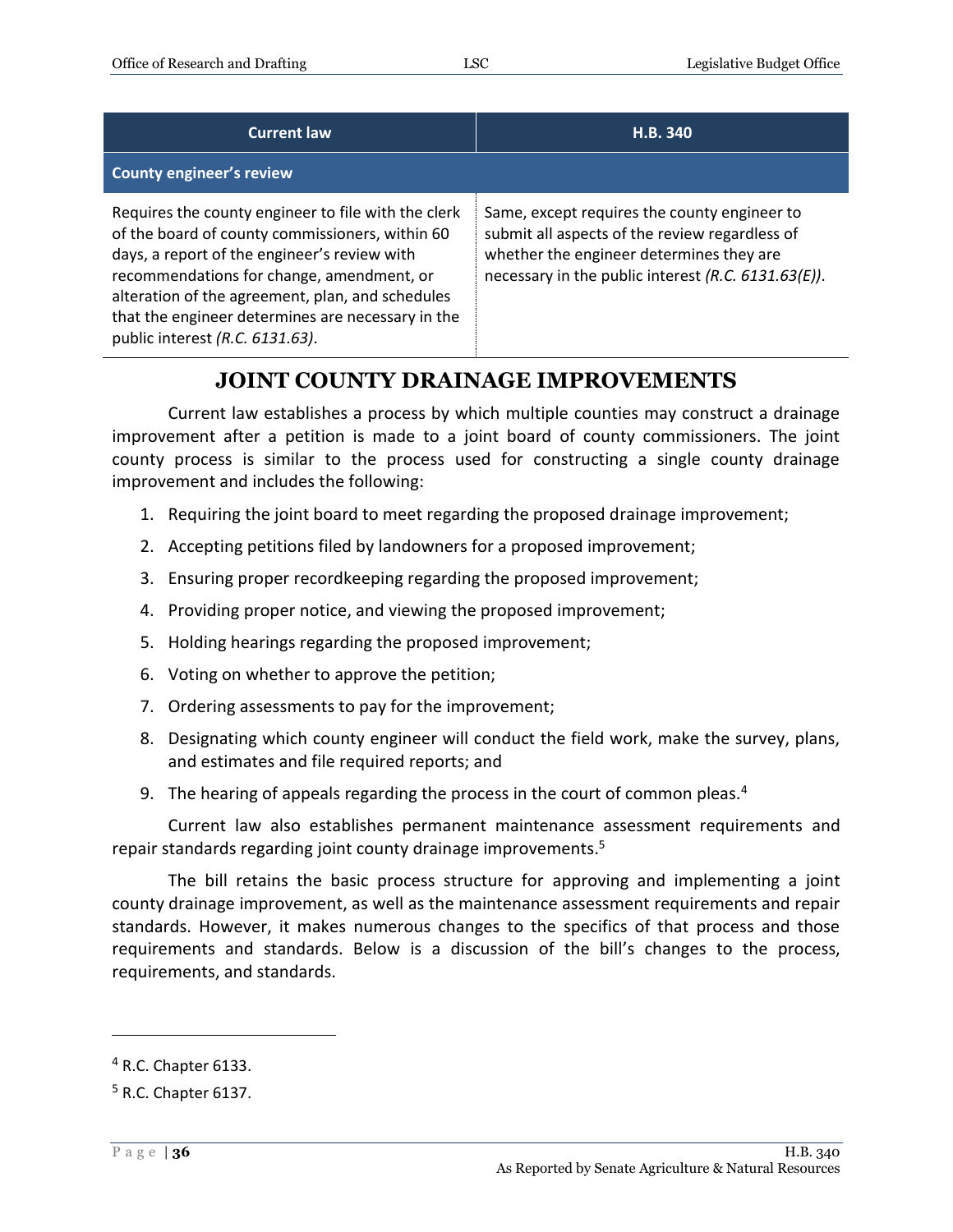### <span id="page-36-0"></span>**Procedures and requirements**

| <b>Current law</b>                                                                                                                                                                                                                                            | H.B. 340                                                                                                                                                                                                                                                                                                                            |
|---------------------------------------------------------------------------------------------------------------------------------------------------------------------------------------------------------------------------------------------------------------|-------------------------------------------------------------------------------------------------------------------------------------------------------------------------------------------------------------------------------------------------------------------------------------------------------------------------------------|
| <b>Lead county</b>                                                                                                                                                                                                                                            |                                                                                                                                                                                                                                                                                                                                     |
| Does not specifically define a "lead county," but<br>instead generally refers throughout the Joint<br>County Ditch Law to the "county in which the<br>petition is filed" (R.C. Chapter 6133).                                                                 | Defines a "lead county" to mean the county in<br>which the majority of a joint county drainage<br>improvement would be located, as specified in an<br>original petition (R.C. 6133.01(B)).                                                                                                                                          |
| <b>Meeting requirement</b>                                                                                                                                                                                                                                    |                                                                                                                                                                                                                                                                                                                                     |
| Requires the board of county commissioners from<br>each of the counties affected by a joint county<br>improvement to meet in the county in which the<br>petition for the project was filed (R.C. 6133.04).                                                    | Eliminates the requirement that the boards meet<br>in the county in which the petition for the project<br>was filed (R.C. 6133.04(A)).                                                                                                                                                                                              |
| <b>Certified copies of petition</b>                                                                                                                                                                                                                           |                                                                                                                                                                                                                                                                                                                                     |
| Requires the clerk of the board of county<br>commissioners in the county in which the petition<br>was filed to act as clerk, and to file certified copies<br>of all proceedings with the clerks of the boards of<br>all the affected counties (R.C. 6133.04). | Instead, requires the clerk of the lead county to act<br>as clerk and administrator and requires the clerk to<br>provide copies, not certified, of all the proceedings<br>to the clerks of all affected counties<br>(R.C. 6133.04(B)).                                                                                              |
| <b>Hearing locations</b>                                                                                                                                                                                                                                      |                                                                                                                                                                                                                                                                                                                                     |
| Requires that all hearings to be held in the county<br>in which the petition for the improvement was<br>filed (R.C. 6133.04).                                                                                                                                 | Instead, requires all such hearings to be held in the<br>lead county unless a majority of the joint board<br>agrees to an alternative location (R.C. 6133.04(E)).                                                                                                                                                                   |
| <b>Administration of the joint board</b>                                                                                                                                                                                                                      |                                                                                                                                                                                                                                                                                                                                     |
| No provision.                                                                                                                                                                                                                                                 | Requires that when the joint board is formed, that<br>it be administered by the lead county's elected<br>officials, the lead county's county engineer, county<br>recorder, county auditor, county prosecutor,<br>common pleas judges, county treasurer, and clerk<br>of the board of the county commissioners<br>(R.C. 6133.04(F)). |
| <b>Fiscal agents</b>                                                                                                                                                                                                                                          |                                                                                                                                                                                                                                                                                                                                     |
| Requires the county auditor and the county<br>treasurer of the county in which the petition is<br>filed to be the fiscal agents of all the counties<br>interested in the improvement (R.C. 6133.07).                                                          | Instead, requires the county auditor and county<br>treasurer of the lead county to be the fiscal agents<br>(R.C. 6133.07(A)(1)).                                                                                                                                                                                                    |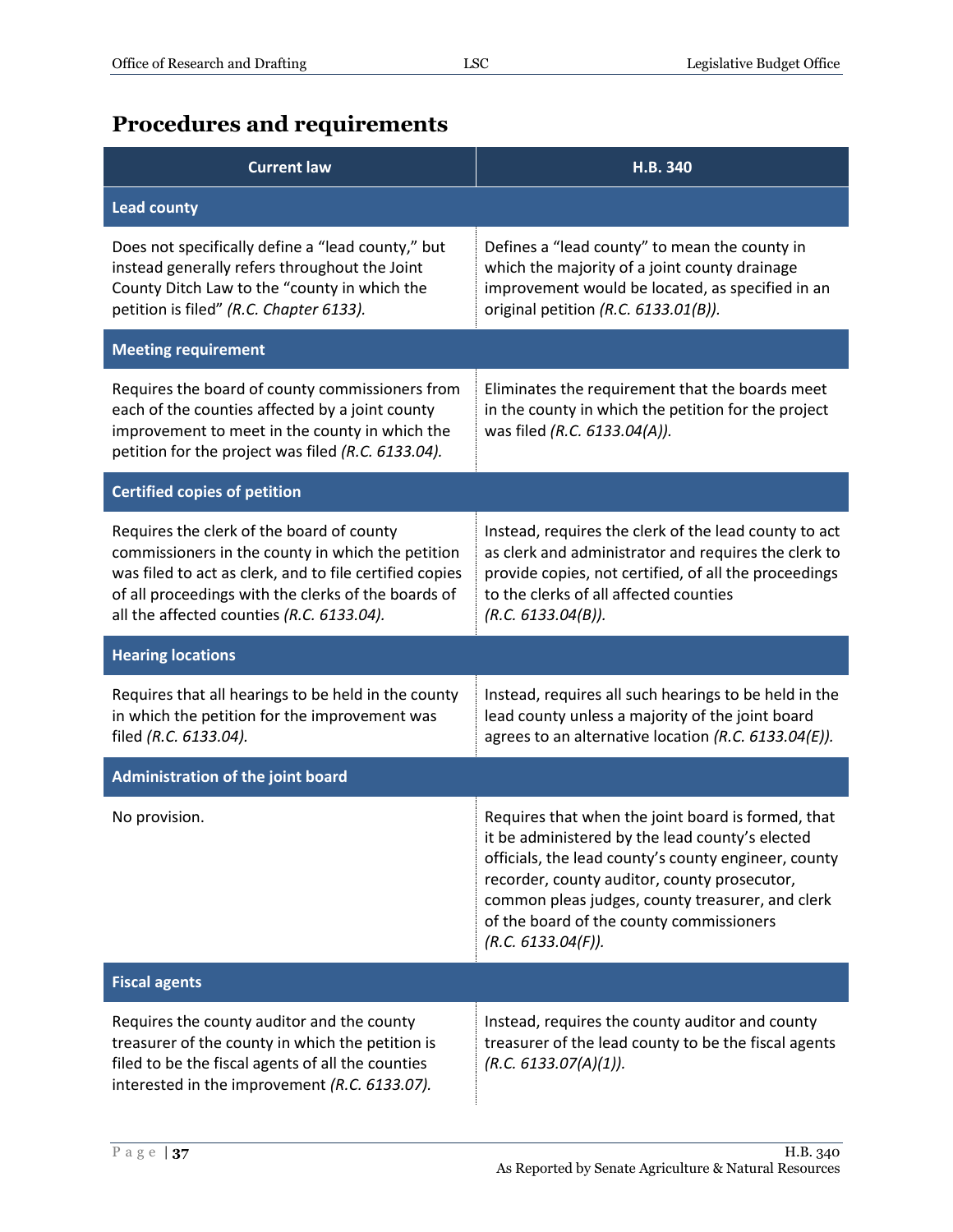| <b>Current law</b>                                                                                                                                                                                                                                                                                               | H.B. 340                                                                                                                                                                                                                                                                                                                                                   |
|------------------------------------------------------------------------------------------------------------------------------------------------------------------------------------------------------------------------------------------------------------------------------------------------------------------|------------------------------------------------------------------------------------------------------------------------------------------------------------------------------------------------------------------------------------------------------------------------------------------------------------------------------------------------------------|
| <b>Claims for compensation</b>                                                                                                                                                                                                                                                                                   |                                                                                                                                                                                                                                                                                                                                                            |
| Requires all applications, remonstrances, claims<br>for compensation or damages, reports, schedules,<br>certificates, statements, contracts, bonds, and<br>other papers to be filed with the clerk with whom<br>the petition is filed (R.C. 6133.06).                                                            | Instead, requires both of the following:<br>1. The clerk of the joint board to present bills for<br>payment to the fiscal agents in the same manner<br>as a request for payment would be made with<br>respect to a single county drainage improvement;<br>2. The fiscal agents to process and pay each bill for<br>the joint board of county commissioners |
|                                                                                                                                                                                                                                                                                                                  | presented (R.C. 6133.07(A)(2) and (3)).                                                                                                                                                                                                                                                                                                                    |
| <b>Certification of costs and collection of assessments</b>                                                                                                                                                                                                                                                      |                                                                                                                                                                                                                                                                                                                                                            |
| Specifies the following certification and collection<br>requirements regarding assessments:                                                                                                                                                                                                                      | Instead, specifies the lead county auditor and lead<br>county treasurer must perform the certification of                                                                                                                                                                                                                                                  |
| 1. The county auditor must certify a schedule of<br>assessments to the other county auditors;                                                                                                                                                                                                                    | costs and collection requirements<br>(R.C. 6133.07(B) to (E)).                                                                                                                                                                                                                                                                                             |
| 2. The county auditor and treasurer must receive<br>and account for the funds in the same manner as<br>single county improvements;                                                                                                                                                                               |                                                                                                                                                                                                                                                                                                                                                            |
| 3. All warrants for the payment of costs and<br>location for construction of a joint county ditch<br>must be drawn by the county auditor of the county<br>in which the petition was filed, on the treasurer of<br>that county, payable from the general ditch<br>improvement fund of that county. (R.C 6133.07.) |                                                                                                                                                                                                                                                                                                                                                            |
| Certification of costs and collection of assessments - dismissal of petition                                                                                                                                                                                                                                     |                                                                                                                                                                                                                                                                                                                                                            |
| If a petition for a joint county improvement is<br>dismissed, requires the costs and expenses of the<br>county engineer where a petition for an<br>improvement is filed to be paid by the counties<br>involved in the joint county improvement<br>(R.C. 6133.07).                                                | Similar, but requires the costs and expenses of the<br>lead county engineer to be paid by the counties<br>involved in the joint county improvement<br>(R.C. 6133.07(F)).                                                                                                                                                                                   |
| Selection of county engineer for joint drainage improvements                                                                                                                                                                                                                                                     |                                                                                                                                                                                                                                                                                                                                                            |
| Authorizes the joint board of county<br>commissioners to designate the county engineer<br>where a petition for an improvement is filed to do<br>the field work, make the survey, plans, and<br>estimates, and file reports.                                                                                      | Instead, designates the lead county engineer as<br>being responsible for such actions<br>(R.C. 6133.08(A)).                                                                                                                                                                                                                                                |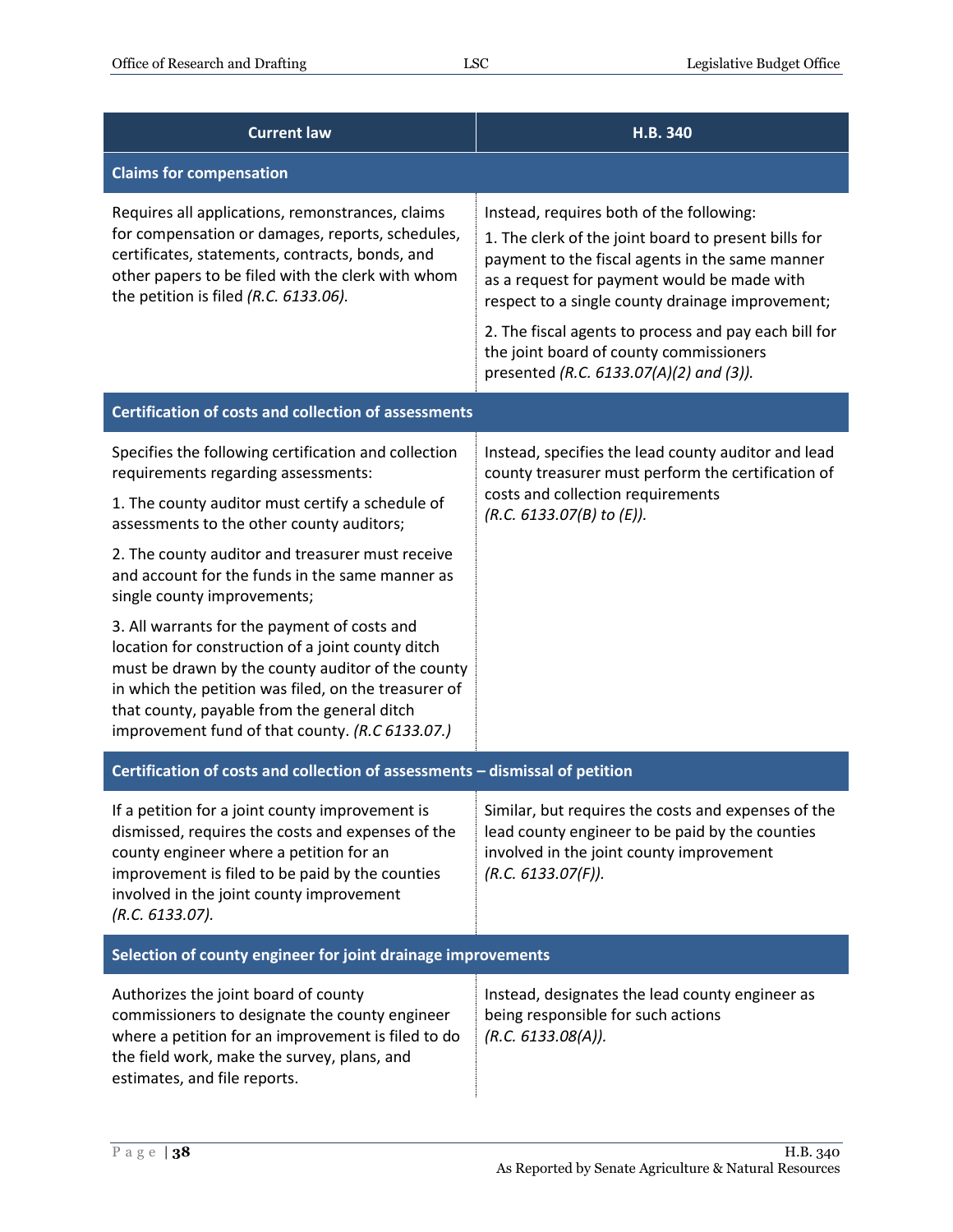| <b>Current law</b>                                                                                                                                                                                                                             | H.B. 340                                                                                                                                                                                                                                                          |
|------------------------------------------------------------------------------------------------------------------------------------------------------------------------------------------------------------------------------------------------|-------------------------------------------------------------------------------------------------------------------------------------------------------------------------------------------------------------------------------------------------------------------|
| If one or more county engineers of counties<br>interested in making a joint ditch improvement do<br>not agree with the reports or estimates, authorizes<br>the engineer or engineers to file separate reports<br>and schedules (R.C. 6133.08). | No provision.                                                                                                                                                                                                                                                     |
| <b>Appeals</b>                                                                                                                                                                                                                                 |                                                                                                                                                                                                                                                                   |
| Requires all appeals except appeals for<br>compensation or damages to be heard by one<br>judge of the court of common pleas from each of<br>the interested counties, sitting en banc<br>(R.C. 6133.10).                                        | Similar, but does all of the following regarding<br>appeals:<br>1. Requires all appeals (except those for<br>compensation or damages) to be heard by a panel<br>of judges from each of the affected counties;<br>2. Authorizes the panel to request an additional |
|                                                                                                                                                                                                                                                | judge from a court of common pleas in the area of<br>the state where the joint drainage improvement is<br>located if the panel cannot reach a decision;                                                                                                           |
|                                                                                                                                                                                                                                                | 3. Requires the panel to follow court opinions and<br>precedent established by the appellate district in<br>which the petition for the joint drainage<br>improvement was filed (R.C. 6133.10(A)).                                                                 |

#### **MAINTENANCE AND REPAIRS**

<span id="page-38-0"></span>Current law establishes procedures by which maintenance is conducted and assessments for maintenance are levied under the county ditch law. The bill expands the scope of those procedures to apply to the law governing multi-county ditches and soil and water conservation districts. Below is a discussion of the bill's changes

| <b>Current law</b>                                                                                                                                          | H.B. 340                                                                                                                                                      |
|-------------------------------------------------------------------------------------------------------------------------------------------------------------|---------------------------------------------------------------------------------------------------------------------------------------------------------------|
| <b>Maintenance fund</b>                                                                                                                                     |                                                                                                                                                               |
| Requires the board of county commissioners of<br>each county to establish a separate fund for the<br>repair of:                                             | Instead, requires the board of county<br>commissioners of each county to establish a fund<br>for the repair of each improvement constructed                   |
| 1. Each improvement constructed under the law<br>governing single county ditches; and                                                                       | after August 23, 1957, under the law governing soil<br>and water conservation districts, single county<br>ditches, joint county ditches, or interstate county |
| 2. Each improvement constructed after August 23,<br>1957, under the laws governing joint county<br>ditches and interstate county ditches<br>(R.C. 6137.02). | ditches (R.C. 6137.02(A) and 6135.05(A)).                                                                                                                     |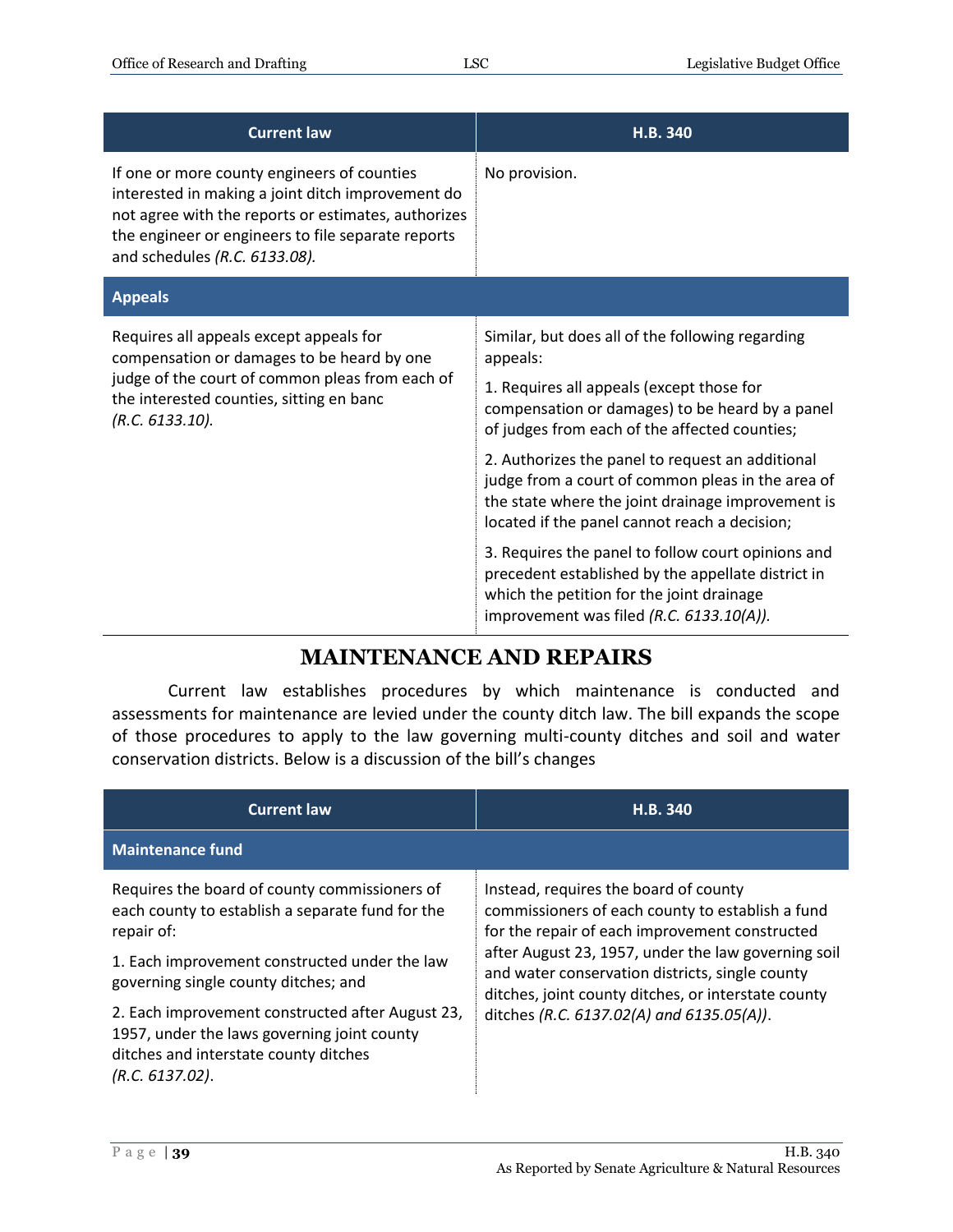| <b>Current law</b>                                                                                                                                                                                                                                                                                                                                                    | H.B. 340                                                                                                                                                                                                                                                                                                                                                                                                                                                                            |
|-----------------------------------------------------------------------------------------------------------------------------------------------------------------------------------------------------------------------------------------------------------------------------------------------------------------------------------------------------------------------|-------------------------------------------------------------------------------------------------------------------------------------------------------------------------------------------------------------------------------------------------------------------------------------------------------------------------------------------------------------------------------------------------------------------------------------------------------------------------------------|
| <b>Maintenance fund assessments</b>                                                                                                                                                                                                                                                                                                                                   |                                                                                                                                                                                                                                                                                                                                                                                                                                                                                     |
| Requires maintenance assessments levied on<br>benefited owners to be based on the estimated<br>benefits for construction of the drainage<br>improvement (R.C. 6137.03).                                                                                                                                                                                               | Instead, requires the assessments to be based on<br>the estimated benefits for all costs of the<br>improvement (R.C. 6137.03(A)(1)).                                                                                                                                                                                                                                                                                                                                                |
| Maintenance fund - unencumbered balance                                                                                                                                                                                                                                                                                                                               |                                                                                                                                                                                                                                                                                                                                                                                                                                                                                     |
| Prohibits a maintenance fund from having an<br>unencumbered balance of greater than 20% of all<br>construction costs of a drainage improvement<br>(R.C. 6137.03).                                                                                                                                                                                                     | Instead, prohibits a maintenance fund from having<br>an unencumbered balance of greater than 20% of<br>the permanent assessment base established for<br>maintenance under the bill (see "Permanent<br>assessment base for maintenance,"<br>below) (R.C. 6137.03(A)(2)).                                                                                                                                                                                                             |
| Permanent assessment base for maintenance                                                                                                                                                                                                                                                                                                                             |                                                                                                                                                                                                                                                                                                                                                                                                                                                                                     |
| Requires the county auditor to maintain the<br>original schedule of benefits on owners (of public<br>or private property for the construction of an<br>improvement) as the "permanent base for<br>maintenance assessments," and establishes<br>general procedures for increasing or reducing the<br>assessment and notice and hearing requirements<br>(R.C. 6137.11). | Similar, but makes the following changes:<br>1. Refers to the term as the "permanent<br>assessment base";<br>2. Requires notice of hearings to be sent by first-<br>class mail rather than either by first-class or<br>certified mail;<br>3. Authorizes, rather than requires, the board of<br>county commissioners to review the permanent<br>assessment base every six years from the date of<br>first review of the permanent assessment base<br>$(R.C. 6137.11(C)(4)$ and (D)). |
| Owner application for reduction in maintenance assessment                                                                                                                                                                                                                                                                                                             |                                                                                                                                                                                                                                                                                                                                                                                                                                                                                     |
| Authorizes an owner to apply for a reduction in<br>maintenance assessment due to repair and<br>maintenance work the owner proposes to do and<br>requires the county engineer, when making<br>inspections of drainage improvements, to note the<br>extent to which any owner has carried out the<br>work (R.C. 6137.08).                                               | Similar, but only requires the county engineer,<br>when making inspections of drainage<br>improvements, to so note with regard to an owner<br>who has actually applied for a reduction in<br>maintenance assessment (R.C. 6137.08(B)).                                                                                                                                                                                                                                              |
| <b>Reduction in maintenance assessment</b>                                                                                                                                                                                                                                                                                                                            |                                                                                                                                                                                                                                                                                                                                                                                                                                                                                     |
| Requires the clerk of the board of county<br>commissioners to file with the county auditor a list<br>of owners who have been certified by the soil and<br>water conservation district for a 50% reduction in                                                                                                                                                          | Instead, does both of the following:<br>1. Requires the clerk to file with the county auditor<br>a list of owners who have been granted any                                                                                                                                                                                                                                                                                                                                         |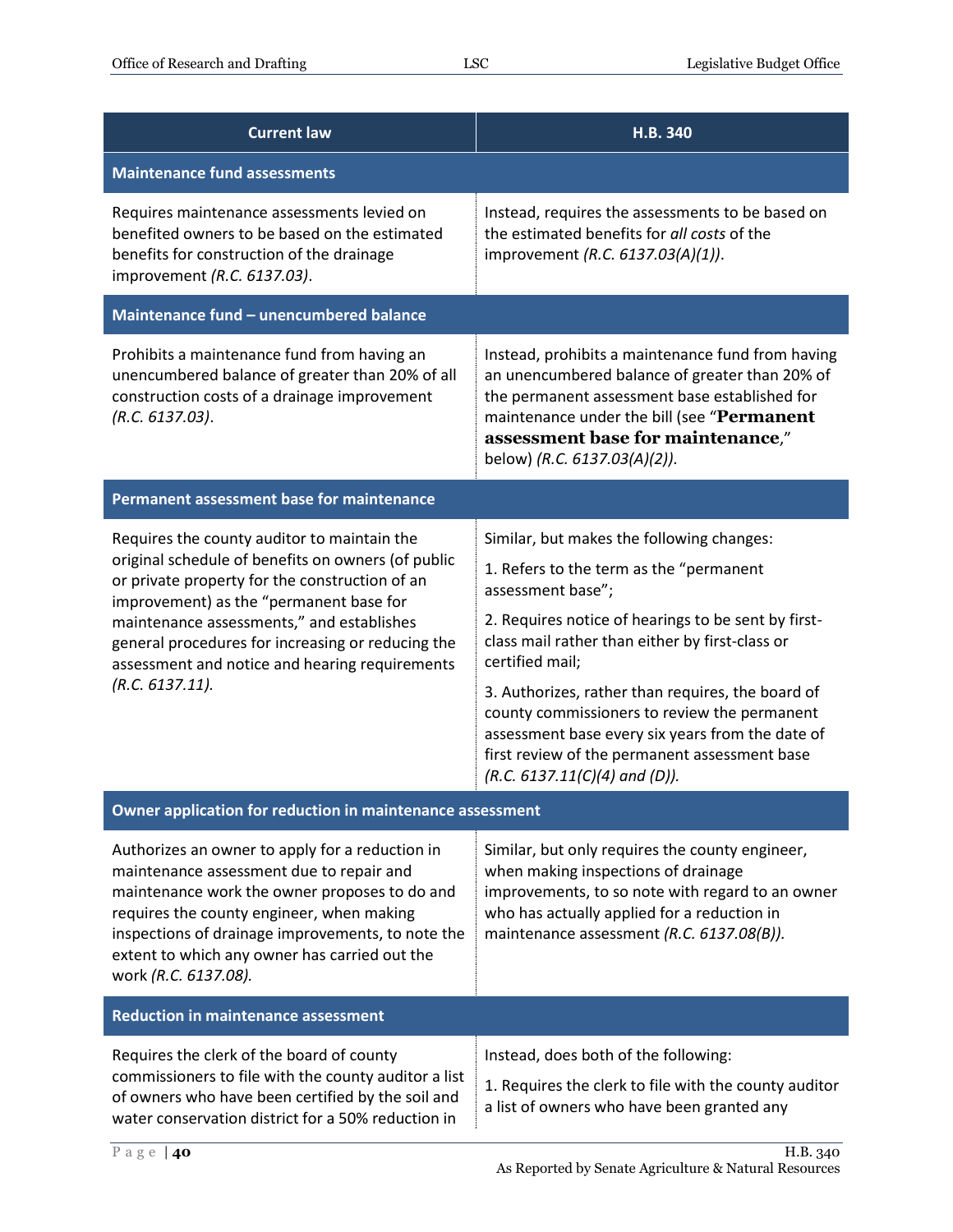| <b>Current law</b>                                                                                                                                        | H.B. 340                                                                                                                                                                                                       |
|-----------------------------------------------------------------------------------------------------------------------------------------------------------|----------------------------------------------------------------------------------------------------------------------------------------------------------------------------------------------------------------|
| maintenance assessment for the current year on<br>or before July 1 of each year (R.C. 6137.09).                                                           | reduction in maintenance assessment for the<br>current year; and                                                                                                                                               |
|                                                                                                                                                           | 2. Requires the clerk to file the list on or before<br>August 1 of each year (R.C. 6137.09(D)).                                                                                                                |
| <b>Maintenance assessment deposit</b>                                                                                                                     |                                                                                                                                                                                                                |
| No provision.                                                                                                                                             | Establishes the following requirements concerning<br>maintenance assessments:                                                                                                                                  |
|                                                                                                                                                           | 1. With respect to a single county drainage<br>improvement, requires the county auditor to place<br>maintenance assessments into the maintenance<br>fund for the improvement;                                  |
|                                                                                                                                                           | 2. With respect to a joint county drainage<br>improvement, does all of the following:                                                                                                                          |
|                                                                                                                                                           | --Requires each county auditor that is not the lead<br>county auditor to place the maintenance<br>assessments into the maintenance fund for the<br>improvement;                                                |
|                                                                                                                                                           | --Twice a year, requires each such auditor to<br>transfer that money to the county auditor of the<br>lead county, who must deposit the money into the<br>joint drainage improvement's maintenance fund;<br>and |
|                                                                                                                                                           | --Requires the county auditor of the lead county to<br>place maintenance assessments received in the<br>lead county into the joint drainage improvement's<br>maintenance fund. (R.C. 6137.03(E)(1) and (2).)   |
| Responsibility for maintenance of joint county drainage improvements                                                                                      |                                                                                                                                                                                                                |
| Requires each county engineer to inspect and<br>maintain joint county drainage improvements<br>(R.C. 6137.06).                                            | Instead, requires the lead county engineer to<br>inspect and maintain all joint county drainage<br>improvements (R.C. 6137.06(A)).                                                                             |
| <b>County engineer reports</b>                                                                                                                            |                                                                                                                                                                                                                |
| Requires the county engineer to issue an<br>inspection report to the board of county<br>commissioners on or before June 1 of each year<br>(R.C. 6137.06). | Instead, requires the report to be issued on or<br>before July 1 of each year (R.C. 6137.03(C)).                                                                                                               |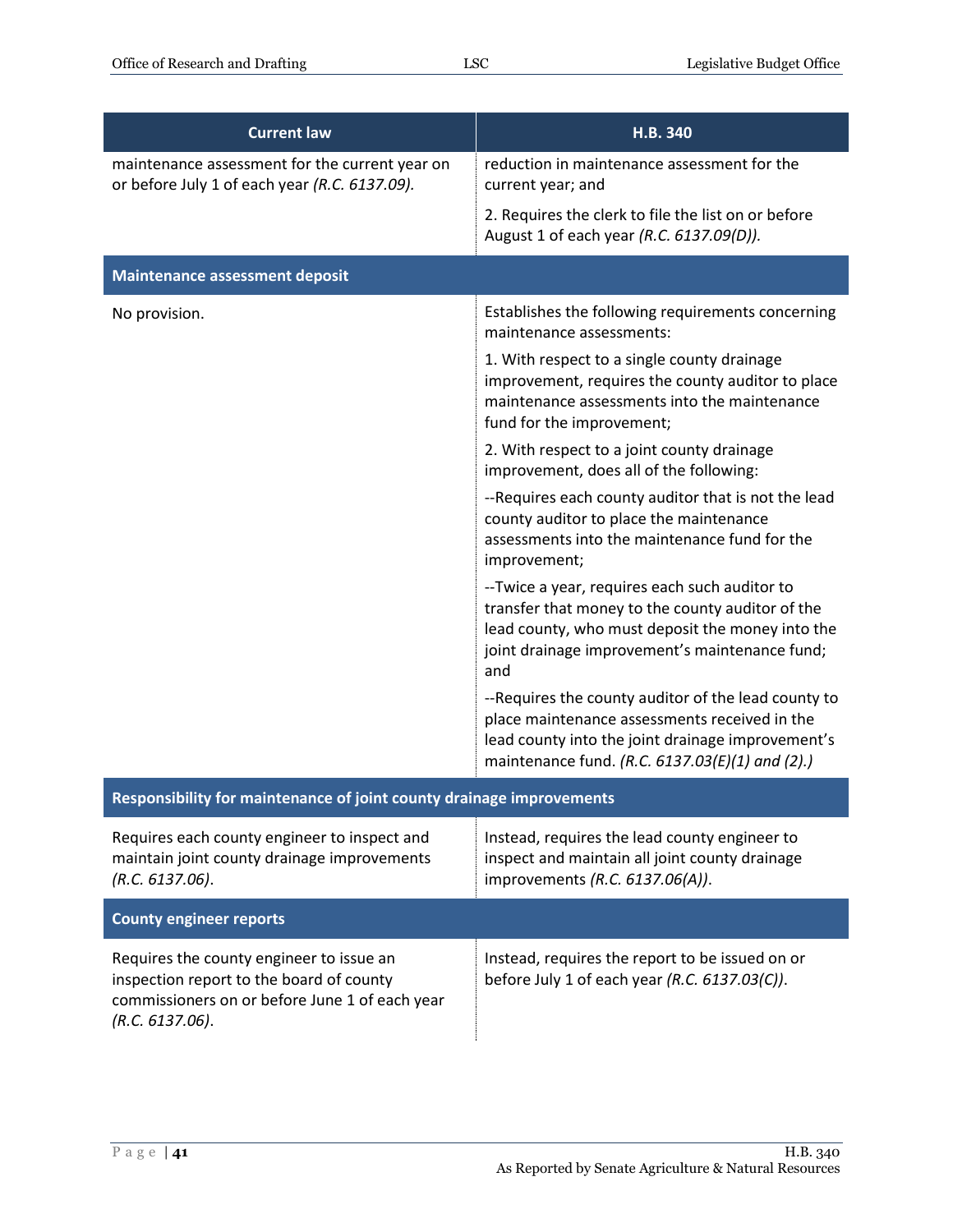| <b>Current law</b>                                                                                                                                                                                                                       | H.B. 340                                                                                                                                                                                                                                                                                                                                 |  |
|------------------------------------------------------------------------------------------------------------------------------------------------------------------------------------------------------------------------------------------|------------------------------------------------------------------------------------------------------------------------------------------------------------------------------------------------------------------------------------------------------------------------------------------------------------------------------------------|--|
| Use of county engineer reports                                                                                                                                                                                                           |                                                                                                                                                                                                                                                                                                                                          |  |
| No provision.                                                                                                                                                                                                                            | Requires the board of county commissioners to do<br>both of the following:                                                                                                                                                                                                                                                               |  |
|                                                                                                                                                                                                                                          | 1. Use the county engineer's estimate on repair<br>and maintenance of drainage improvements when<br>determining the annual maintenance assessments,<br>which must be based on a percentage of the<br>permanent assessment base;<br>2. On or before the second Monday of September<br>each year, direct the county auditor or auditors to |  |
|                                                                                                                                                                                                                                          | place the maintenance assessments on the tax<br>duplicate (R.C. 6137.03(D)).                                                                                                                                                                                                                                                             |  |
| Notification of violations of Water Pollution Control Law                                                                                                                                                                                |                                                                                                                                                                                                                                                                                                                                          |  |
| Requires a county engineer to notify the<br>appropriate county board of health of potential<br>violations of the Water Pollution Control Law<br>regarding any drainage channel (R.C. 6137.14).                                           | Instead, requires the county engineer to notify the<br>Director of Environmental Protection of those<br>potential violations (R.C. 6137.14).                                                                                                                                                                                             |  |
| County drainage maintenance fund - payment of estimates for repair                                                                                                                                                                       |                                                                                                                                                                                                                                                                                                                                          |  |
| Requires the county engineer to approve all<br>estimates paid from the county drainage<br>maintenance fund for the repair and maintenance<br>of drainage improvements (R.C. 6137.06).                                                    | No provision.                                                                                                                                                                                                                                                                                                                            |  |
| Drainage maintenance district - same watershed                                                                                                                                                                                           |                                                                                                                                                                                                                                                                                                                                          |  |
| Regarding the combining of drainage<br>improvements into a drainage maintenance<br>district, specifies that the improvements must be<br>in the same watershed (R.C. 6137.04).                                                            | Eliminates the requirement that the improvements<br>be located in the same watershed<br>(R.C. 6137.04(A)(2)).                                                                                                                                                                                                                            |  |
| Drainage maintenance district - factors to consider                                                                                                                                                                                      |                                                                                                                                                                                                                                                                                                                                          |  |
| Regarding the combining of drainage<br>improvements into a drainage maintenance<br>district, requires the board of county<br>commissioners and county engineer to consider<br>uniformity of topography and soil types<br>(R.C. 6137.04). | Similar, but requires the board and engineer to<br>also consider similarity of costs<br>(R.C. 6137.04(A)(1)).                                                                                                                                                                                                                            |  |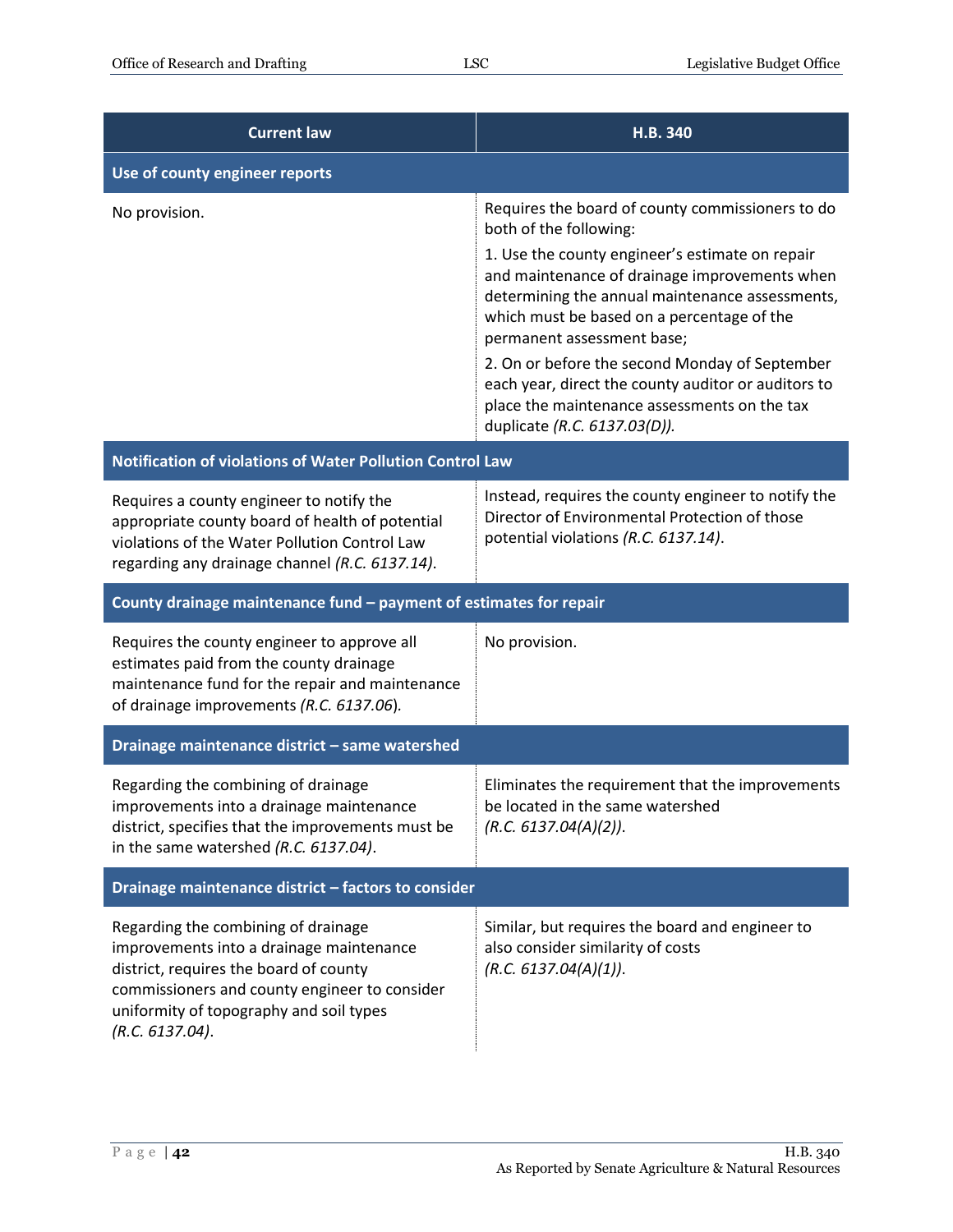| <b>Current law</b>                                                                                                                                                                                                                                                                                          | H.B. 340                                                                                                                                                                                                                                                                                                                                                            |  |
|-------------------------------------------------------------------------------------------------------------------------------------------------------------------------------------------------------------------------------------------------------------------------------------------------------------|---------------------------------------------------------------------------------------------------------------------------------------------------------------------------------------------------------------------------------------------------------------------------------------------------------------------------------------------------------------------|--|
| Procedures for drainage improvement repair or maintenance - identification                                                                                                                                                                                                                                  |                                                                                                                                                                                                                                                                                                                                                                     |  |
| Specifies that any of the following may identify a<br>need for repair or maintenance of a drainage<br>improvement:                                                                                                                                                                                          | Similar, but adds the lead county's county<br>engineer (R.C. 6137.05(B)).                                                                                                                                                                                                                                                                                           |  |
| 1. The board of county commissioners or joint<br>board of county commissioners;                                                                                                                                                                                                                             |                                                                                                                                                                                                                                                                                                                                                                     |  |
| 2. County engineer; or                                                                                                                                                                                                                                                                                      |                                                                                                                                                                                                                                                                                                                                                                     |  |
| 3. A land owner subject to the maintenance<br>assessment (R.C. 6137.05).                                                                                                                                                                                                                                    |                                                                                                                                                                                                                                                                                                                                                                     |  |
| Procedures for drainage improvement repair or maintenance - inspection                                                                                                                                                                                                                                      |                                                                                                                                                                                                                                                                                                                                                                     |  |
| Requires the board of county commissioners or<br>joint board of county commissioners or the county<br>engineer to inspect the condition of the drainage<br>improvement (R.C. 6137.05).                                                                                                                      | Instead, only requires the county engineer to<br>inspect (R.C. 6137.05(B)).                                                                                                                                                                                                                                                                                         |  |
| Procedures for drainage improvement repair or maintenance - estimate of costs                                                                                                                                                                                                                               |                                                                                                                                                                                                                                                                                                                                                                     |  |
| Requires the board of county commissioners or<br>joint board of county commissioners to make an<br>estimate of the necessary work and material for<br>the repair or maintenance activity (R.C. 6137.05).                                                                                                    | Instead, only requires the county engineer to make<br>an estimate of the cost of the necessary work<br>(R.C. 6137.05(C)(1)).                                                                                                                                                                                                                                        |  |
| Procedures for drainage improvement repair or maintenance - performance of work                                                                                                                                                                                                                             |                                                                                                                                                                                                                                                                                                                                                                     |  |
| Requires the board of county commissioners or<br>joint board of county commissioners to determine<br>whether the work should be done by force<br>account, contract through competitive bidding, or<br>both, to certify costs to the county auditor, and<br>proceed with competitive bidding (R.C. 6137.05). | Similar, but only requires the county engineer to<br>determine whether the work should be done by<br>force account, contract through competitive<br>bidding, or both and streamlines the competitive<br>bidding procedures by referring to the general<br>county competitive bidding law<br>(R.C. 6137.05(C)(2)).                                                   |  |
| No provision.                                                                                                                                                                                                                                                                                               | Defines "force account" as the county engineer<br>will act as contractor, using labor employed by the<br>engineer using material and equipment either<br>owned by the county or leased or purchased in<br>compliance with competitive bidding laws and<br>excludes subcontracting any part of such work<br>unless done pursuant to those laws<br>(R.C. 6137.01(B)). |  |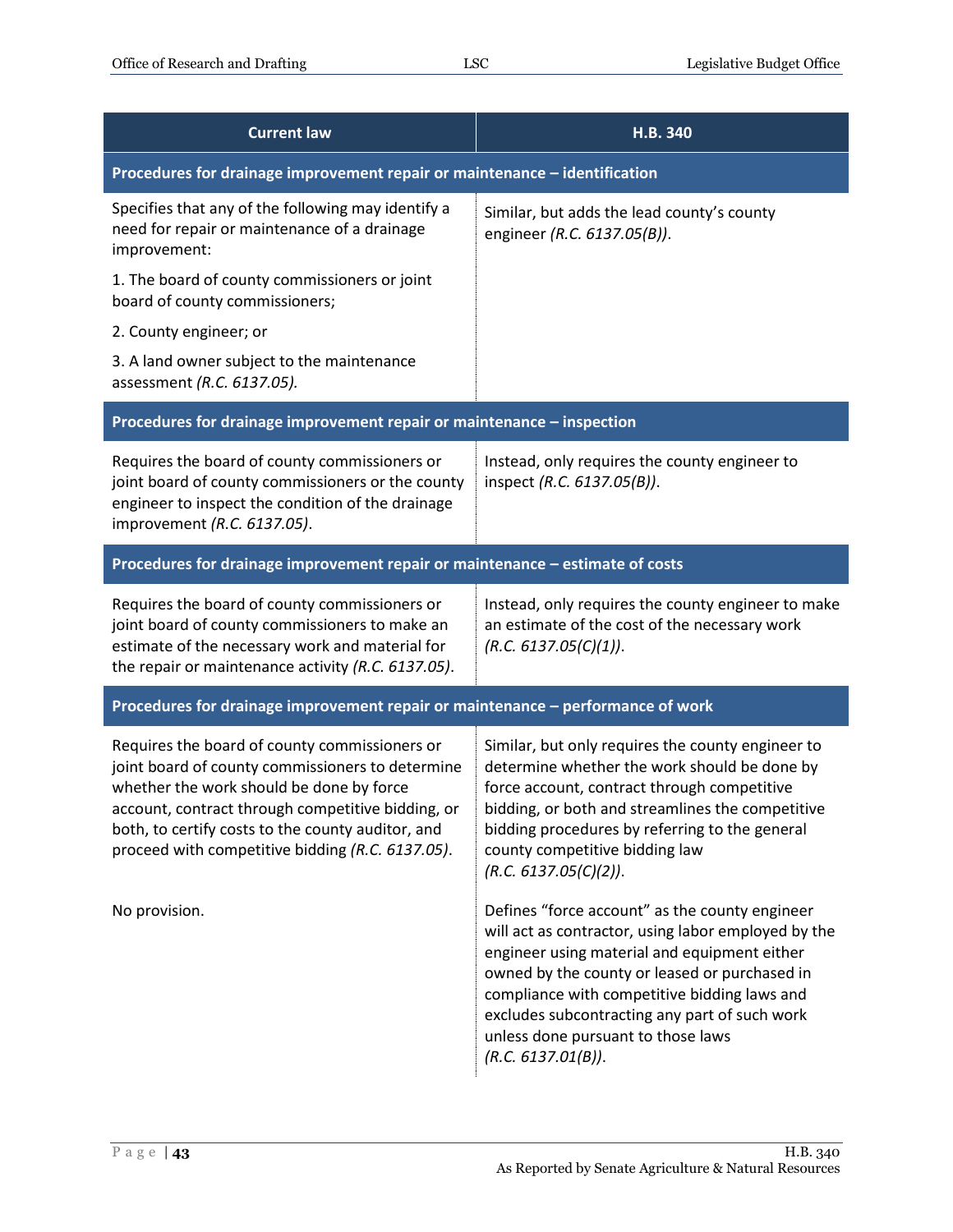| <b>Current law</b>                                                                                                                                                                                                                                                                                                       | H.B. 340                                                                                                                                                                                                                                                                                                                                                                                     |  |
|--------------------------------------------------------------------------------------------------------------------------------------------------------------------------------------------------------------------------------------------------------------------------------------------------------------------------|----------------------------------------------------------------------------------------------------------------------------------------------------------------------------------------------------------------------------------------------------------------------------------------------------------------------------------------------------------------------------------------------|--|
| Procedures for drainage improvement repair or maintenance - contract with soil and water<br>conservation district                                                                                                                                                                                                        |                                                                                                                                                                                                                                                                                                                                                                                              |  |
| No provision.                                                                                                                                                                                                                                                                                                            | Authorizes the board of county commissioners or<br>joint board of county commissioners and the<br>county engineer to contract with a soil and water<br>conservation district for the repair and permanent<br>maintenance of any drainage improvement for<br>which the county engineer is responsible, whether<br>as the county engineer or as the lead county<br>engineer (R.C. 6137.05(D)). |  |
| Repairs, repair assessments, and inadequate drainage repair funds                                                                                                                                                                                                                                                        |                                                                                                                                                                                                                                                                                                                                                                                              |  |
| Regarding repairs to a drainage improvement,<br>does all of the following:                                                                                                                                                                                                                                               | Generally, retains current law regarding repairs to<br>a drainage improvement, but:                                                                                                                                                                                                                                                                                                          |  |
| 1. Authorizes a board of county commissioners to<br>authorize a county engineer to make repairs at a<br>cost not to exceed \$4,000;                                                                                                                                                                                      | 1. Increases the amount a board of county<br>commissioners may authorize a county engineer to<br>spend to make repairs to a cost not to exceed                                                                                                                                                                                                                                               |  |
| 2. Limits the number of semiannual installments<br>that may be made to owners to pay for repairs to                                                                                                                                                                                                                      | \$24,000;<br>2. Increases the limit on the number of semiannual                                                                                                                                                                                                                                                                                                                              |  |
| four;                                                                                                                                                                                                                                                                                                                    | installments to ten;                                                                                                                                                                                                                                                                                                                                                                         |  |
| 3. Authorizes a board to make payment for a<br>drainage improvement repair from the county<br>general fund when the drainage repair fund is<br>inadequate and requires the board to repay the<br>county general fund as soon as adequate funds<br>become available in the drainage maintenance<br>fund. (R.C. 6137.051.) | 3. Eliminates the authorization to pay for repairs<br>from the county general fund when the drainage<br>repair fund for the improvement is inadequate.<br>$(R.C. 6137.051(C)$ and $(E).)$                                                                                                                                                                                                    |  |

#### <span id="page-43-0"></span>**Drainage equipment and miscellaneous**

| <b>Current law</b>                                                                                                                                                                                        | <b>H.B 340</b>                                                                                                                                                                                                                                       |
|-----------------------------------------------------------------------------------------------------------------------------------------------------------------------------------------------------------|------------------------------------------------------------------------------------------------------------------------------------------------------------------------------------------------------------------------------------------------------|
| <b>Rotary fund</b>                                                                                                                                                                                        |                                                                                                                                                                                                                                                      |
| Requires the county auditor to establish and<br>maintain a rotary fund for the purchase of<br>equipment, materials, and labor related to the<br>general maintenance of watercourses<br>$(R.C. 6137.06)$ . | Instead, authorizes, rather than requires, the<br>county auditor to establish and maintain a rotary<br>fund for the purchase of equipment, materials,<br>and labor related to the general maintenance of<br>drainage improvements (R.C. 6137.06(E)). |